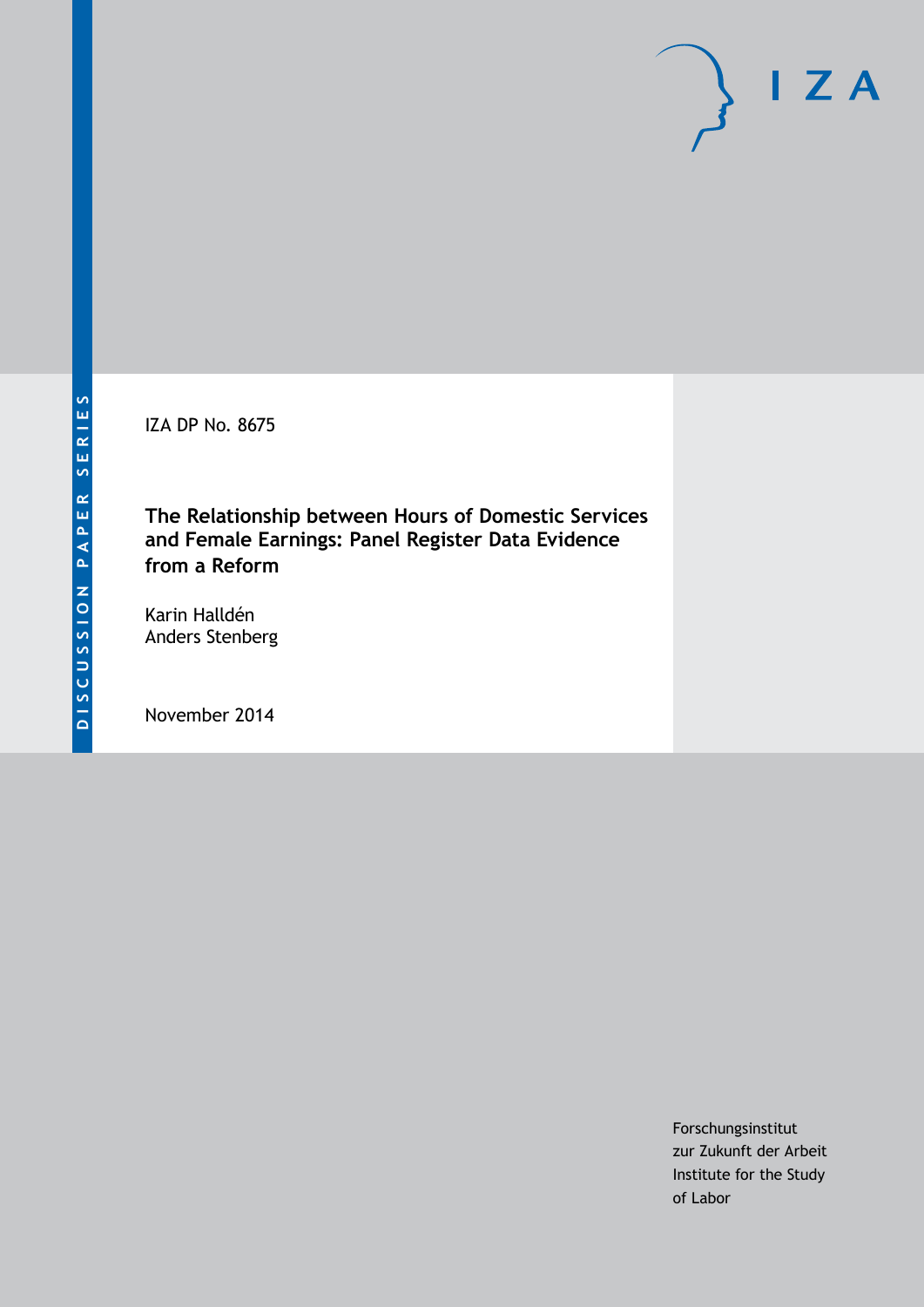# **The Relationship between Hours of Domestic Services and Female Earnings: Panel Register Data Evidence from a Reform**

### **Karin Halldén**

*SOFI, Stockholm University*

### **Anders Stenberg**

*SOFI, Stockholm University, Linnaeus University and IZA*

### Discussion Paper No. 8675 November 2014

IZA

P.O. Box 7240 53072 Bonn Germany

Phone: +49-228-3894-0 Fax: +49-228-3894-180 E-mail: [iza@iza.org](mailto:iza@iza.org)

Any opinions expressed here are those of the author(s) and not those of IZA. Research published in this series may include views on policy, but the institute itself takes no institutional policy positions. The IZA research network is committed to the IZA Guiding Principles of Research Integrity.

The Institute for the Study of Labor (IZA) in Bonn is a local and virtual international research center and a place of communication between science, politics and business. IZA is an independent nonprofit organization supported by Deutsche Post Foundation. The center is associated with the University of Bonn and offers a stimulating research environment through its international network, workshops and conferences, data service, project support, research visits and doctoral program. IZA engages in (i) original and internationally competitive research in all fields of labor economics, (ii) development of policy concepts, and (iii) dissemination of research results and concepts to the interested public.

<span id="page-1-0"></span>IZA Discussion Papers often represent preliminary work and are circulated to encourage discussion. Citation of such a paper should account for its provisional character. A revised version may be available directly from the author.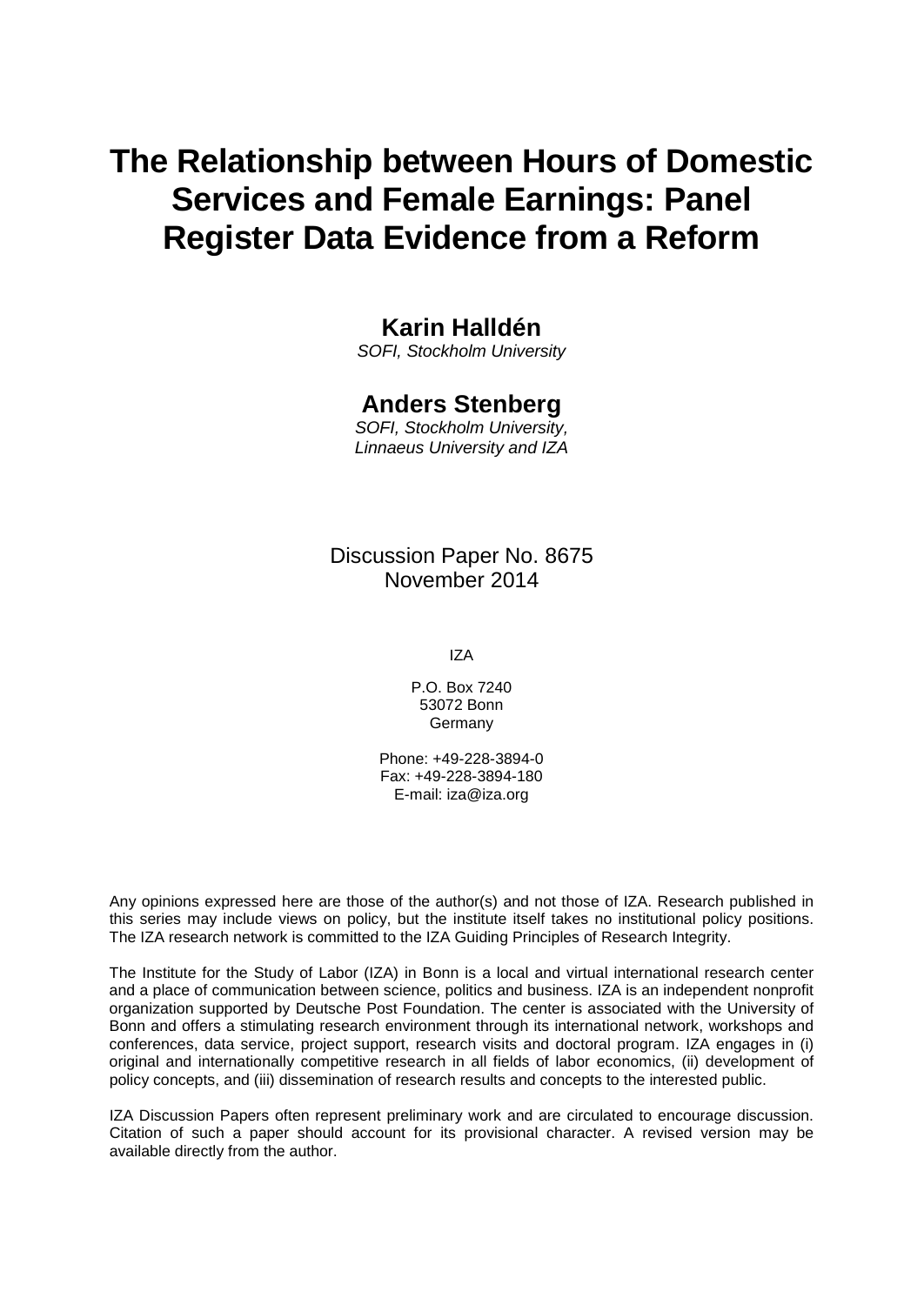IZA Discussion Paper No. 8675 November 2014

# **ABSTRACT**

## **The Relationship between Hours of Domestic Services and Female Earnings: Panel Register Data Evidence from a Reform[1](#page-1-0)**

In 2007, a tax discount reform in Sweden reduced prices of outsourced domestic services (ODS) by 50 percent. Unlike most previous studies, population register data enable us to directly link a proxy for relaxed time constraints, annual changes in households' tax discounts, to changes in earnings. We find that 60 percent of married women's freed hours are applied to labor market work, which tapers off when ODS corresponds to approximately three weeks of full time work. This is substantially higher than previously reported estimates. A causal interpretation is supported by "placebo tests", and we carefully outline the assumptions required.

JEL Classification: H2, J13, J22

Keywords: household work, outsourcing, female labor supply

Corresponding author:

Anders Stenberg SOFI Stockholm University SE-106 91 Stockholm Sweden E-mail: [anders.stenberg@sofi.su.se](mailto:anders.stenberg@sofi.su.se)

 $1$  The authors wish to thank Erich Battistin, Anders Björklund, Marie Evertsson, David Grusky, Juho Härkönen, and Michael Tåhlin. Any remaining errors are our own. Financial support from Henrik Granholms stiftelse and the Swedish Council for Working Life and Social Research (2012-1364) is gratefully acknowledged.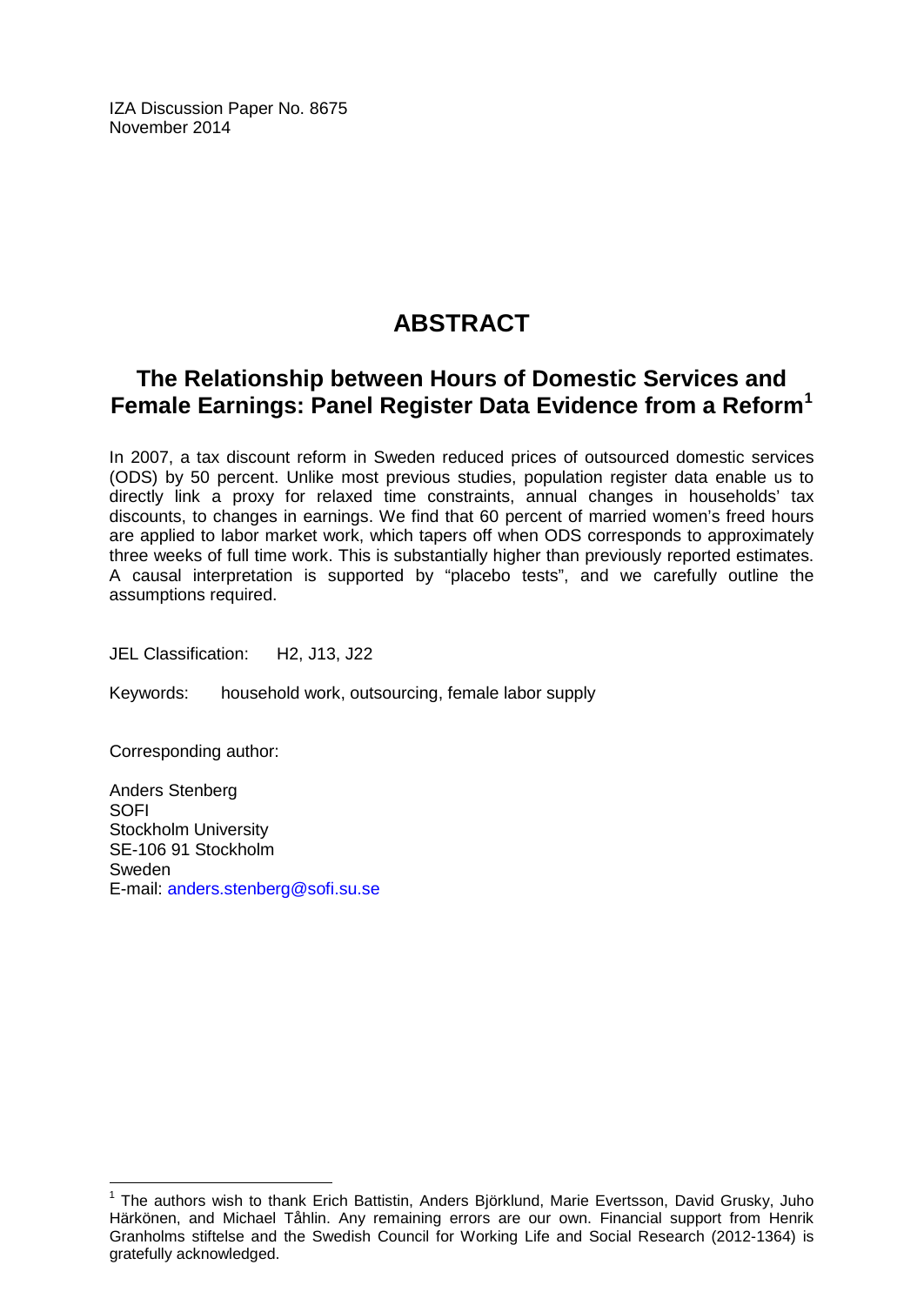### **1 Introduction**

 $\overline{a}$ 

In OECD countries, a majority of coupled families are dual earners, with women on average working fewer hours and at lower wages than their partners (OECD 2010). Theory and empirical observations link a major share of women's labor market disadvantages to the fact that they perform most of the routine housework. Several current studies indicate that female labor supply is sensitive to changes in household time constraints due to, for example, increased access to child care, flows of immigrants enhancing the supply of low skilled workers or technological improvements in household appliances (see references in Section 2). These studies typically contain limited information on the more precise relationship between hours saved by outsourcing housework and female labor supply. An improved understanding of the labor supply response to time saved in households, for example through child care (kindergarten, preschool), afterschool activities or elderly care, is relevant to efficiently design policies aiming to increase women's labor supply. From the perspective of gender equality, such measures could improve married women's ability to combine family and career, release skill reserves and mitigate glass ceiling effects, as high skilled women may suffer large earnings penalties from shorter working hours (Albrecht et al. 2003; Bertrand et al. 2010), but also more generally, as most OECD governments share the ambition to increase labor supply.

The aim of this study is to shed light on the quantitative relationship between a relaxed household time constraint and the female labor supply response. We analyze individual register data on the Swedish population for the period 2000-2010. This includes information on households' purchases of domestic services from July  $1<sup>st</sup>$  2007, when a tax discount was implemented that reduced the consumer price of outsourced domestic services by 50 percent.<sup>2</sup> The data enable us to

<sup>2</sup> The refund was 50 percent of the charged amount and not related to marginal tax rates. The types of domestic services eligible for tax subsidies were restricted. According to Swedish Tax Agency (2011), a total of 89 percent of the purchases pertained to cleaning, a routine task that may account for a large number of hours over the course of a year. Policies that directly subsidize and stimulate the demand for domestic services (and/or stimulate supply) exist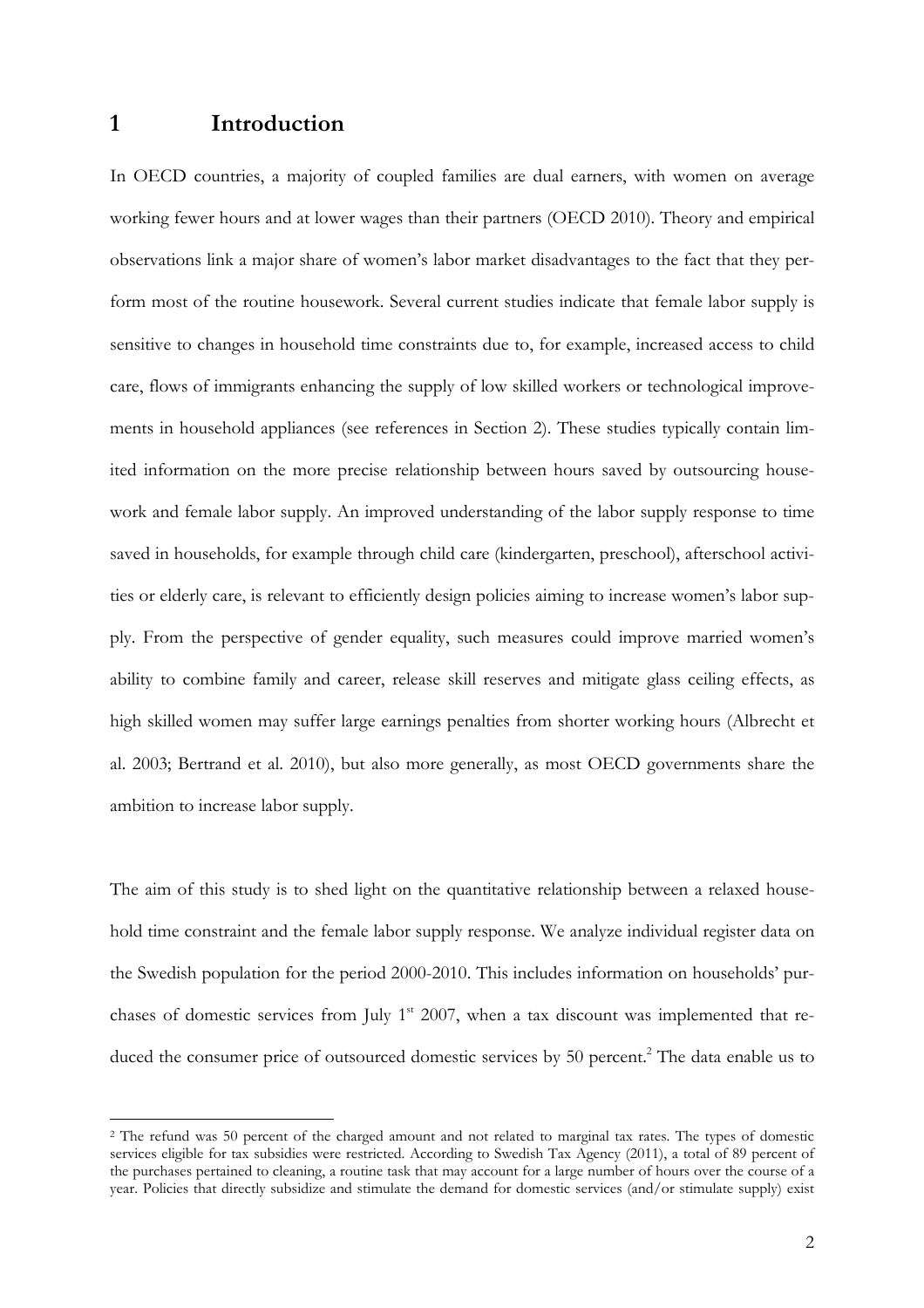study changes in households' domestic outsourcing over the period 2007-2010 and link these to individual changes in annual labor earnings. Theoretically, purchased domestic services (in terms of units of time) will be substituted into leisure or labor market work (or other household work). We interpret short-term earnings increases as primarily reflecting additional working hours, although they may also partly involve hourly wage increases. 3 We use propensity score matching to control for selection in purchases of domestic services, accounting for an unusually large set of covariates dating back at least seven years prior to year *t*, the first year in which households received a tax discount for outsourcing domestic work. As for unobservable characteristics, our main concern regards changes in behaviors which correlate with both tax discounts and annual earnings, notably females returning to work after child rearing. To check that our empirical model controls for such trends in earnings, we employ "placebo" estimates of earnings changes between year *t-1* and *t-2* (using controls observed *t-2* or earlier), which we know are unaffected by tax discounts.<sup>4</sup> Because women in general perform more housework than men, we focus on how household time constraints influence women's earnings, but we also present estimates for married men. The results indicate, as expected, a gender difference, with a modest impact of outsourcing on male earnings.

The major contribution of our study lies in the quality of the data. The data allow us: 1) to identify households that outsource housework; 2) to use the annual change in the amount of the a household's tax discounts to approximate the change in the number of hours of outsourced domestic services; 3) to use the annual change in household members' log annual earnings as a proxy for labor supply decisions; 4) to examine the precise relationship between a relaxed house-

in, for example, Belgium (*Titres-services*), Denmark (*Hjemmeservice*), Finland (*Kotitalousvähennys*), France (*Cheque emploie service*), Germany (*Haushaltsnahe Beschäftigungsverhältnisse*) and Spain (*Special Regime*).

<sup>3</sup> Concerning earnings as a measure of work hours, it is most likely substantially more appropriate than self reported hours of work, as it is difficult for an individual to accurately assess a five percent change in an average working week (say, from 20 to 21 hours), unless there is a change in his or her employment contract.

<sup>4</sup> Hypothetically, reverse causality may also drive earnings increases in year *t*, but the assumptions required, as outlined in Section 4.2, arguably make it implausible that this would call the overall implications of our results into question.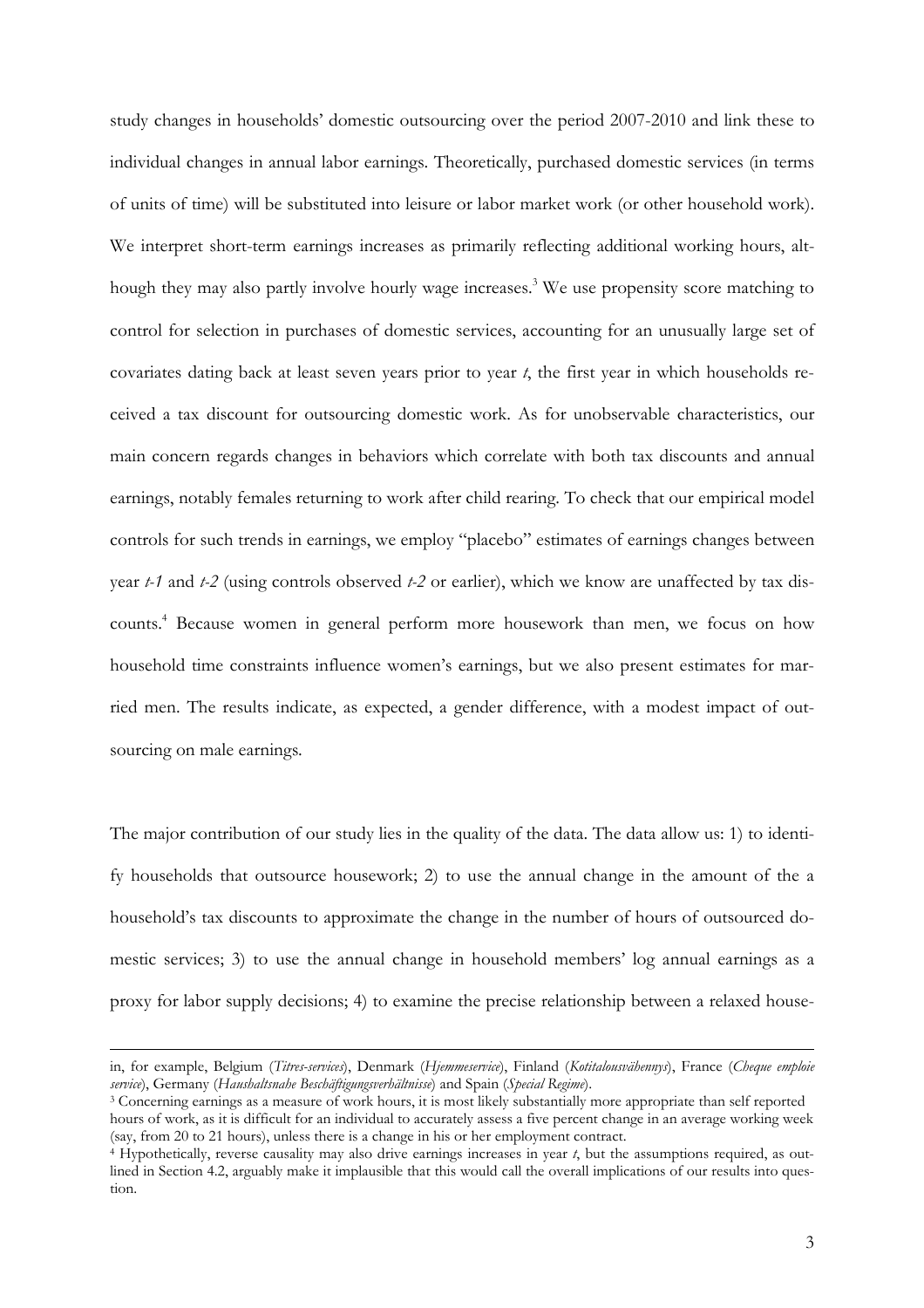hold time constraint and changes in annual earnings. To interpret our estimates, responses to a survey conducted by the Swedish Tax Agency (2011) provide us with information on the average tax discount for one hour of domestic services. Importantly, respondents also state that one hour of outsourcing releases roughly 1.8 hours of time on average. Our estimates indicate that outsourced domestic services tend to increase female log annual earnings. An intuitive relationship emerges between hours of outsourced domestic services and earnings, as a 40-80 hour increase in outsourcing, which represents 2-4 percent of a working year, is also associated with earnings increases of 2-4 percent. Our interpretation of the results is that for a married woman working fulltime, 60 percent of the time outsourced is devoted to labor market work. This is substantially higher than what is implied by estimates reported in earlier studies, but these typically cannot separate between households' saving a large number of hours and those saving close to zero hours (e.g. if child-care arrangements already existed). Our estimates tend to decline when the total hours saved exceed one month of full-time work. Given the generous child care policy in Sweden, outsourced hours may then increasingly be substituted into leisure or other housework rather than additional labor market work. Nevertheless, our estimates suggest that housework subsidies might facilitate women's labor market careers.

It is important to assess the external validity of these results. Our estimates are obtained in a setting in which the share of households benefiting from the tax discount increased rapidly from 1.7 percent in 2007 to 9.9 percent in 2010 and where high-quality public child care is universally available at low cost (e.g., Lundin et al. 2008). This may affect the income level at which domestic outsourcing ceases to have an effect on earnings.<sup>5</sup> The households of interest in this study are as expected characterized by relatively high earnings, and presumably a high expected marginal utility of outsourcing housework. However, a change in norms likely occurred in Sweden during the

<sup>&</sup>lt;sup>5</sup> Child care availability could influence the estimates downwards if there were a decreasing marginal effect of housework outsourcing on earnings. Alternatively, estimates could be influenced upward to the extent that child care is a prerequisite for labor force participation.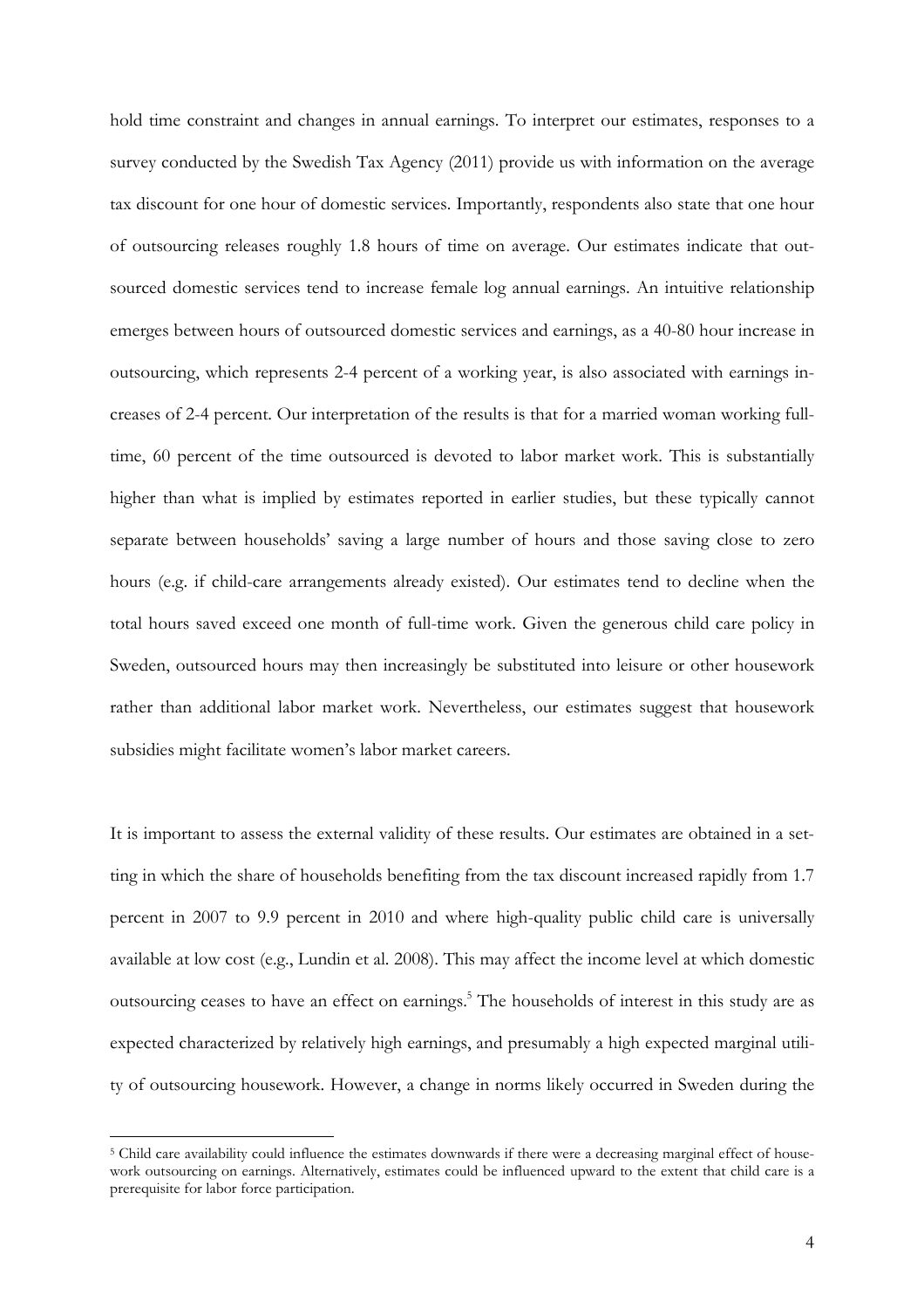period 2007-2010, which dissolved a widespread reluctance among the general public to hire individuals to provide domestic services (Lütz 2011; see also Section 3.1). To the extent that the change in norms is independent of the expected marginal utility of domestic services, this would increase the internal validity of our results.<sup>6</sup> The remainder of the paper provides an account of previous research, while Section 3 describes the 2007 tax reform, the data and the samples studied. Section 4 and Section 5 present the empirical strategy and the results. Section 6 concludes with a discussion.

### **2 Stylized facts, theory and previous empirical findings**

In this section, we begin by presenting some stylized facts regarding gendered patterns in housework from the US, Europe and Sweden. Section 2.2 provides theoretical interpretations of these gendered differences, and we discuss the specific issue of a price reduction in domestic services and its effects on time use. Section 2.3 contains a brief summary of the existing empirical evidence regarding the quantitative relationship between housework outsourcing and female labor supply.

#### **2.1 Stylized facts**

 $\overline{a}$ 

It is well-established that women generally perform the majority of all housework (e.g., Treas & Drobnič 2010), with the difference between men's and women's hours of domestic work being largest among couples with children. Longitudinal studies demonstrate that there is little change in men's hours of housework when they become parents, while the amount of time women spend on domestic work increases (Baxter et al. 2008; Boye 2008; Kühhirt 2012). The gender gap in housework has declined over time, primarily because women spend less time on unpaid work and less as a result of an increase in men's time spent on housework (Evertsson & Nermo 2004;

<sup>6</sup> Our study does not aspire to assess the reform *per se* or its overall effect on labor supply. The employees of the firms that provide domestic services are spread across numerous branches, and it is currently not possible to identify their (potentially substantial) increase in the supply of working hours.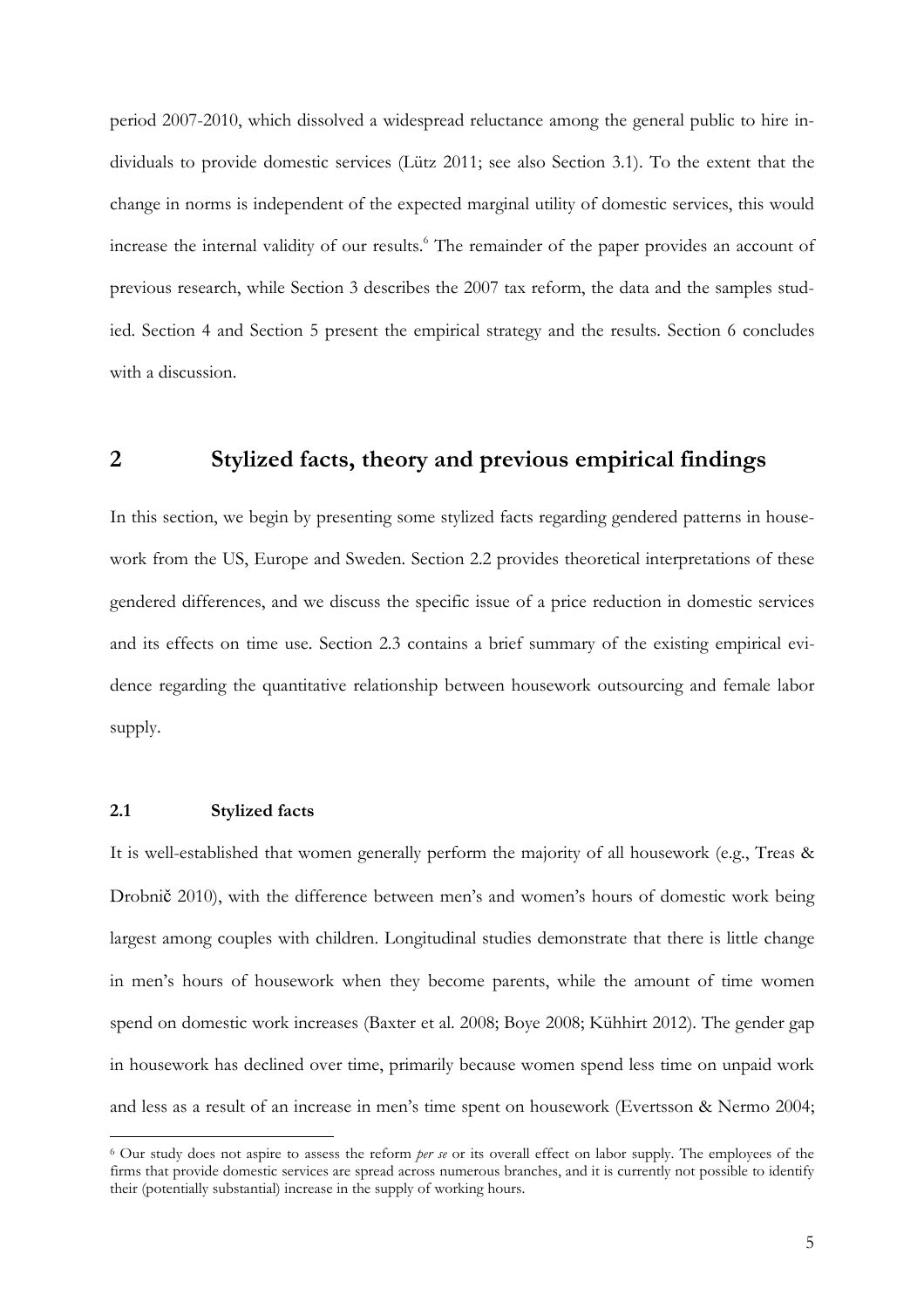Hook 2010, 2006). Geist (2010) employed data from the International Social Survey Programme (2002) and compared men's and women's hours of weekly housework in 35 countries. On average, women spent 19 hours on domestic work, while the corresponding figure for men was 8.5 hours, but there was substantial cross-country variation. Women from Sweden, the other Nordic countries and the U.S. report housework hours that are clustered at the lower end of the housework time distribution. Swedish and American men spent approximately 8 hours per week on housework. More recent data from the European Social Survey (2010) indicate that Swedish females spend approximately 15 hours per week on domestic work compared to 10 hours for males. This gender difference of 5 hours is moderate compared to the figures for many other European countries.

#### **2.2 Theory**

 $\overline{a}$ 

There are several plausible explanations for the observed gender gap in housework. One is the theory on *specialization* in the household among family members (Becker 1985, 1991; Mincer & Polachek 1974), which is most often based on the assumption of increasing returns to specialized human capital.<sup>7</sup> Family members then specialize in different activities to maximize household utility. If women devote more hours of effort to intensive housework, it may (i) reduce women's hours of labor market work, (ii) reduce women's wages relative to men through reduced labor market effort, given a similar number of hours of labor market work, and/or (iii) reduce labor market hours *and* wages by altering females' investments in labor market human capital.

The relative resource bargaining perspective provides a second potential explanation and assumes that household work is intrinsically bad and women have weaker bargaining power due to lower income or education relative to their male partners (Blood & Wolfe 1960). This hypothesis has received empirical support (Bianchi et al. 2000; Bittman et al. 2003; Evertsson & Nermo 2004,

<sup>7</sup> Becker emphasizes the role of human capital, but as noted by Pollak (2011), the key assumption that leads to specialization is that spouses' inputs are perfect substitutes.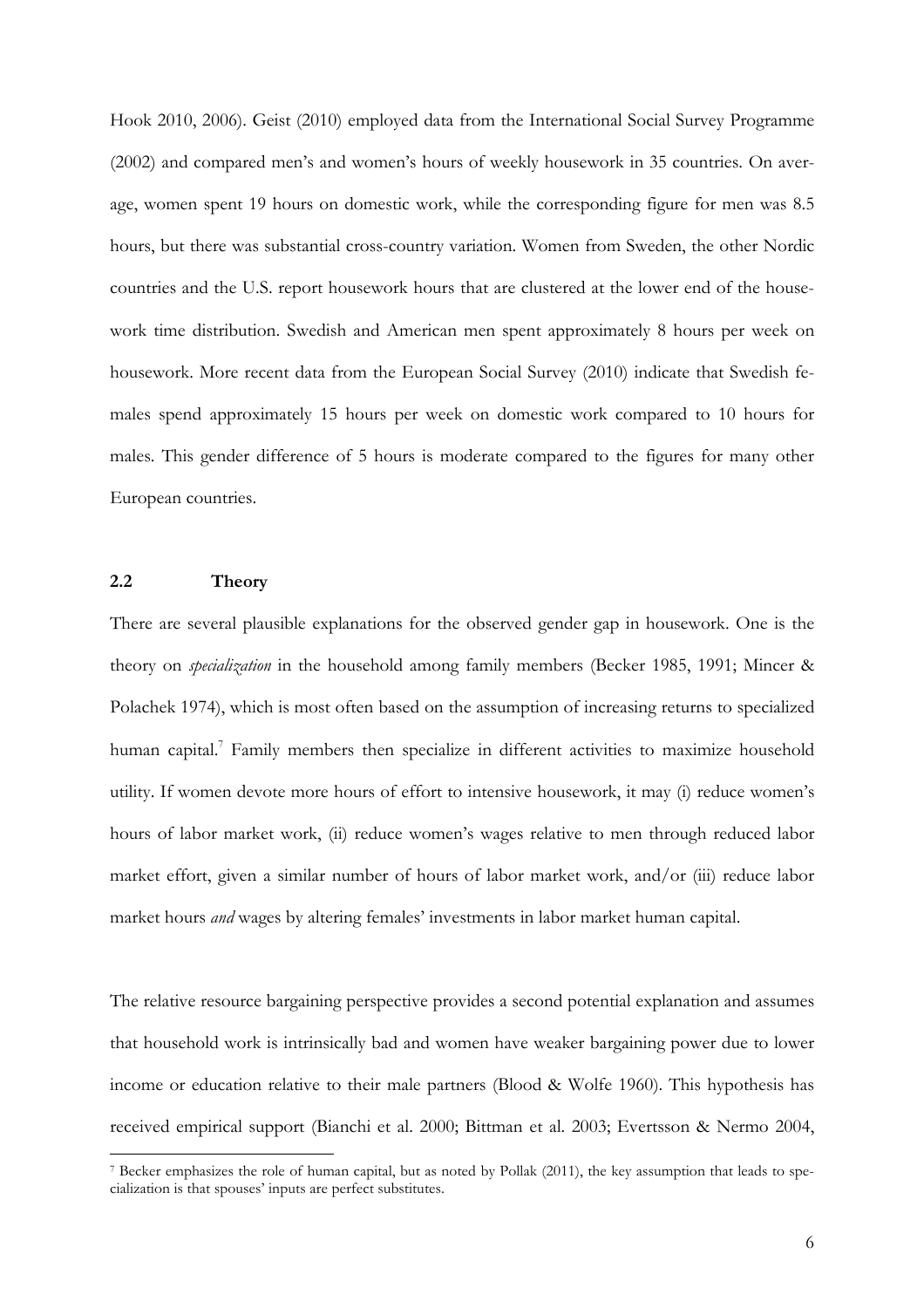2007; Killewald & Gough 2010), although some researchers (e.g., Gupta 2007) have claimed that it is the absolute rather than relative resources that are important. Several studies based on crosssectional data have also argued in favor of the buying out hypothesis (Cohen 1998; Gupta 2007; Treas & de Ruijter 2008), which predicts that women will use their own resources to purchase domestic services and allow their labor supply to increase. Killewald (2011) questions the relevance of this hypothesis, as she only finds a weak link between female earnings and time devoted to housework, suggesting that market substitutes "*play a smaller role in explaining variation in wives' time in household labor than has previously been hypothesized*".

A third explanation is that women are doing gender, i.e., expressing themselves as feminine, when they engage in housework (Bianchi et al. 2000; Fenstermaker & West 2002; West & Zimmerman 1987). Moreover, gender norms could make a neat household more important in demonstrating one's character as a good spouse for women than for men (Ibid.).<sup>8</sup> We will not be able to formally test these different theories, but a possible interpretation is that women will substitute their time into labor market work if the household bargaining or specialization hypotheses are more relevant but into leisure or other housework if preferences or norms explain gender differences in housework. However, behaviors attributable to norms are difficult to disentangle from preferences.

A textbook microeconomic model of household labor supply is very general. A sudden price reduction in domestic services, which falls below the household's marginal value of housework, will induce a household to outsource domestic services. Each additional unit of time saved is then substituted into leisure, labor market work or other housework. The outcome depends on the relative marginal utility of the activities. In the context of our analysis, the utility function may

<sup>8</sup> Interestingly, Evertsson and Nermo (2004), who compare Sweden and the U.S., find that American women tend to increase the time spent on housework if their husbands are economically dependent on them, "*as if to neutralize the presumed gender deviance*". This result could be interpreted as partly supporting a "doing gender" approach.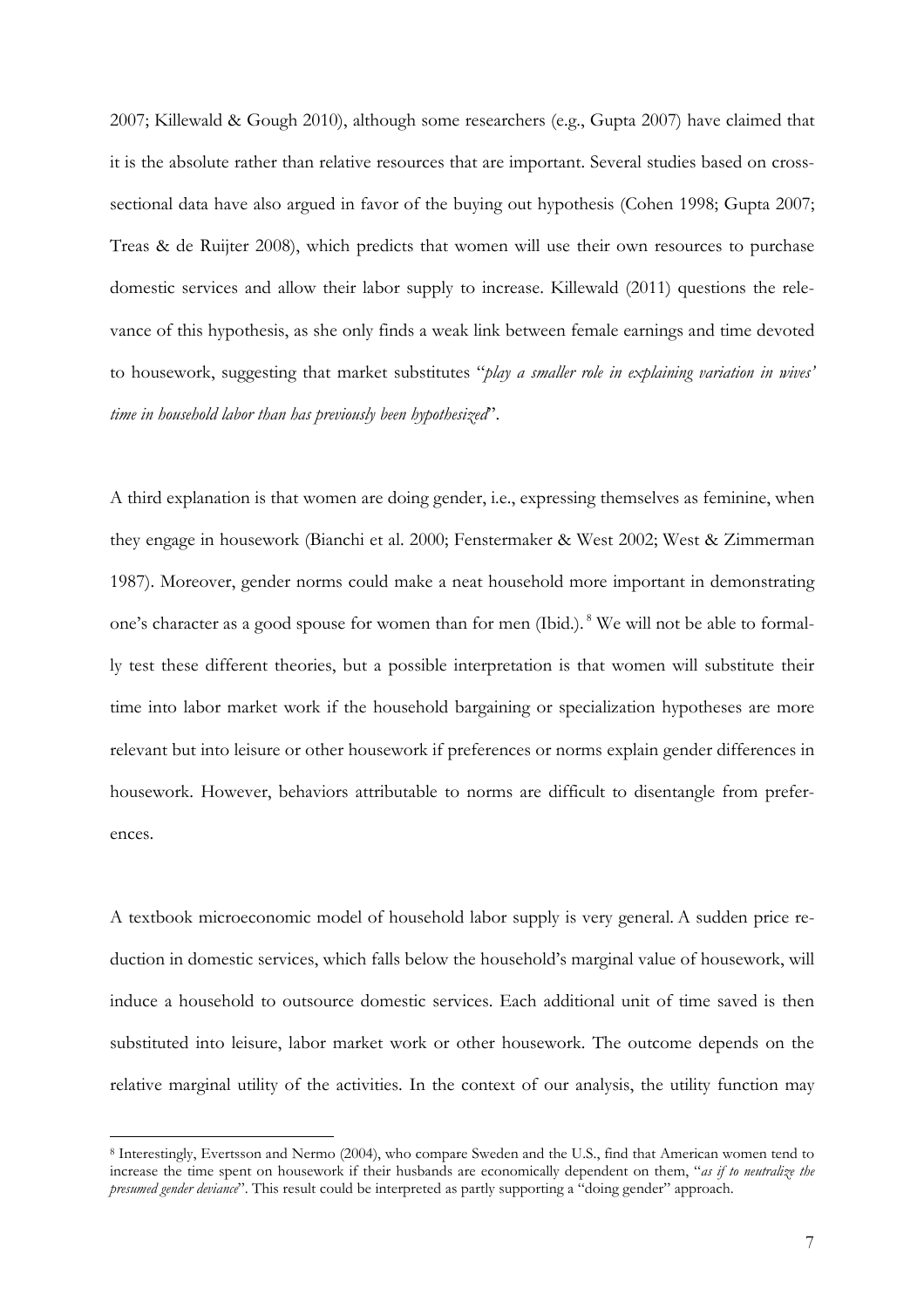also include non-monetary incentives for labor market work, e.g., if there is a consumption value in a labor market career or it yields social appreciation or social networks that are of value. Relative to men, one would expect women's labor supply to be more sensitive to outsourcing routine tasks. One may also expect the effects of outsourcing to be heterogeneous, as relative preferences for leisure, housework and labor market work vary across households and individuals, e.g., due to living conditions, life cycle situation and/or prevailing social norms.

#### **2.3 Empirical studies of outsourcing domestic work and female labor supply**

Several empirical studies have reported that relaxed time constraints (due to outsourced household duties) affect the labor supply of, primarily, high skilled women and women with children. For example, Attanasio et al. (2008) analyze the observed increase in female labor supply between cohorts born in the 1940s and the 1950s and emphasize relaxed time restrictions due to reduced child care prices as a key explanation. Hook (2010) presents cross country evidence indicating that public child care stimulates female labor supply, and in their survey, Maani and Cruickshank (2010) argue that the negative relationship they observe between housework and wages is difficult to explain without partly inferring causality.

Over the last decade, studies exploring changes in access to and/or prices of domestic services have attempted to identify a more direct causal link between time restrictions and female labor supply. Below, we focus on a few studies of child care reforms that arguably have reported the most precise quantified estimates of the relationship. A caveat when interpreting the results from these studies is that they concern very different frameworks. Cascio (2009) analyzed Decennial Censuses from 1950 to 1990 to explore variations across U.S. states, and across cohorts within states, in the timing of the introduction of kindergarten grants in the 1960s and 1970s. The findings indicate an increase in the labor supply of mothers whose youngest child was five years old (who were the children primarily affected by the grants). The effects were limited to single moth-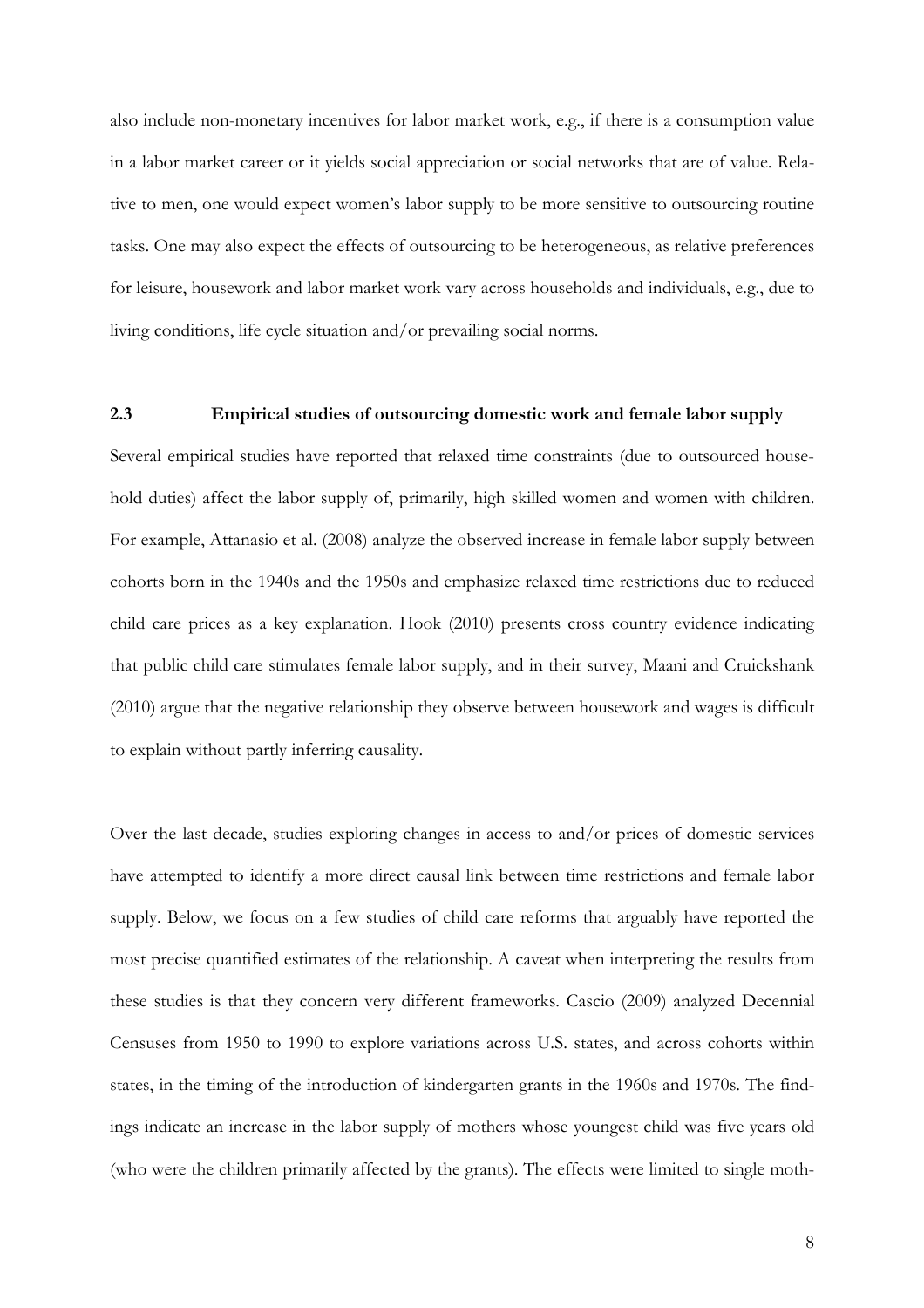ers, with no significant effects for married women. In terms of a quantified effect, kindergarten implied child care for most of the workday, and the effect on weekly working hours was estimated at a maximum of 2.8 hours (an 11 percent increase).

Baker et al. (2008) and Lefebvre and Merrigan (2008) analyzed the introduction of a universal subsidy for public child care in Quebec for children aged five or below. Both studies, while employing slightly different data and empirical approaches, find a significant increase in the female employment rate (7- 8 percent for women with at least one child aged below five), but Baker et al. also report that approximately one third of the effect crowds out private child care that existed prior to the reform. In terms of working hours, Lefebvre and Merrigan find average increases of between 2 and 4.5 hours per week. The estimated effects encompass women from all social classes, thereby also addressing family poverty to the extent that maternal time gains were transformed into labor market work. For Argentina, Berlinski and Galiani (2007) also find an increase in maternal employment following an expansion of preschool for children aged 3-5 years between 1991 and 2001, when child care coverage increased from 49 percent to 64 percent. They quantify the average increase in women's working hours at approximately 3 hours per week.

Existing studies from the Nordic countries have provided less clear evidence of a link between child care and female employment. Havnes and Mogstad (2011) found no effects on female labor supply following an expansion of public child care in Norway between 1976 and 1979. The authors' interpretation is that the households affected by the policy changes to a large extent consisted of dual earner couples that already had child care arrangements. With Swedish data, Lundin et al. (2008) find no effect on female labor supply when exploring a price reduction due to a price cap on child care, introduced in 2002. The price cap came as an addition to an already heavily subsidized child care sector. For Denmark, Simonsen (2010) explored the variation in child care costs across municipalities and found small but significant effects on maternal employment. The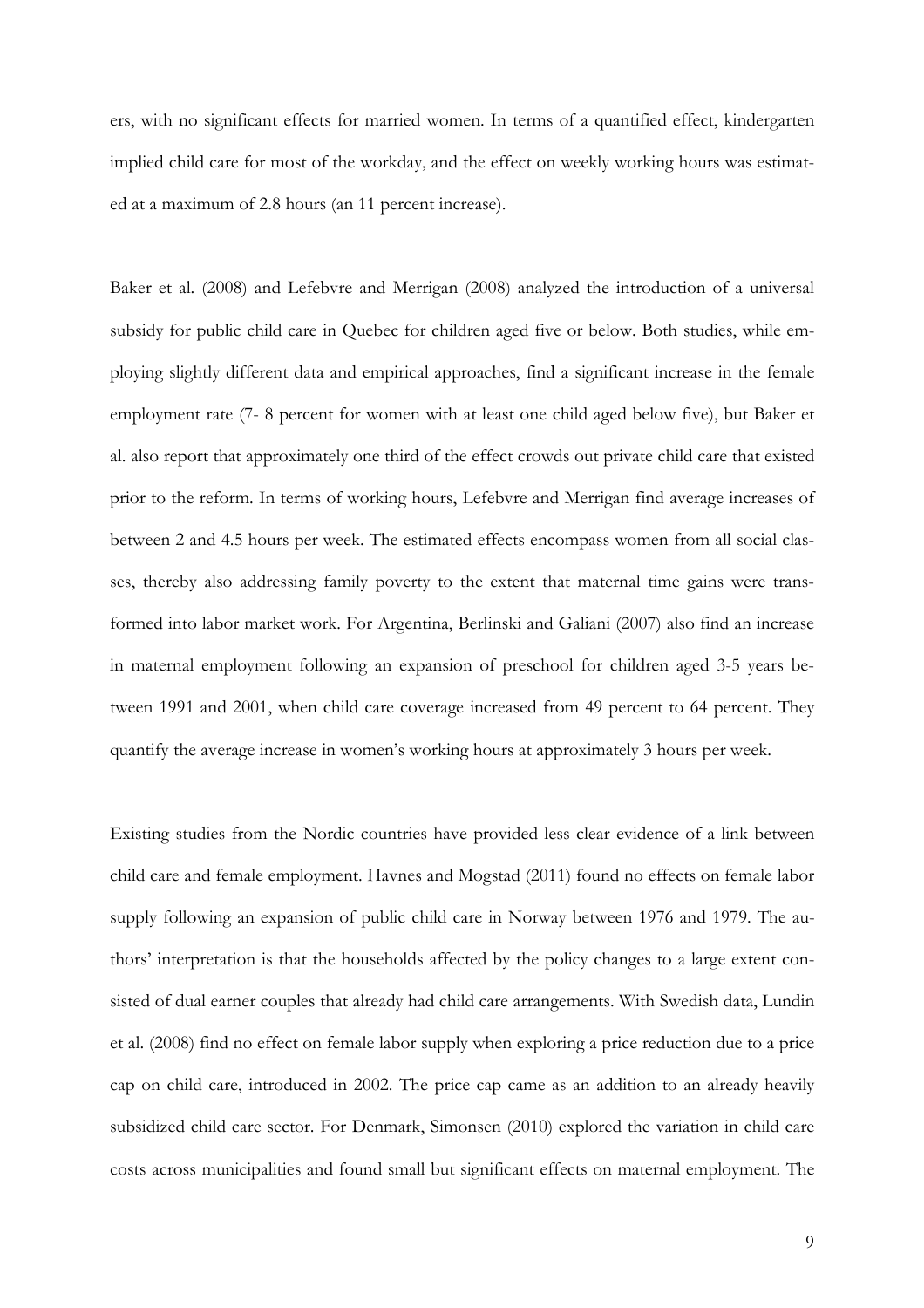author's assessment is that the result implies substantial overall price sensitivity, as the validity of the result is related to a wealthier subset of the population and the public child care sector in Denmark is also highly subsidized.

There is also a more recent literature exploiting information on immigration flows, which reduce the prices of domestic services and increase housework outsourcing. Cortés and Tessada (2011) find evidence that among women in the top quartile of the wage distribution: increased spending on housekeeping services increases their average hours worked, the probability of working long hours and decreases the time they spend on housework. Hours worked increased by 20 minutes per week (app. 16 hours per year). Cortés and Pan (2013) explore the increase in foreign domestic workers in Hong-Kong during the period 1978-2006 and report an increase in the relative labor force participation of women with children below age five of 10-14 percent compared to women with children 6-17 years old. Farré et al. (2011) analyze Spanish annual register data and find that an immigrant wave increased the labor supply of skilled women (completed college degree) with family responsibilities (small children or seniors present in the home) relative to equally skilled women without such family responsibilities. Calculations suggest that a 10-percent increase in the immigrant population increased high-skilled female labor supply by 15 minutes per week.<sup>9</sup>

Overall, the evidence suggests that relaxed time constraints have a causal effect on female labor supply.<sup>10</sup> In terms of magnitude, estimates of changes in weekly hours worked due to increased access to child care are clustered around 3 hours, implying an average of approximately 10 percent for women working 25-40 hours per week. The interpretation of such an average estimate is not straightforward, as the time saved varies across households, from potentially a substantial

<sup>9</sup> Furtado and Hock (2010) find that immigration reduced the trade-off between fertility and work in the US. See also Barone and Mocetti (2011; Italy), Freire (2013; Singapore) and Freire (2011; Brazil).

<sup>10</sup> We also fully acknowledge the contributions of Greenwood et al. (2005) and Coen-Pirani et al. (2010), who argue that relaxed time constraints following ownership of household appliances contributed to the increase in American women's labor force participation during the second half of the 20<sup>th</sup> century.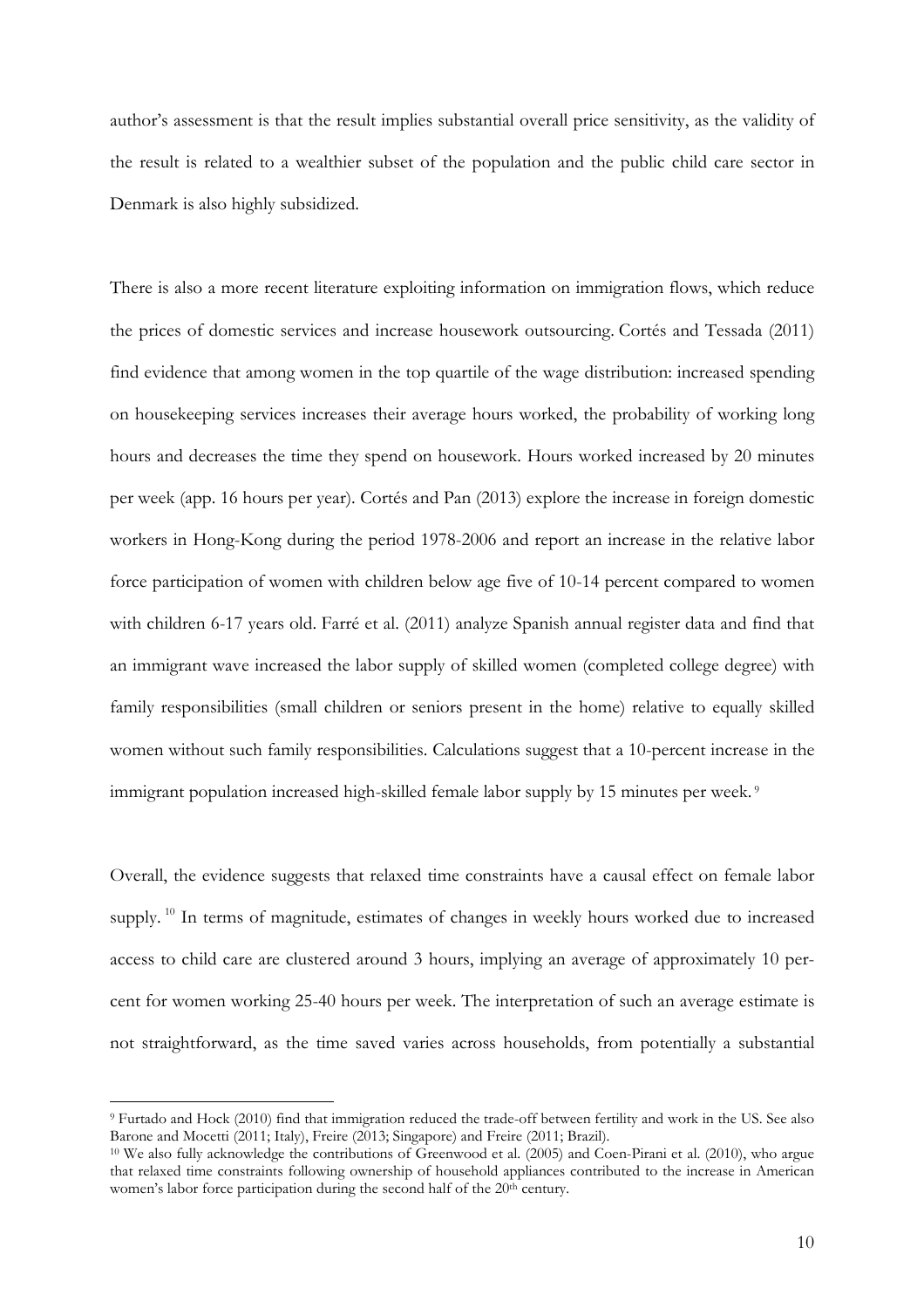number of hours to close to zero if child-care arrangements already existed. Without information on individual households, it is difficult to draw any inference on the more specific relationship between the reduction in the number of hours devoted to housework and the increase in female labor supply.

### **3 The reform, data, and sample**

In this section, we explain the context of the Swedish tax discount reform in 2007. In subsections 3.2 through 3.4 we present the data, the sample we use for our analyses and provide a detailed description of the distribution of tax discounts among married women.

#### **3.1 The reform**

 $\overline{a}$ 

We exploit the variation in household behavior that followed a sudden decline in prices for domestic services. On July 1<sup>st</sup> 2007, a 50 percent tax discount was implemented in Sweden for individuals purchasing domestic services such as housecleaning and minor gardening tasks. The rightwing coalition government argued that the reform would make the allocation of labor more efficient, increase women's potential for labor market careers, increase employment and decrease the use of informal labor. However, the reform was highly controversial, with the political opposition arguing that it would exacerbate class-based divisions in society, as it would primarily benefit high-income families, and it was also regarded as a moral or ethical problem, in that one would subsidize "servants" (or "maids") for the wealthy. This argument is related to a relatively common view in Sweden, at least at the time, which complied with a norm that made outsourcing domestic services somewhat stigmatized, representing the re-establishment of a society of servants and masters, contrasting the  $20<sup>th</sup>$  century trend towards more egalitarian values (Gavanas  $2013).$ <sup>11</sup>

<sup>11</sup> A similar proposal from 1993 was followed by a turbulent debate that was named "the maid debate" (*pigdebatten)*. The heated debate preceding the 2007 reform is often referred to with the same label.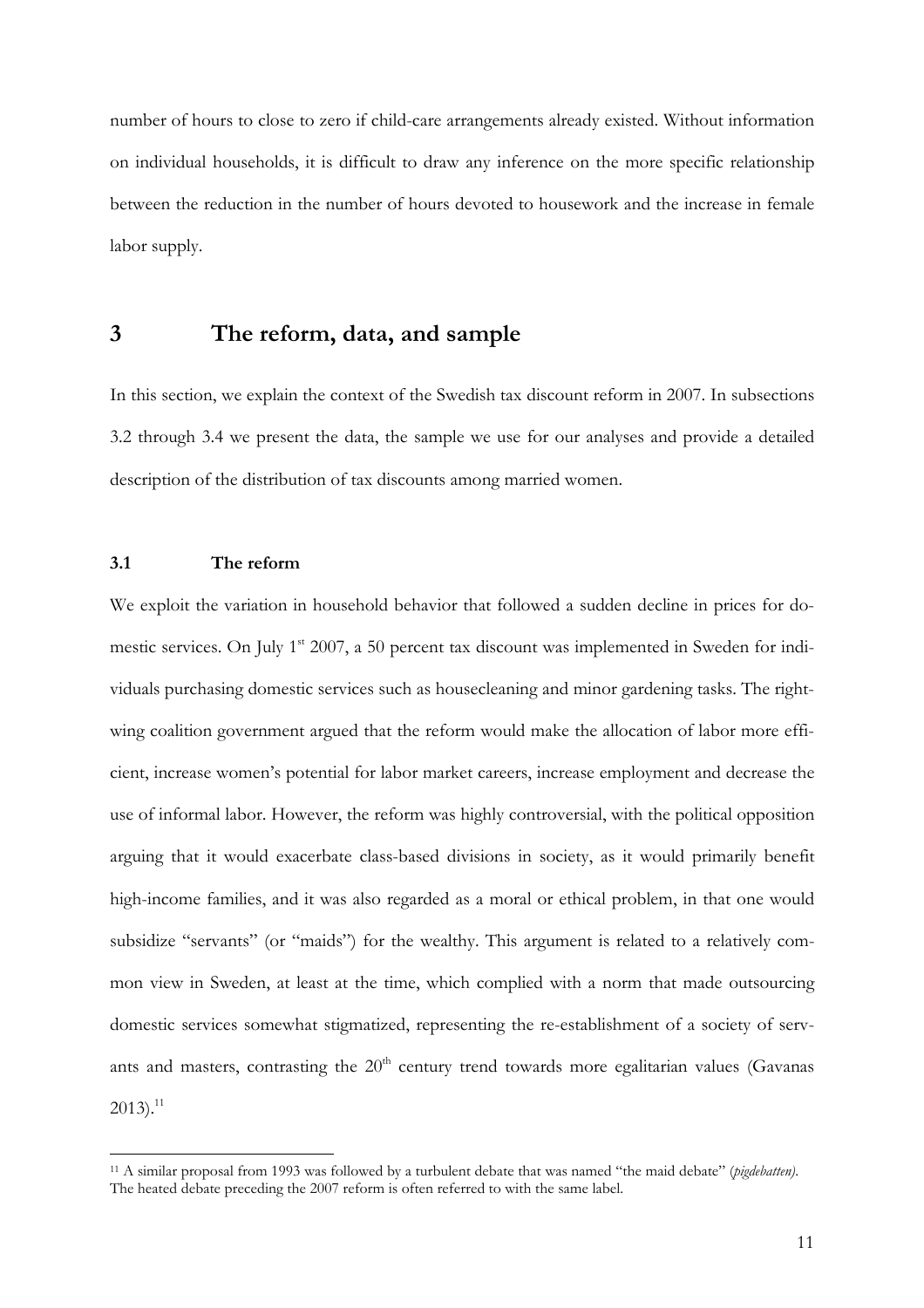The number of individuals who registered purchases of household services in 2007 was 46,000, and this figure nearly doubled each year to reach 325,000 in 2010 (and 492,000 in 2012). The take up of the tax discounts broadened over time but were still primarily used by high-income households and became particularly popular among couples with children and older individuals, with half of the individuals being above 55. Cleaning was the most frequently purchased service (89 percent), with lawn mowing or snow shovelling being the second most common (8 percent) (Swedish Tax Agency 2011).<sup>12</sup> Among married couples where the wife was aged between 25 and 55 years, the number claiming a tax discount increased from 13,321 in 2007 to 27,601 in 2008, 50,512 in 2009 and 91,826 in 2010, representing 9.9 percent of all married women aged 25-55. This increase may partly indicate that the decision making of the households was sluggish and that the availability through the supply of domestic services grew during the period. About 60 percent of the firms claiming tax discount reimbursements in 2010 did not exist prior to 2007 (Swedish Tax Agency 2011). This does not reflect illegal services becoming legal, as survey data indicate that only 6-11 percent of the purchasing households in 2010 had previously purchased these services on the informal market (Ibid.). Third, there may have been network effects (or "demonstration effects"), as relatives, colleagues and friends spread information on their experiences with firms, how to purchase the services or how to claim the tax discount. From July  $1<sup>st</sup>$ 2009, the administration of the tax discount was facilitated such that the buyer only paid 50 percent of the amount stated on the bill, with the firm requesting the remainder directly from the Swedish Tax Agency. This eliminated the households' reporting burden.

Fourth, a shift in norms likely occurred that mitigated the widespread aversion in Sweden to purchasing domestic services (Lütz 2011). While this is not a controversial statement in Sweden, it is

<sup>&</sup>lt;sup>12</sup> It may be that respondents only answer the most predominant service purchased. For our purposes, it would not question the relation between hours freed and earnings if purchased services also included e.g. nanny services picking up children from childcare, to enable women to work longer hours, but potentially blur an analyses of the true mechanisms behind our results.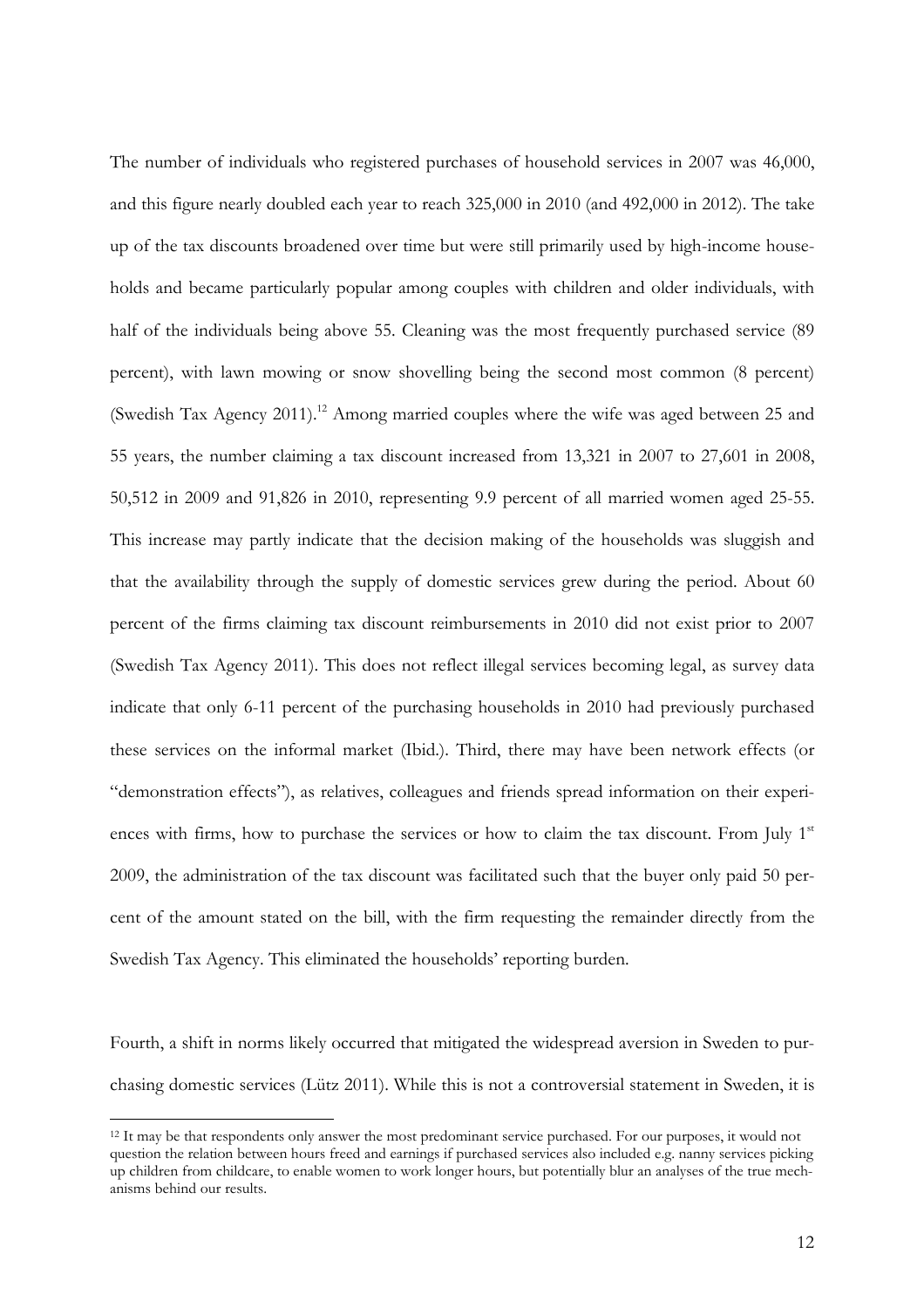nevertheless difficult to document. Gavanas (2010) provides a useful overview of the debate, describing it as having transitioned from a discussion on inequality and subsidies for rich households to one on labor market integration, where the actual subsidy was less questioned. The critique voiced by the major opposition political parties also moderated gradually, and their demand to abolish the reform was abandoned in 2011, first by the Green Party and followed by the Social Democratic Party. Baxter et al. (2009) emphasize that attitudes toward using paid domestic services could be an important determinant of households' decision to outsource housework. The increased popularity of the tax discount over time is also consistent with, and could serve to support, the view that a shift in norms occurred. Potentially, the reform first changed behaviors and then social norms (Hook 2010).

#### **3.2 Data and sample**

The analyses are based on register data from LISA (*Integrated database for labor market research*), administered by Statistics Sweden, and include the entire Swedish population aged 16 years and older for the period from 2000 to 2010. The data contain detailed information on individual incomes, for example annual labor earnings, family disposable income and various social insurance benefits related to parental leave, sick-leave, unemployment and social welfare. The LISA register data were merged with records from the Swedish Tax Agency on tax discounts for purchases of domestic services.

Tax discounts may be attributed to either adult individual in a household. This means that the husband might apply for the tax discount, even if it was the wife whose time was saved by purchasing domestic services. We therefore limit our sample to married individuals, as this enables us to identify partners within the same household. As labor supply is our outcome of interest, we also limit the sample to individuals aged 25-55, but partners outside this age-range and their claimed tax rebates are included.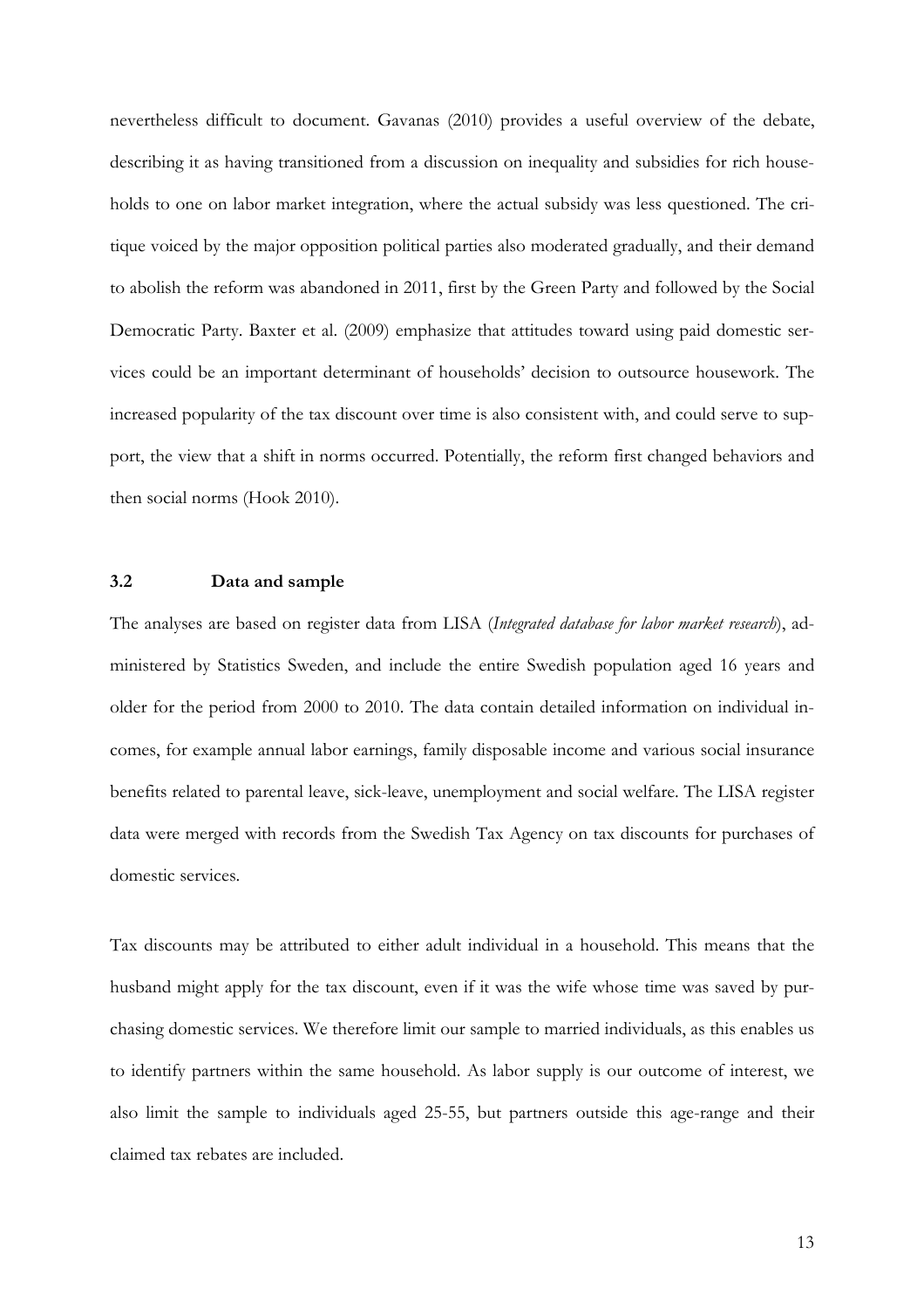We use log annual earnings as our outcome variable and hence a generic measure comprising both hourly wages (effort) and hours worked. One may expect the demand for domestic services to be larger among the highest earners and the relatively affluent middle class. Using log earnings compresses the earnings distribution and reduces the risk that high earnings increases for relatively few individuals could drive positive overall results. However, changes from small absolute values may translate into very large percentage (log) changes. We therefore exclude individuals with annual earnings below SEK 100,000 (approximately  $\epsilon$  11,000) in *t-1* (the year prior to the first tax discount). This restriction reduces the number of women who outsourced domestic work by 15 to 20 percent.<sup>13</sup> Importantly, to facilitate the interpretation of our estimates, we also impose the condition that our sample in year *t* has zero tax discounts until *t-1*. This ensures that all individuals are identical in this respect up and until year *t.* It also makes our samples mutually exclusive across years.

#### **3.3 Descriptive statistics – overall**

 $\overline{a}$ 

Table 1 displays selected descriptive characteristics for married women in households with and without tax discounts for domestic services, referred to henceforth as treated and untreated, respectively. Our treated samples of first time tax discounts constitute 13,826 females in 2008, 24,425 in 2009 and 33,382 in 2010. The average disposable income of these households (measured in  $t-1$ ) represented the 93<sup>rd</sup> percentile in our 2008 sample. This declined to the 86<sup>th</sup> percentile in the 2009 sample and the  $82<sup>nd</sup>$  in the 2010 sample. In Table 1, stars indicate that the treated average is significantly different from the average of untreated women aged 25-55 in a particular year, in nearly all cases with *p*-values below .0001 (not displayed). As the characteristics of untreated women remain relatively stable, Table 1 only displays the average characteristics of untreated women in 2008, while the characteristics of the treated category are presented for 2008,

<sup>&</sup>lt;sup>13</sup> Including these households would increase our log estimates in the empirical section by 1-2 percentage points.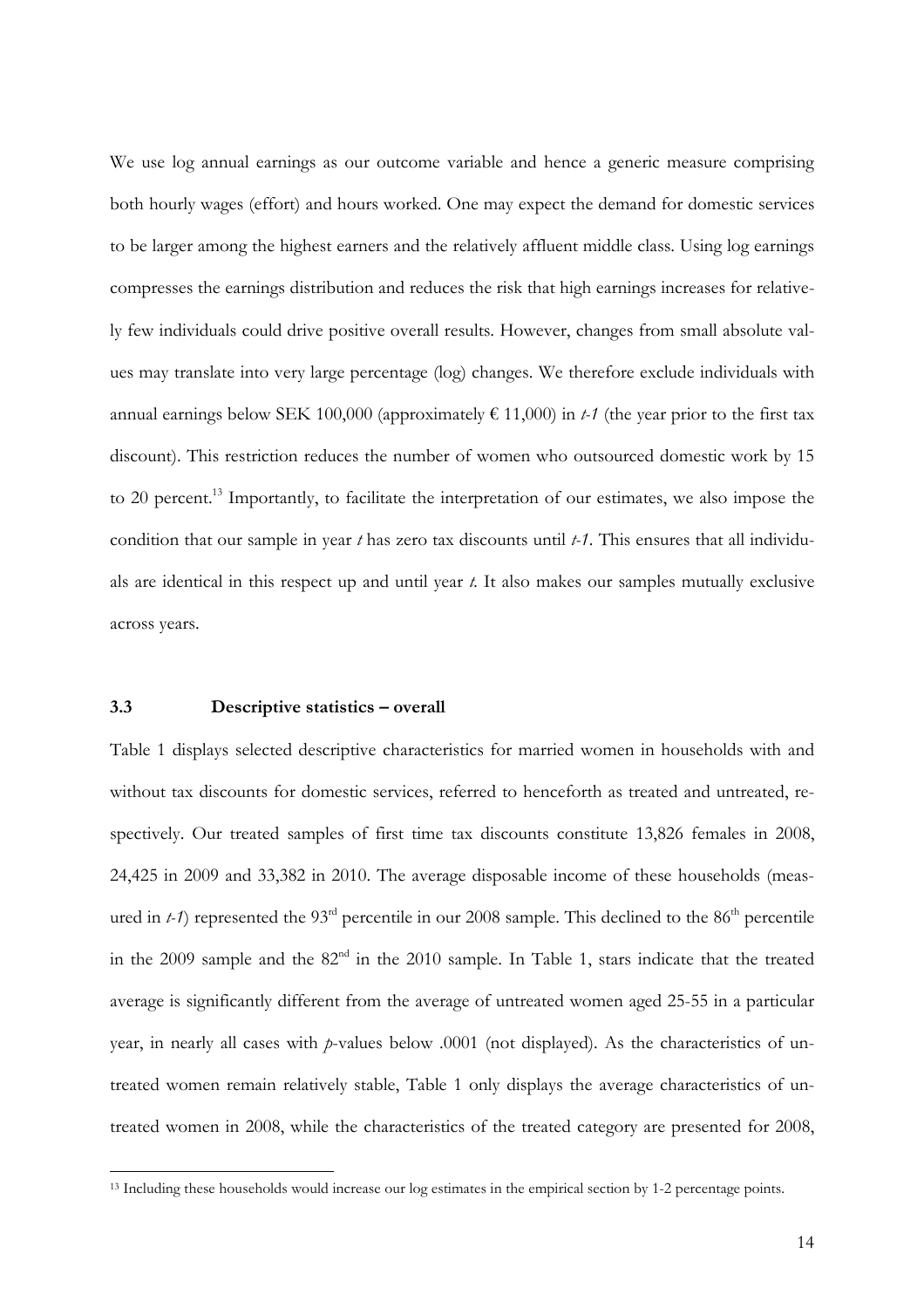2009 and 2010. The top rows present the proportions of treated women for four different intervals of tax discounts, which range, on average, from corresponding to less than 10 hours annually to one month of full-time work.<sup>14</sup> Women in treated households are on average a few years younger, have completed more schooling and are less likely to be employed in the public sector. They are also characterized by substantially higher individual labor earnings and higher family disposable incomes. Prior studies of domestic services and labor supply have often focused on high-skilled women. In the present sample, approximately 60 percent of the treated women in 2008 had a three-year college degree. This share was just above 50 percent among the women defined as treated in 2009 and 2010, compared to approximately 30 percent of the non-treated. Treated women were also more likely to reside in Stockholm than women in households not outsourcing domestic services. This overrepresentation decreased from 37 percent in 2008, compared to 20 percent of the non-treated, to approximately 30 percent in 2009 and 2010. This may reflect that domestic service firms were first established in the Stockholm area, or that attitudes towards outsourcing domestic work shifted first in the capital and subsequently in other parts of Sweden.<sup>15</sup>

#### **3.4 Descriptive statistics – by tax discount intervals**

 $\overline{a}$ 

Our analyses in the empirical section are conducted for each year 2008-2010, and separately for different amounts of tax discounts, divided into intervals of SEK 5,000 (app. €600). Table 2 presents selected characteristics for these groups. To assess the meaning of these intervals, it is useful to consider survey data collected by the Swedish Tax Agency (Swedish Tax Agency 2011).

<sup>&</sup>lt;sup>14</sup> The high frequency of relatively small amounts of tax discounts is explained by many households only purchasing small amounts, but partly also by the effect of the timing of the first tax discount. This is because if households decide to continuously purchase domestic services and have tax discounts of, for example, SEK 1,000 per month, only those making initial purchases in January or February would have tax discounts exceeding SEK 10,000, and those making initial purchases in August or later will be found in the lowest interval. Of the total population with positive tax discounts in 2010, households in the lowest interval represented 59.5 percent.

<sup>15</sup> As late as in the first half of 2013, tax discounts increased by 25 percent in Norrbotten and Västernorrland, counties with a tradition of left-wing political preferences. The spokesperson for the Swedish Tax Agency explained this in terms of increased social acceptance and individuals receiving information from colleagues and friends regarding how the services can be contracted and how to claim the tax discount.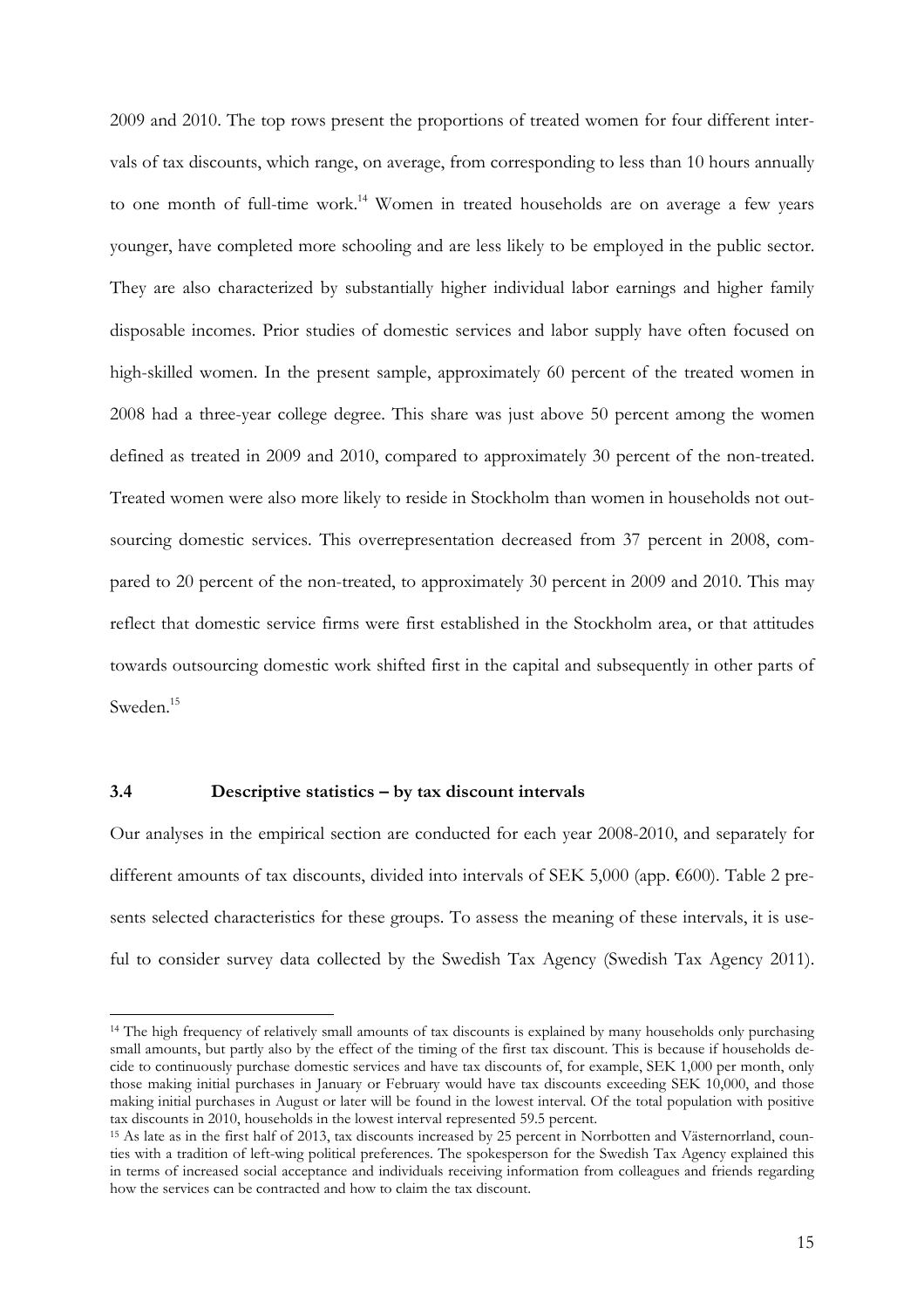According to respondents from households with tax discounts in 2010, the average tax discount for an hour of domestic services is SEK 175 (app. €19.00). Further, one hour of domestic services saved at least 1.5 hours for two thirds of the respondents aged 18-64. A rudimentary average based on these responses suggests that each hour of outsourced domestic services corresponds to 1.8 hours of time saved.<sup>16</sup> For simplicity, we assume that the quality of households work is the same whether outsourced or not. This would imply that the interval SEK 5,000 – 9,999, with average tax discounts of approximately SEK 7,000, represents roughly 40 hours of domestic services per year (7,000 divided by 175) and approximately 70 hours are saved (1.8\*40 hours). For the interval SEK 10,000-14,999, the average tax discount of approximately SEK 12,000 implies some 70 hours of domestic services per year and that time constraints among this group were relaxed by 126 hours on average (70\*1.8), i.e., by more than three weeks of full-time work (we disregard the possibility that reduced travel costs may reduce prices for families purchasing a large number of hours). For the group with tax discounts above SEK 15,000, the averages vary over the period considered from 21,600 in 2008 to above 30,000 in 2009, which represent 125 and 170 hours outsourced. Multiplying this number by 1.8 implies that the time saved is well over one month of full-time labor market work.

Table 2 also provides details on individual labor earnings and family incomes. Once tax discounts exceed SEK 5,000 (our lowest interval), nearly 60 percent are above the  $75<sup>th</sup>$  earnings percentile in 2010, one in four are also above the  $95<sup>th</sup>$  percentile and 5-10 percent are above the  $99<sup>th</sup>$  percentile. The highest percentiles tend to be reached more frequently for individual earnings than for family income. This is consistent with the buying out hypothesis, i.e. that high earning women use their own resources to purchase domestic services. In contrast, the presence of a child under age seven does not seem to affect the amount of tax discounts.

<sup>&</sup>lt;sup>16</sup> The question asked was: If you or another member of the household had performed work of the same quality as the professional – how many hours would that require compared to that needed by the firm? The responses (and their shares) were less time (.03), as much time (.24), 1.5 times longer (.17), two times longer (.27), 3 times longer or more (.17), and cannot perform the work (.12).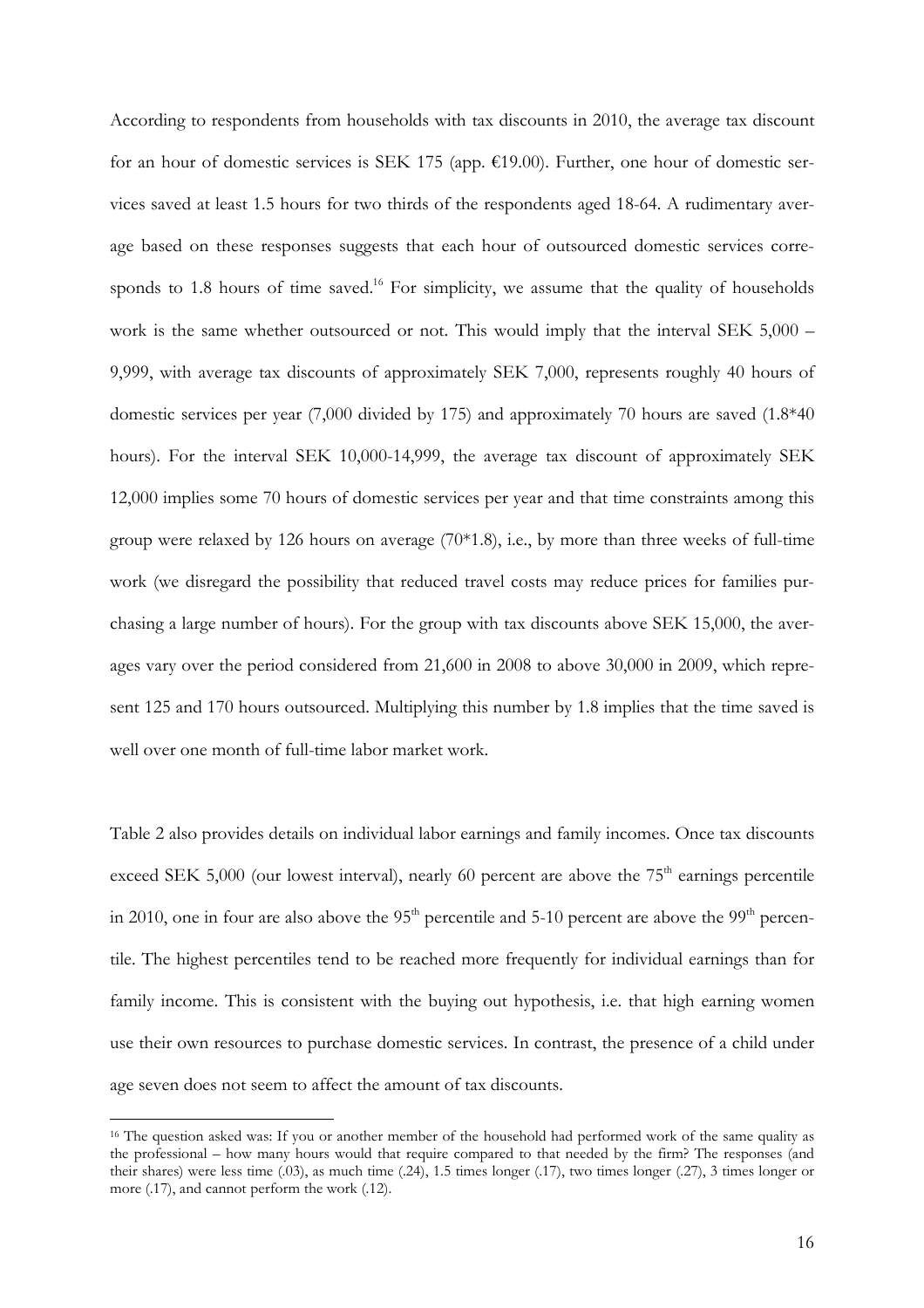As trends in earnings are a concern, Figure 1 depicts the raw data on the difference in log earnings between each of the groups with tax discounts of SEK 10,000-15,000 and their respective untreated samples. The trajectories are closer to zero for each year, showing that the difference in average earnings between treated and untreated gradually decreased across years. While there is clearly a jump in earnings in the year in which the first tax discount was received, there is also an earnings increase between *t-2* and *t-1* for the 2009 and 2010 samples that could be interpreted as the beginning of a trend. Similarly to the studies referred to in Section 2.3, it is necessary to account for e.g., common trends as decisions to outsource housework are not randomly assigned but are instead systematically related to household and individual characteristics. We now turn to the task of accounting for differences in characteristics between the treated and untreated samples.

### **4 Empirical strategy**

Our empirical strategy exploits that the reform generated substantial variation in household behavior over time, as the number of individuals with tax discounts increased from 46,000 in 2007 to 325,000 in 2010. Available register data provide us with very precise annual information on individual earnings and each household's tax discount. To estimate if and how relaxed time constraints influence annual earnings, we employ difference-in-differences propensity score matching (Rosenbaum & Rubin 1983; Harding 2003; Smith & Todd 2005). Below, we motivate this approach, describe the underlying assumptions (4.1) and discuss potential sources of bias, including earnings trends, black market purchases and reverse causality (4.2).

#### **4.1 Difference-in-difference propensity score matching**

Heckman et al. (1999, ch 8.2) characterize three sources of selection bias in evaluation studies: 1) a lack of common support in the explanatory variables between treated and untreated; 2) differ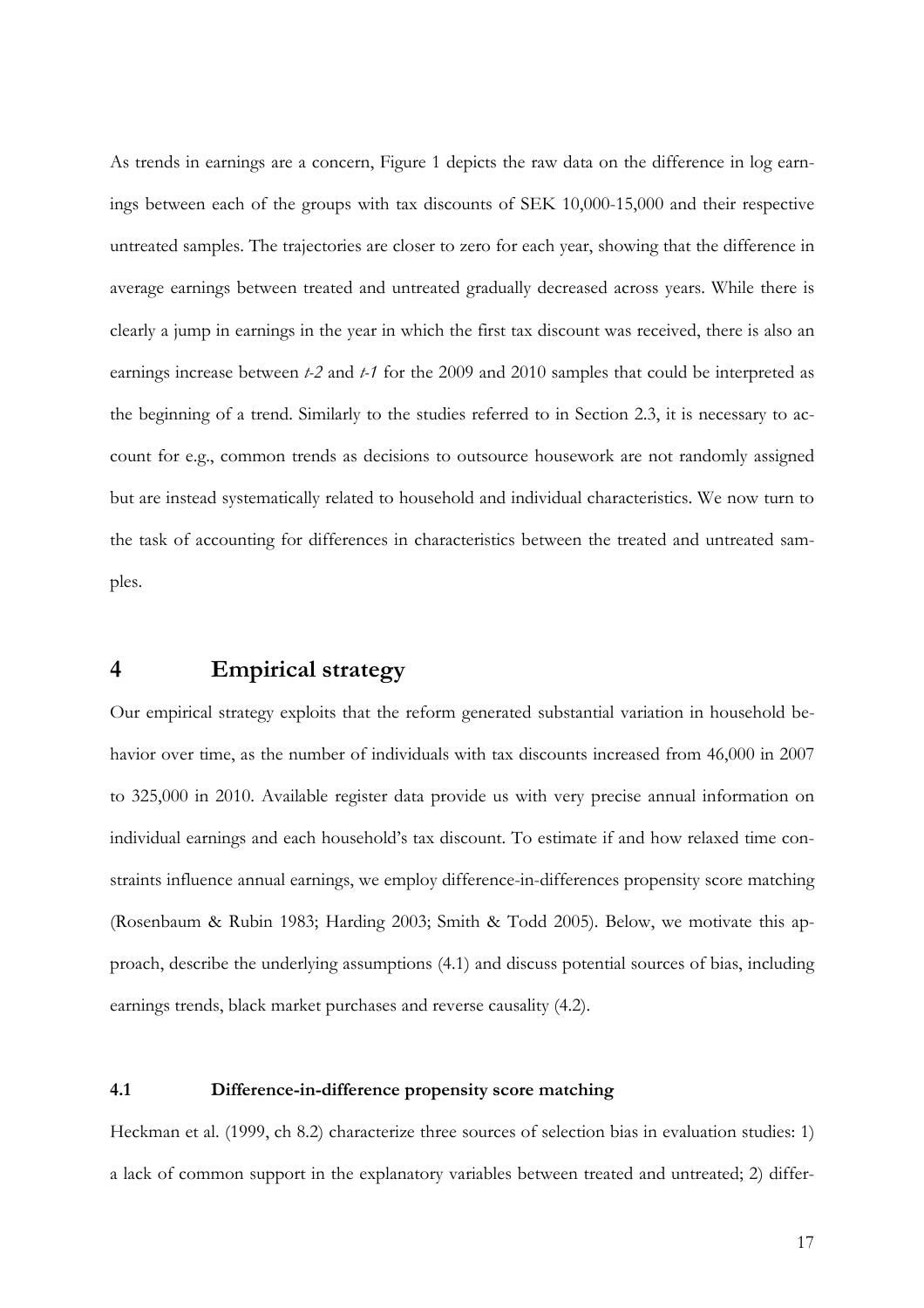ences in the distributions of the explanatory variables; 3) differences in unobservable characteristics. Propensity score matching (PSM) explicitly addresses the first two of these sources of bias, which are related to overlap in the values of explanatory variables. As we are interested in relatively small groups, those of primary interest representing between .2 and .4 percent of the respective total samples, the advantages of PSM are obvious. We assume that the annual earnings of individual *i* at time *t*,  $Y_i$ , are a function of the number of hours of purchased domestic services;  $h_{it}$ , that is  $Y_{it} = f(h_{it})$ . Differencing between time periods *t* and *t*-1 yields

$$
Y_{it} - Y_{it-1} = \Delta Y_{it} \approx f(\Delta h_{it}).
$$

To empirically analyze the hypothesis that a change in  $h_i$  influences  $\Delta Y_i$ , we denote a treatment indicator variable  $D_i$  equal to 1 if  $\Delta h_i > 0$  and zero otherwise (to comply with the evaluation literature, we refer to uptake of the tax discount as "treatment"). Since individuals are either defined as treated or untreated, one of the two states is always unobserved. The aim of propensity score matching is to estimate the unobserved counterfactual outcome of treated. This is achieved by matching treated and untreated individuals on characteristics observed prior to time *t* ; *Xit*<sup>−</sup> and  $Y_{it-}$ . To match exactly on each value of the explanatory variables quickly exhausts the number of observations, but Rosenbaum and Rubin (1983) presented the important result that if exact matching on  $X_{it-}$  and  $Y_{it-}$  controls for selection bias, it also holds for some function of the covariates  $P_i(Y_{it-}, X_{it-})$ , the so called propensity score..Matching is then reduced to conditioning on a scalar,  $P_i$ , in our case a probit estimate of the probability that  $D_i$  = 1. Formally, our estimated model yields the average treatment effect on the treated (ATT):

$$
\Delta_{ATT} = [\Delta Y_{it} | D_{it} = 1, P_{it}(Y_{it-}, X_{it-}), h_{it-} = 0] - [\Delta Y_{it} | D_{it} = 0, P_{it}(Y_{it-}, X_{it-}), h_{it-} = 0]
$$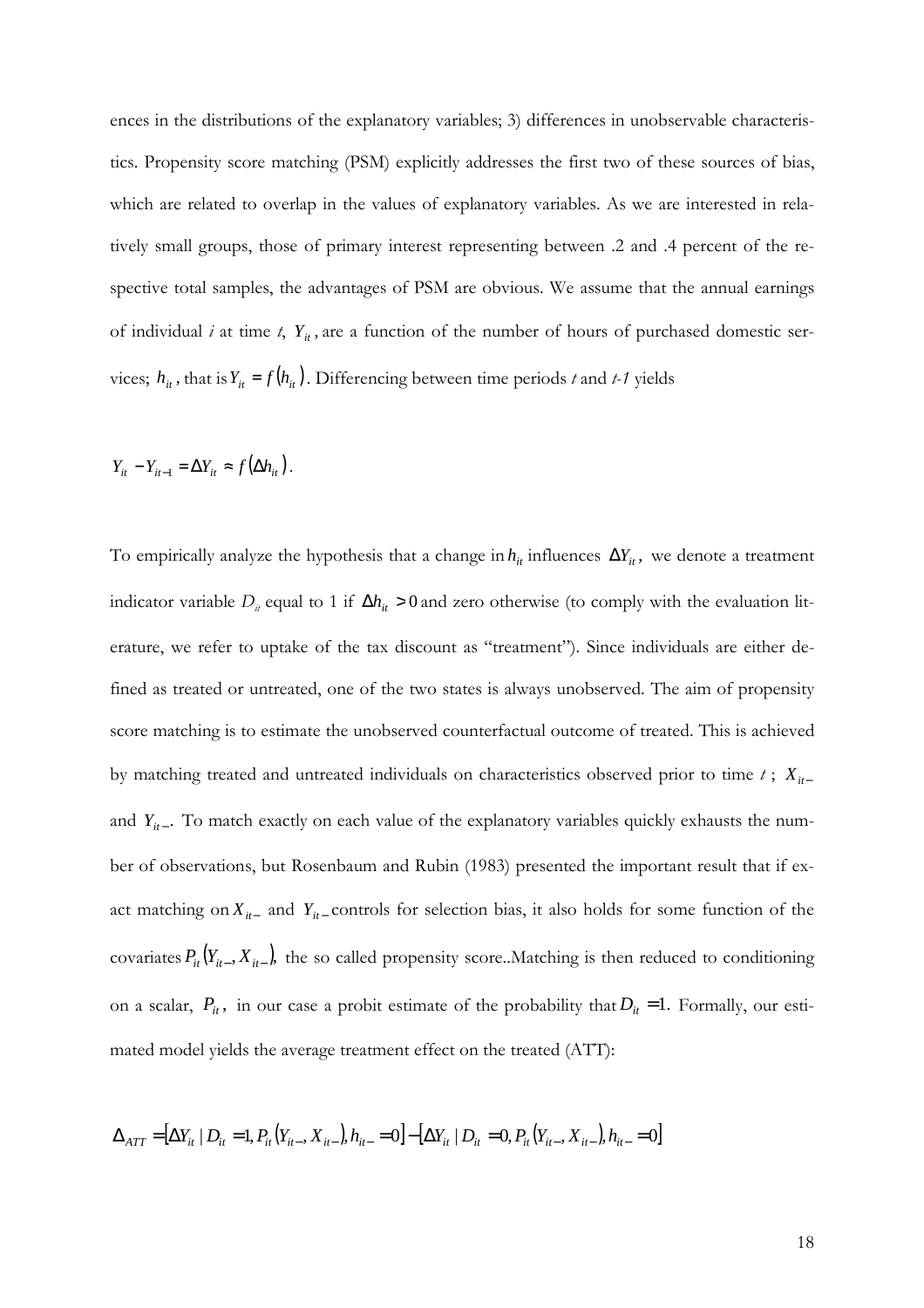For each treated individual, an untreated individual with the nearest propensity score value,  $P_i$ , is selected as comparison. This "one-to-one" matching to construct the counterfactual minimizes bias, but at the cost of precision. In the empirical section, we therefore also present results based on the nearest four matches. Propensity score matching is based on selection on observables, but because the outcome variable compares treated and untreated difference in log earnings, defined as  $\Delta \ln(Y_i) = \ln(Y_i) - \ln(Y_{i\text{-}i})$ , we also control for time-consistent, unobserved individual characteristics (fixed effects). To further increase comparability in each year, we only compare individuals from households with no history of tax rebates in previous years (i.e.  $h_{it-} = 0$ ).

The "difference in differences" between the treated and their matched counterparts provide an unbiased estimate of the ATT, even if treatment effects are heterogeneous across individuals. The assumptions necessary for a causal interpretation are: (i) the treatment does not affect untreated outcomes; (ii) the probability of treatment must be strictly positive and smaller than one; (iii) conditional on the control variables, the mechanisms behind the decision to take up the treatment  $D_i$  are independent of expected future earnings. The crucial assumption is (iii), which we refer to as the unconfoundedness assumption (e.g. Gangl 2010, Imbens 2014, further discussed in section 4.2).

To explore the variation in outsourced domestic services, we exploit the change in households' tax discounts,  $\Delta \hat{h}_u$ , to approximate the true value of  $\Delta h_u$ . Treatment is defined as the first year in which  $\Delta \hat{h}_i > 0$ , given that  $\Delta \hat{h}_{i-} = 0$  up until that point. We verify the quality of the matching procedure using balancing tests of the treated and the matched comparison group. Table 1 provides an account of these tests for the samples of married women in 2008, 2009 and 2010 (columns to the far right). Note that in each respective sample, we condition all individuals to have behaved identically until treatment at time *t* with  $\hat{h}_{it-} = 0$ . Due to space limitations, Table 1 only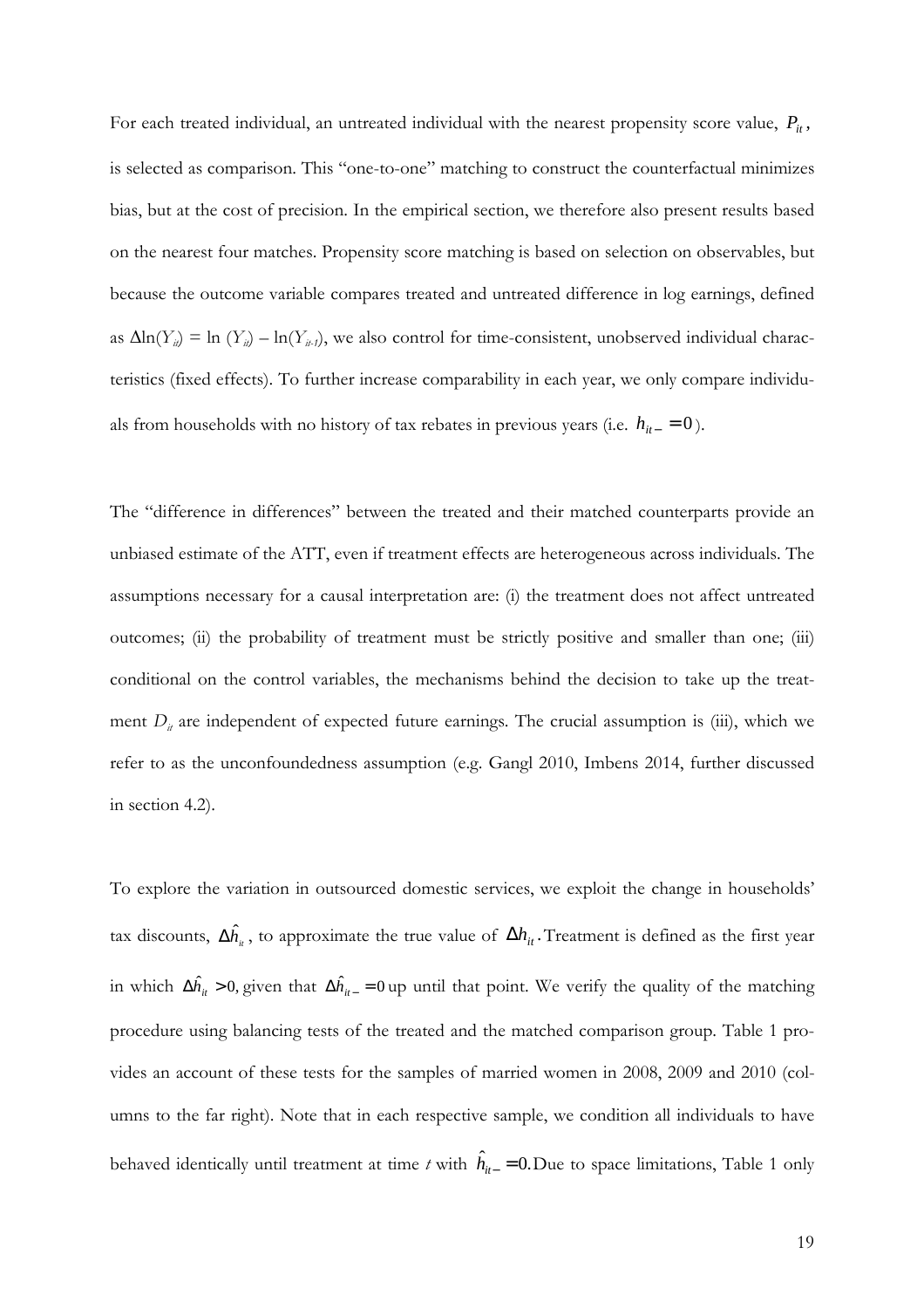presents selected covariates. In total, the tests cover age (31 categories), number of children in the home (6), children's ages (6), education (10), profession (15), sector of employment (7), rural or metropolitan area (3), different types of social insurance benefits related to unemployment (UI), sick-leave, as well as study allowances and social welfare, applying both continuous measures in SEK and dummy variables (incidence of the various benefits) in 2000 and in year *t-1*. <sup>17</sup> Further, treated and untreated persons are also balanced in each year from 2000 until *t-1* on levels and incidence of parental leave benefits, household disposable income, individual disposable income and individual annual earnings (which means we also control for earning trajectories). The household disposable income and individual earnings variables also include the proportions above various percentile levels in each year from 2000 until *t-1* (99<sup>th</sup>, 95<sup>th</sup>, 90<sup>th</sup>, 75<sup>th</sup> and 50<sup>th</sup>) and, in addition, the household disposable incomes of each of these respective subgroups. Each estimate presented in Section 5 is based on a probit regression and an ensuing balancing test (encompassing about 200 variables) that fulfils these requirements. The probit regressions are based on limited set of variables.<sup>18</sup>

Positive effects on earnings may occur smoothly in the amount of purchased domestic services, for example if the probability of accepting additional working hours increases gradually. Alternatively, there may be threshold effects if individuals make discrete decisions regarding whether to increase hours worked, generating "jumps" in the relationship between  $\Delta \hat{h}_{\scriptscriptstyle \mu}$  and hours worked (Becker 1985, p34-35). We remain agnostic with respect to the precise relationship between  $\Delta \hat{h}_i$ 

<sup>&</sup>lt;sup>17</sup> Parents are entitled to 12 months of parental leave benefits equal to 80 percent of the previous earnings level or a minimum transfer of approximately €600 a month net of taxes. Most of the parental leave is used before the child is two years old (Ekberg et al. 2013). One concern is the possibility that our results would be biased upwards by women returning to work after child rearing. Therefore, we balance treated and untreated individuals with respect to the number of children in 2000 and in *t-1*, the age of children in 2000 and in *t-1*, and parental leave in each year (both trends and levels) from 2000 until *t-1* (i.e., at least seven years).

<sup>&</sup>lt;sup>18</sup> These are available from the authors on request. Including explanatory variables with poor predictive power (pvalue above .20) may deteriorate the balancing properties (Caliendo & Kopeinig 2008) and are therefore excluded from the probit unless they are necessary for the balancing test to hold.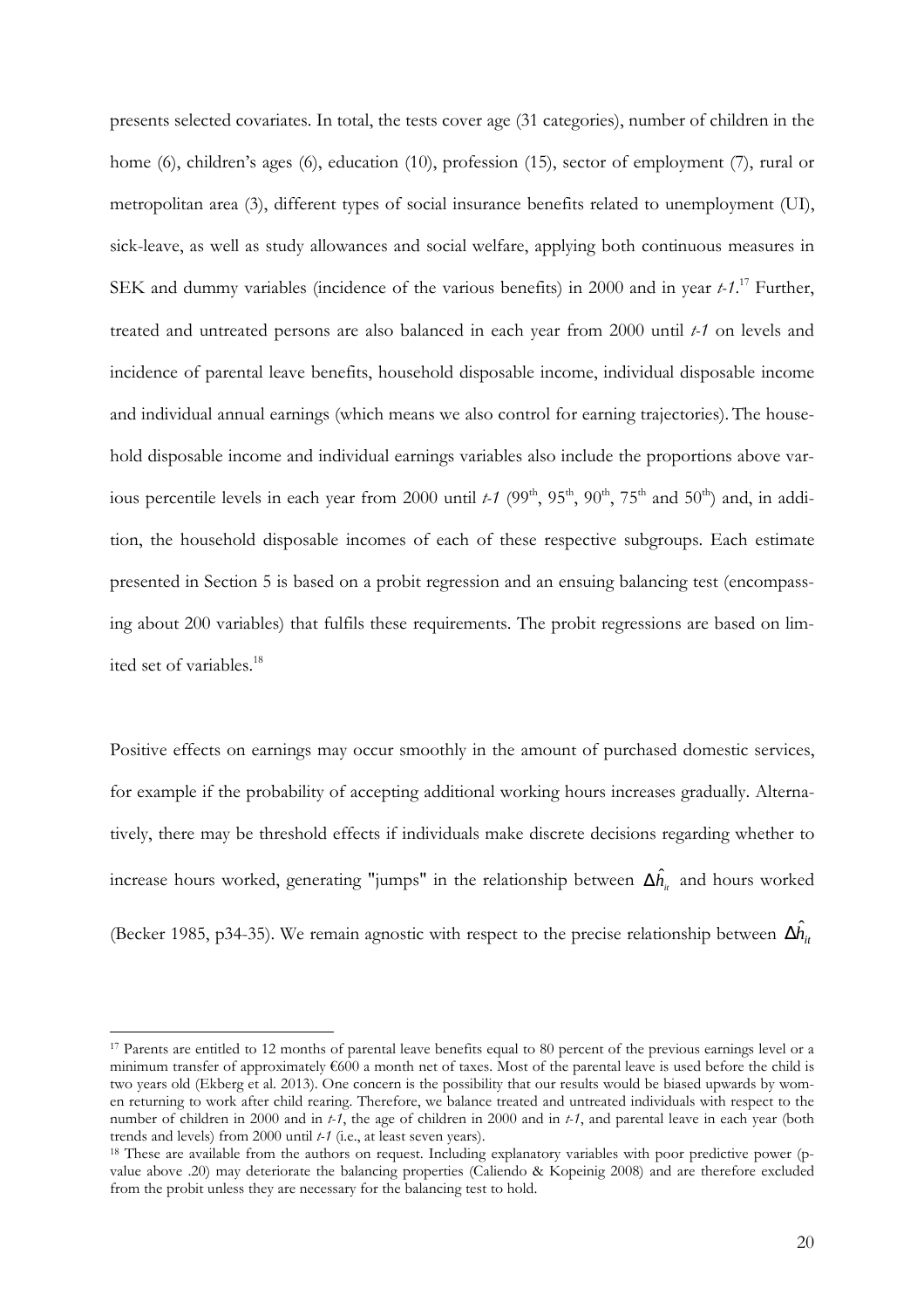and  $\Delta Y_i$  and test the null hypothesis that  $\Delta \ln(Y_i) = 0$  for four intervals of  $\Delta \hat{h}_i$  (as presented in tables 1 and 2).

#### **4.2 Assessing the unconfoundedness assumption**

A causal interpretation of our estimates requires that there is no confounding unobserved factor that influences both housework outsourcing and future earnings. To assess the credibility of this assumption, we follow Imbens (2014) to estimate the effects on a pseudo outcome which we know is unaffected by treatment because it is determined prior to the treatment itself. We refer to these as "placebo" estimations, where the outcome variable is the change in earnings  $Y_{it-1} - Y_{it-2}$ . As an example, for the 2010 sample, the "placebo" difference-in-differences estimates concern the change in earnings from 2008 to 2009 (instead of 2009-2010), using explanatory variables collected from 2008 and earlier (instead of from 2009 and earlier). If our empirical strategy controls for the relevant characteristics determining earnings trends, this estimate should be insignificantly different from zero.

Our estimates may nevertheless be upward biased if the decision to outsource housework is caused by an increase in earnings in year *t*. In the absence of detailed data on the mechanisms underlying the decisions, it is not possible to exclude this possibility. However, it would require two assumptions to hold: a) an increase in wages and/or hours worked must occur independent of our control variables and/or individual fixed effects; b) the demand for domestic services must be income elastic in the short run. Above, we observed that decisions to purchase domestic services in the period 2007-2010 were characterized by substantial sluggishness, which suggests that the demand for outsourcing is not sensitive to short-run changes (which also need to be independent of our control variables). Note also that an increase in hours worked is likely to be linked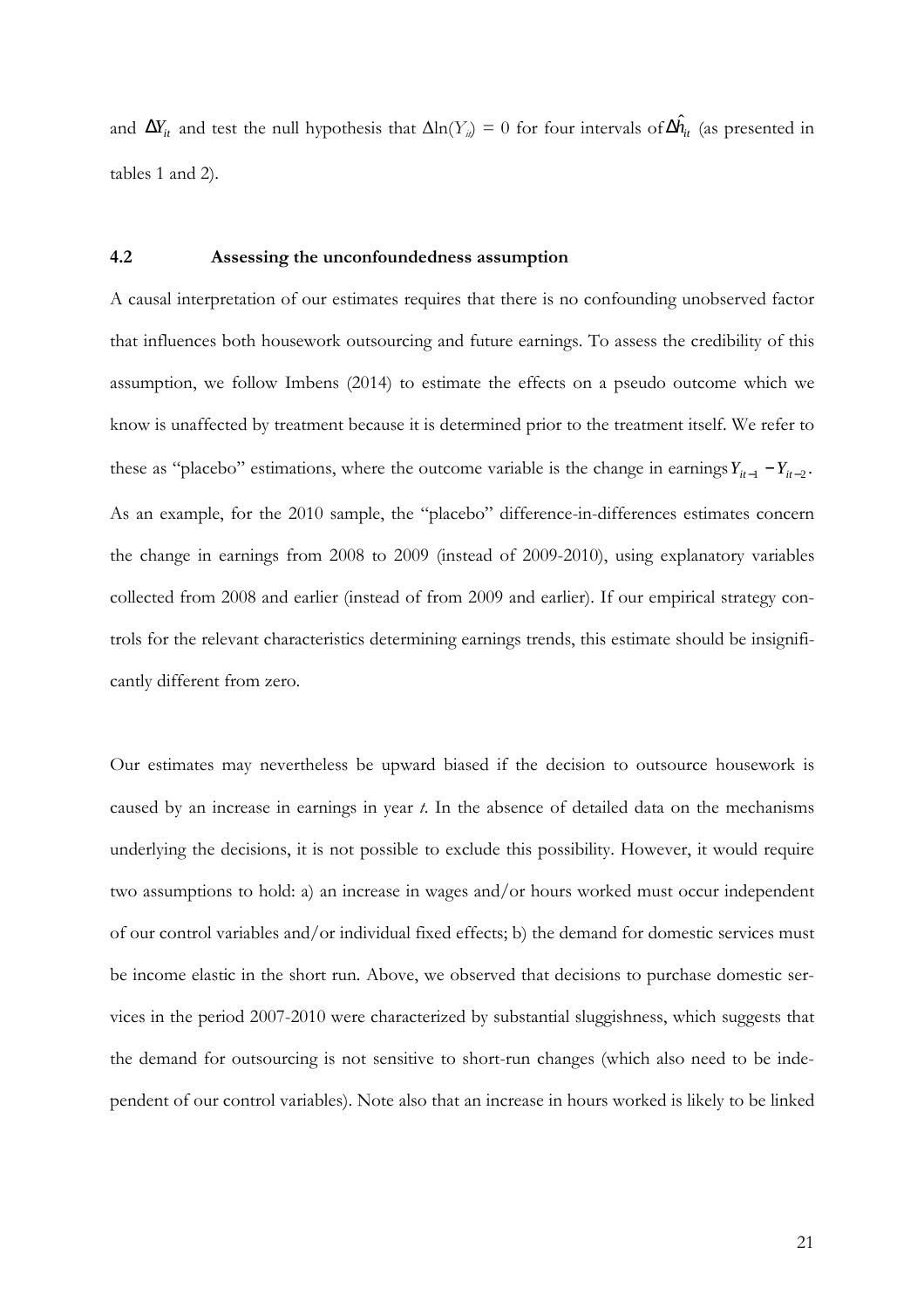to relaxed time constraints, which would *decrease* the demand for domestic services.<sup>19</sup> A change in norms, as discussed above, may to some extent be correlated with future earnings but does not appear likely to be a confounder when conditioning on a large set of covariates. One could also argue that a change in norms serves to mitigate the selection problem to the extent that it occurs independently of earnings changes. It is not possible to analyse this with the data currently available. $20$ 

A further potential source of bias is measurement errors in our key variables. We presume that earnings increases primarily reflect changes in hours worked but accept that they may, to a lesser extent, also enable a higher effort to enhance hourly wages. If individuals are on fixed (monthly) salaries and lack offers of additional assignments and overtime pay, our estimates may be downward biased and interpreted as lower bounds. Regarding measurement errors in households' outsourcing behavior, households may underreport their purchases either because they purchase services on the black market or due to negligence. These two possibilities have opposing implications for our estimates.

Black market purchases in *t-1* would cause downward bias in our estimates, since it would make us exaggerate the change in time constraints between years. The 50 percent tax discount made a legal purchase approximately equivalent in price to acquiring the services on the black market. There are thus incentives for both buyers (legal) and sellers (social security) to conduct the transaction legally.<sup>21</sup> If this were the case, one would expect the transition from illegal to legal transac-

l

<sup>19</sup> Following a promotion or request from an employer, an *unforeseen* increase in hours worked may be associated with purchasing domestic services. In such a case, it is unclear whether outsourcing housework is necessary to perform the additional hours of labor market work (no bias) or the additional hours would have been worked regardless, even in the absence of domestic services (upward bias).

<sup>20</sup> Empirically, a change in households' norms could be a confounding factor, e.g., if it is correlated with earnings levels. However, to bias our empirical model it must be correlated with *changes* in earnings, which must occur in the same year as the change in norms, and conditional on our very rich set of covariates. See Section 4.2.

<sup>&</sup>lt;sup>21</sup> After the 2007 reform, prices on the black market were reduced by half, possibly because of a decline in the willingness to pay for the services informally. Purchases in the informal sector were only reduced by approximately 10 percent, and the black market seems to have remained in parallel to the legal one (Gavanas & Darin Mattson 2011).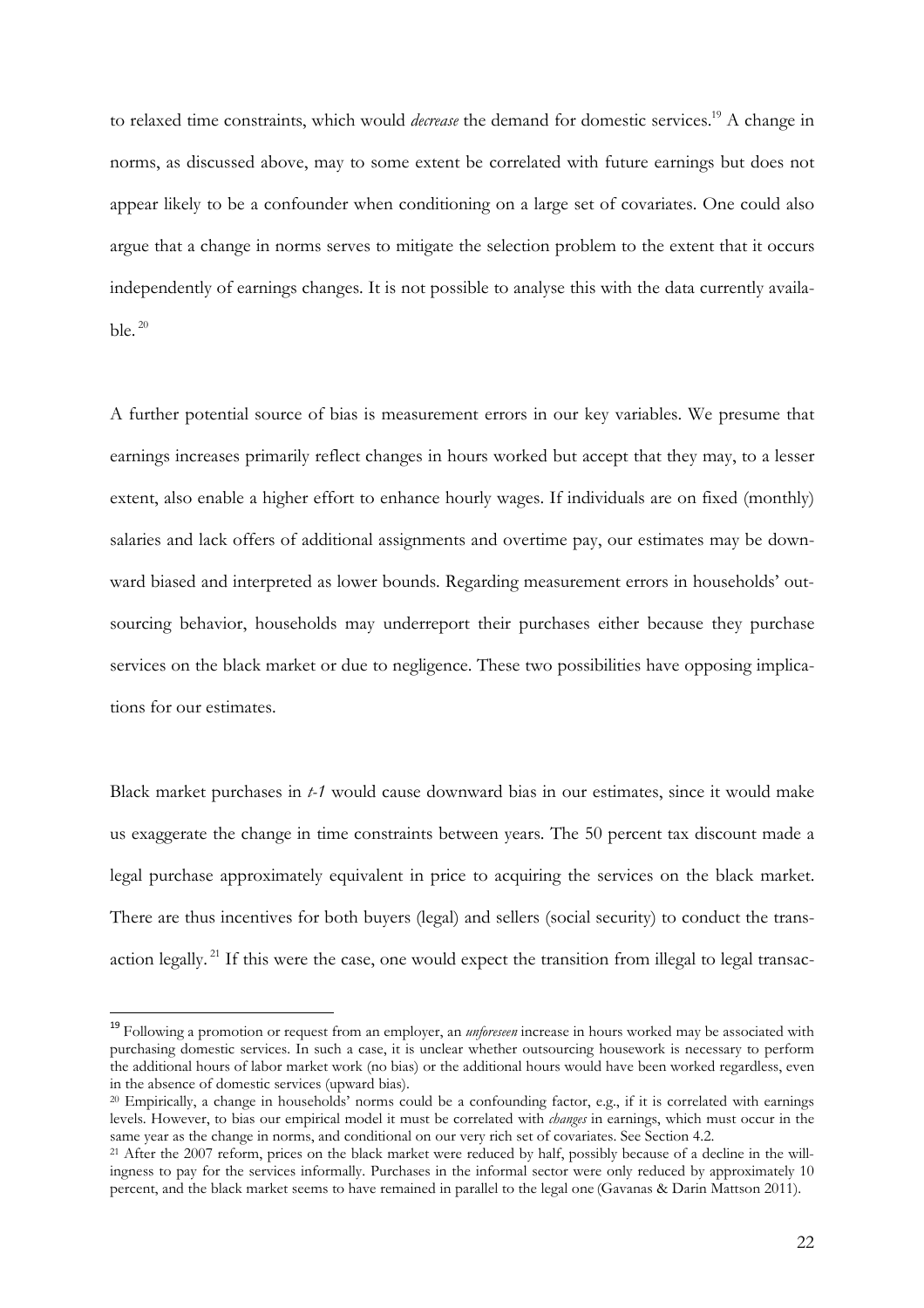tions to occur in July 2007. If it instead occurs gradually over time, any potential downward bias would decrease and be smallest for the 2010 sample. For individuals with tax discounts in 2010, the survey of the Swedish Tax Agency (2011) reported that less than 10 percent previously purchased domestic services on the black market. Finally, while there is a substantial economic incentive to apply for the tax discount, households may nonetheless underreport. Our estimates would then exaggerate the effect of housework outsourcing. From July 1<sup>st</sup> 2009, households were liberated from the burden of reporting their purchases (see Section 3.1), potentially improving the accuracy. Even so, the increase in tax discounts was similar in 2009 and 2010 and the percentages increase is stable from 2007 until 2012.

### **5 Results**

Our main results, pertaining to married women, are presented in Table 3. The estimates include one-to-one propensity score matching and one-to-four matching. To simplify, the specific estimates we refer to below are the one-to-one matching estimates unless stated otherwise. The six columns to the left contain estimates for the 2008, 2009 and 2010 samples, whereas the six rightmost columns present the "placebo" estimates for each of the samples, which we expect to be insignificantly different from zero. As described in Section 4, placebo estimates apply earnings in *t-1* as outcome variable with no controls for observations recorded later than *t-2*.

We are primarily interested in estimates pertaining to different intervals of tax discounts. The two lowest intervals, below SEK 5,000 and between SEK 5,000-9,999, represent groups with average tax discounts corresponding to approximately 10 hours and 40 hours of domestic services in a year (see Table 2). The estimates are small for the lowest interval and statistically insignificant, except in 2008 (2.1 percent). For those with tax discounts of SEK 5,000-9,999, the point estimates are significant and positive: 8.8 per cent in 2008, 3.7 percent in 2009 and 2.4 percent for the 2010 sample. Hypothetically, the high estimates in 2008 could reflect heterogeneous treat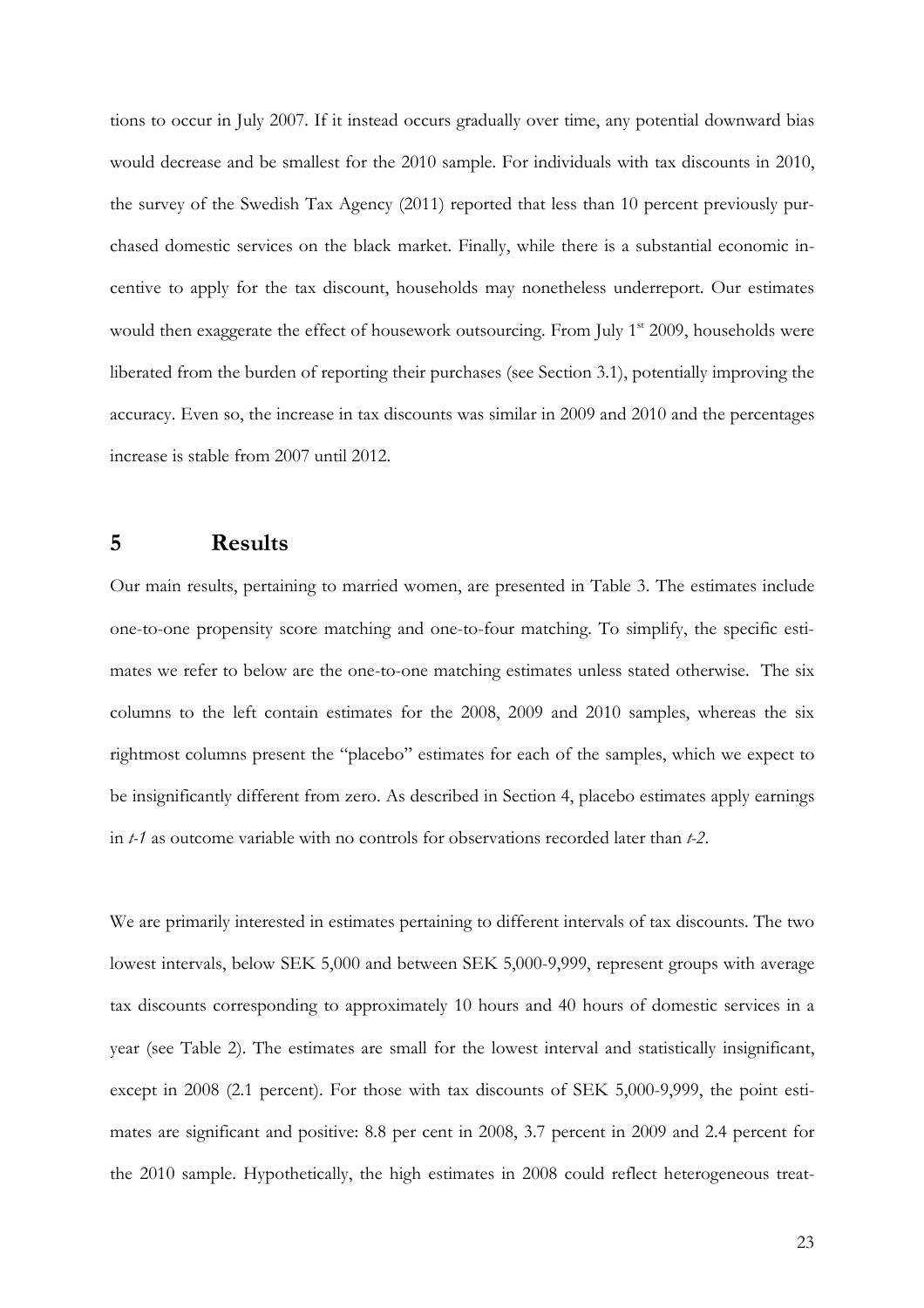ment effects if those with a higher marginal utility of domestic services also had higher short-run price elasticity, but one would then expect higher estimates in 2008 for all intervals. An alternative explanation is that expenses on outsourced domestic services were partly underreported in 2008. This problem should be less severe in 2009, as firms from the  $1<sup>st</sup>$  of July reported the expenses to receive half of the payment from the Tax Agency, and virtually eliminated in 2010. However, alternative estimates using parental leave as outcome, indicate that treated in 2008 had a lower uptake of parental leave benefits of about SEK 20,000. Our corresponding estimates for 2009 and 2010 are close to zero and statistically insignificant. The model may in 2008 fail to appropriately take into account treated-untreated differences in decisions to take up work earlier after child birth.

Treated women with tax discounts of SEK 10,000-14,999 are associated with significant and positive estimates at 8.5, 5.6 and 7.4 percent. Figure 2 displays trajectories from 2000 and onwards of the log difference between treated women and their respective matched comparisons. There are no trends indicating increased earnings before the first year of the tax discounts. However, the point estimates of the placebo tests in 2009 and 2010 are between 1.8 and 2.6 percent, and although their standard errors are of nearly the same magnitude, a conservative interpretation of our estimates is arguably preferable. One should note that while these placebo tests may suggest that there are dynamic factors that are difficult to capture properly, the individuals driving the positive placebo estimates are not the same individuals as those driving the estimates at time  $t$ .<sup>22</sup>

Turning to the groups with the highest tax discount interval (above SEK 15,000), these estimates are also positive and significant at 5.3, 4.2 and 4.5 percent. Compared to the preceding interval,

<sup>22</sup> As propensity score matching (PSM) generates one estimate for each treated individual, we conducted an estimate excluding individuals with difference-in-differences estimates above the 95<sup>th</sup> percentile in the placebos, i.e., excluding the 5 percent of the treated that partly drive the four placebo estimates in 2009 and 2010. Re-estimating the PSM then yields more modest placebo estimates, .0109 and .0039 in 2009 and .0100 and .0041 in 2010, while estimates at time *t* are relatively unchanged, .0490 and .0550 in 2009 and .0705 and .0671 in 2010 (all standard errors are similar to those in Table 3). Of course, this approach does not eliminate the potential upward bias emanating from other individuals.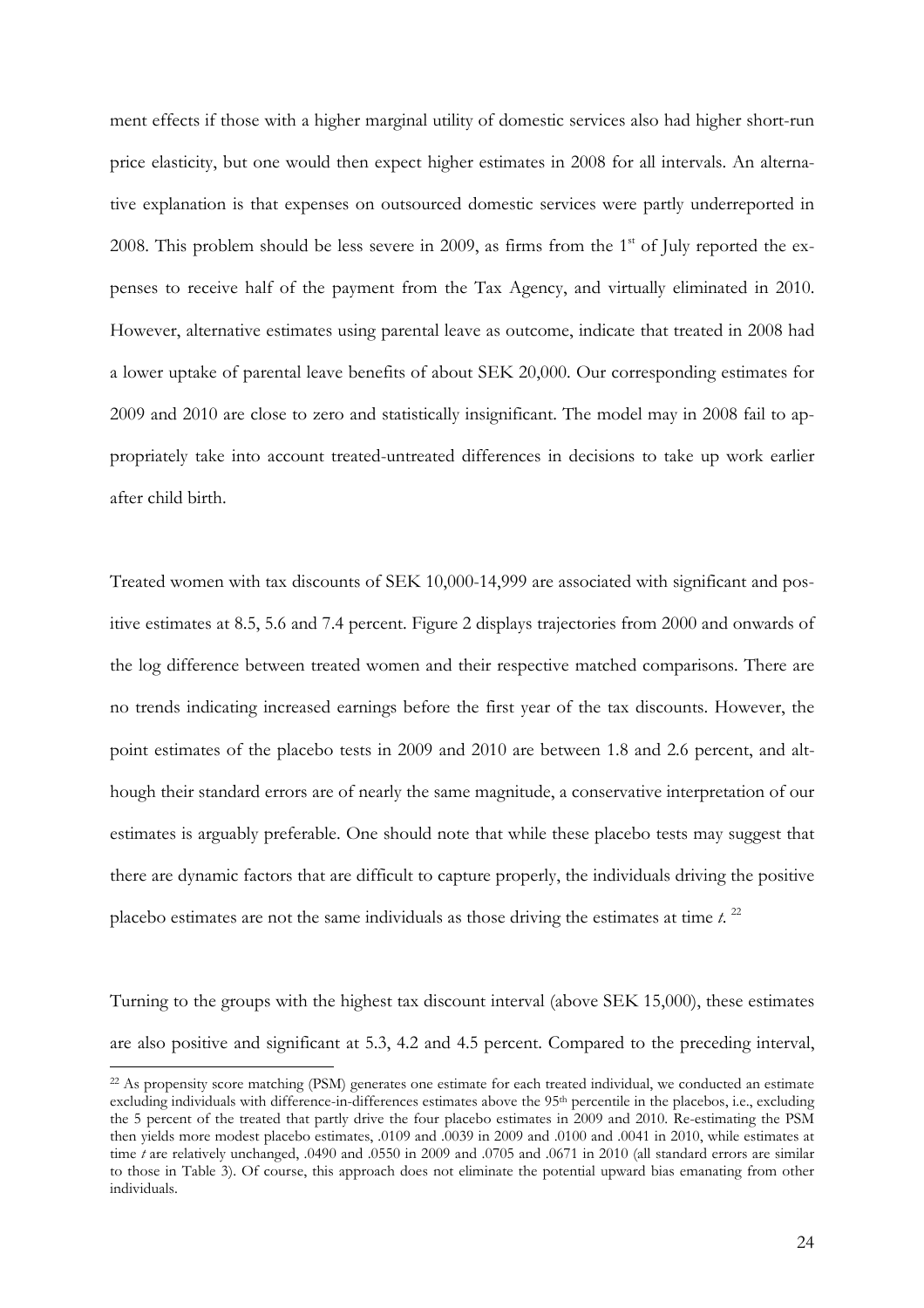the point estimates are modest considering that the hours outsourced in this interval are more than twice as high. Possible interpretations include that these women are less interested in increasing their labor supply, or that these households had already purchased domestic services from the informal sector in *t-1* and our data and empirical model fail to control for this, but one would then perhaps expect greater variation in these estimates. As displayed in Table 2, the average tax discounts in this interval vary from corresponding to approximately 120 hours (2008) to 170 hours (2009). It may instead be that there is a "cap" in earnings effects, and that time saved via outsourcing becomes more likely to be allocated to leisure rather than labor market work as the number of hours purchased approaches three weeks of full-time work.

To apply a cautious interpretation, we consider the lowest estimate for each interval. For the 40 hour group, this would leave us with 2.4 percent (in 2010). For the 70-hour group, the lowest estimate is 5.6 percent (in 2009), but we also withdraw 2 percent due to the placebo, thus landing at 3.6 percent. For the highest interval, it would be 4.2 percent (2009). The results may at first seem large, on par with an extra year of education, but there is here an intuitive relationship between the number of hours of purchased services and earnings increases. A standard workweek is 40 hours, which is approximately 2 percent of a working year (1/50), whereas 70 hours equates to 3.5 percent. For the groups outsourcing 40 and 70 hours, one may observe that they are associated with earnings increases in the same order of magnitude, 2.4 percent and 3.6 percent. In addition, survey data indicated that the average hours saved was approximately 1.8 hours greater than those purchased. If married women allocate 60 percent of the time saved to labor market work, the effects on earnings would equal 2.2 and 3.8 percent  $(2\% * 1.8 * .6 = 2.2$  and  $3.5\% * 1.8 * .6 =$ 3.8), which are similar to the 2.4 and 3.6 percent we reported for these groups. Thus, for a woman working full-time, the results imply that roughly 60 percent of the time saved is devoted to increasing hours worked. This interpretation presumes that the quality of cleaning is the same with and without outsourcing.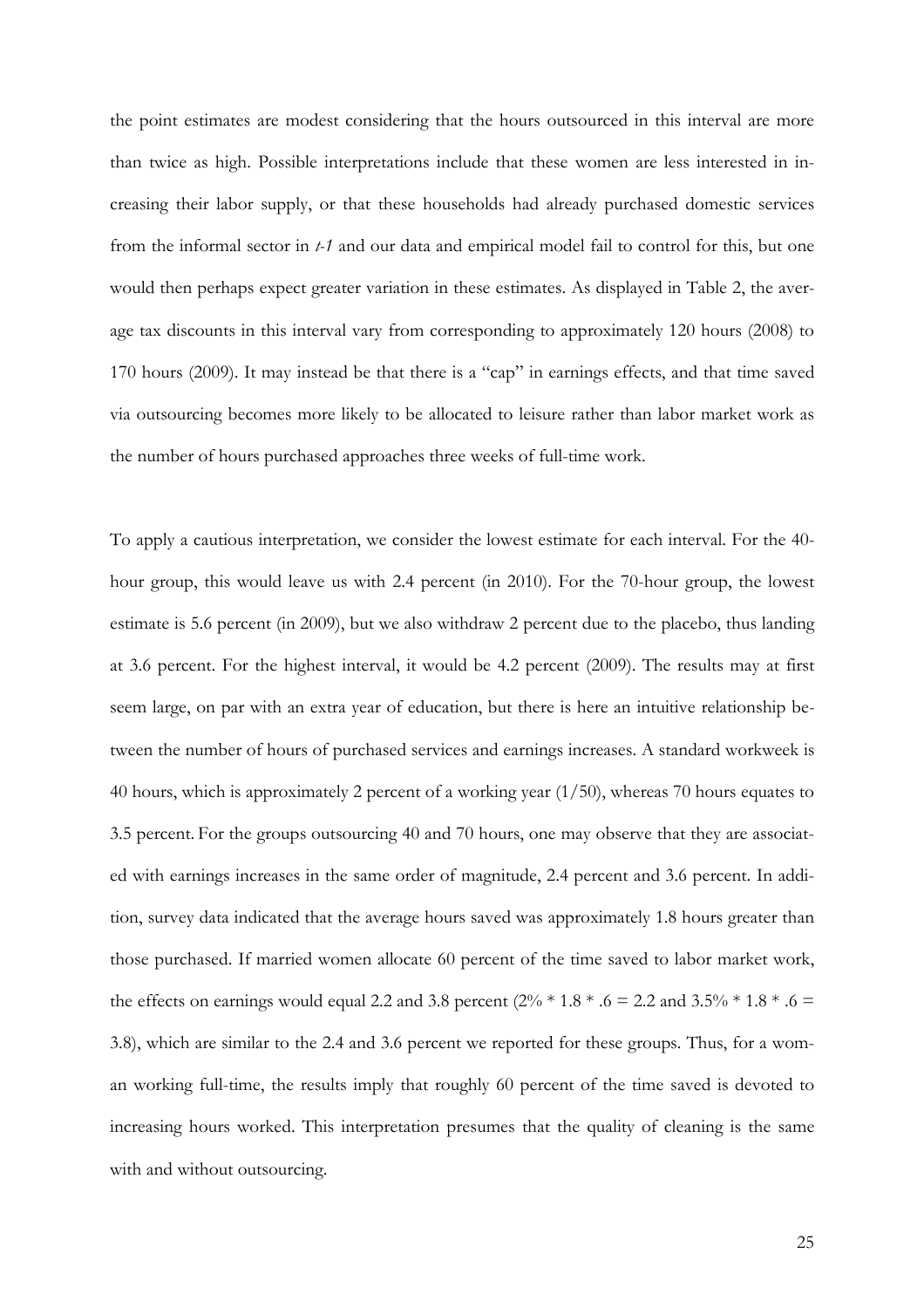Table 4 presents estimates based on absolute values, which assign greater weight to increases among high earners. These results may be more interesting from a policy perspective as an indication of additional tax revenues. The specifications employed are identical to those using log earnings. Specifically, the estimates for 2009 are now higher than those for 2010, and placebo tests are slightly more modest for the 70-hour group. The overall implications are very similar to those in Table 3, including the calculation implying that 60 percent of the time saved is devoted to labor market work for a woman working full-time.

Tables 5 and 6 report estimates from subsamples, in an attempt to discern whether there are heterogeneous effects of relaxed time constraints. Many earlier studies have, for good reasons, focused on high-skill women. In the upper half of Table 5, samples are conditioned on a completed college degree, or no college degree. Other results regard groups with annual earnings below or above the median in the year prior to the tax discount, or if there is at least one child in the household below age seven. Unfortunately, as the samples are smaller, the instability in our estimates from Table 3 is now exacerbated, and we only discern tendencies in the results with few of the patterns stable across 2009 and 2010. The variation in the results notwithstanding, the groups in the highest interval still tend to display point estimates that are similar or below those for the group with fewer hours saved, strengthening the impression from earlier that there might be an upper bound on the earnings effects of relaxed time constraints. It is also encouraging for our framework that for females, the placebo estimates are almost always statistically insignificant, despite certain point estimates being at levels that are slightly disturbing (but also standard errors up to 3-4 percent).  $23$ 

<sup>&</sup>lt;sup>23</sup> In some cases, notably for the subsample of "below median earnings", low earners exhibiting high percentage increases affect the placebo estimates. If one instead considers earnings in absolute terms, the placebo tests for the 2010 sample with below median earnings (.0462 and .0426 in Table 5) yield estimates of 4,992 (std err. 4,767) and 5,743 (4,767), representing 2.1 and 2.4 percent, while the estimates at time *t* are 16,884 (4,669) and 19,341 (3,806), which represent 7.1 and 8.1 percent, respectively.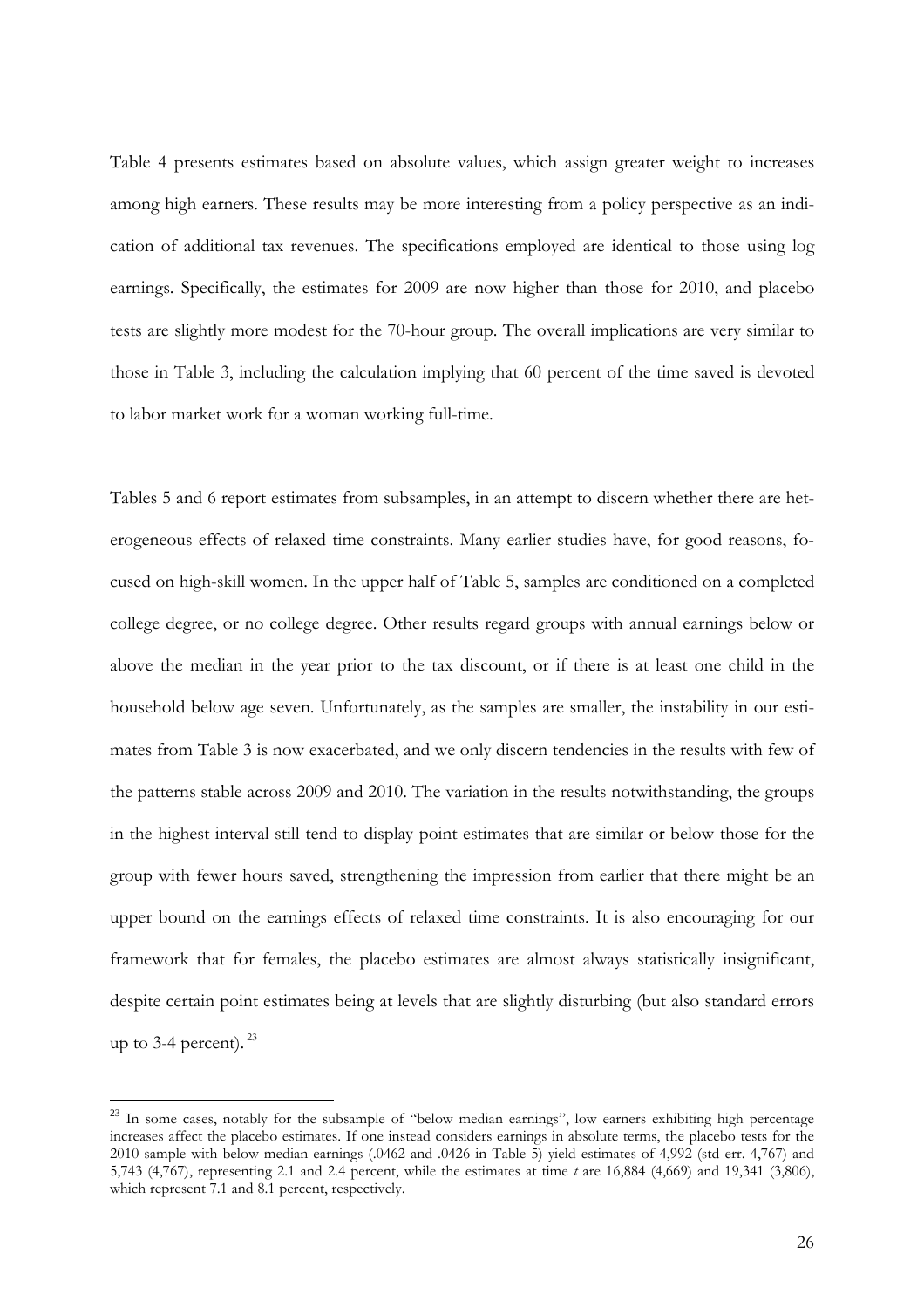The results presented in the lower half of Table 6 concern treated males, i.e., husbands in treated households. For the total sample of treated males, there is no interval in which all six cases (2008- 2010) are statistically significant (in Table 3, this was the case for all three intervals), and all the intervals display more modest results relative to those in Table 3. A few of the placebo estimates are also positive and significantly different from zero. 24 When we isolate married men with children below seven in the household, we find that males in 2008 and 2009 with tax discounts in the two highest intervals are associated with positive earnings increases and insignificant placebo estimates. While one should interpret these findings with caution, as they do not hold in 2010, it is interesting to note that males might be affected by outsourcing domestic services to a greater extent when there are children below seven in the household. A general pattern reported in the literature is that women tend to increase the time they devote to housework when they become mothers, but the time men spend on housework changes very little following the transition to parenthood (for Australia, Sweden and Germany, see Baxter et al. 2008; Boye 2008; Kühhirt 2012). In the case of Sweden, the results in Table 6 may be influenced by that males are the beneficiaries of 22.3 percent of total days of parental leave.

### **6 Summary and discussion**

 $\overline{a}$ 

Previous empirical studies have generally struggled to establish a precise relationship between domestic work hours saved and female earnings. We are able to link population register data on tax discounts for housework outsourcing, as a measure of changes in households' time con-

<sup>&</sup>lt;sup>24</sup> Note that for our estimates pertaining to women, the empirical model controlled for household disposable income, which includes husband's earnings. If one fails to control for husbands' earnings increases, the female estimates may be upward biased if such an increase allows the wife to work more (e.g., if an additional car is bought to facilitate commuting). However, no bias would emerge if the additional earnings induce the household to purchase domestic services that in turn influence female earnings (that is the effect we are attempting to capture). Downward bias may also emerge if the husband performs fewer tasks at home. All three scenarios are plausibly, at least to some extent, present in our data, but we do not consider it a threat to the overall implications of the estimates pertaining to women, as this would require strong assumptions.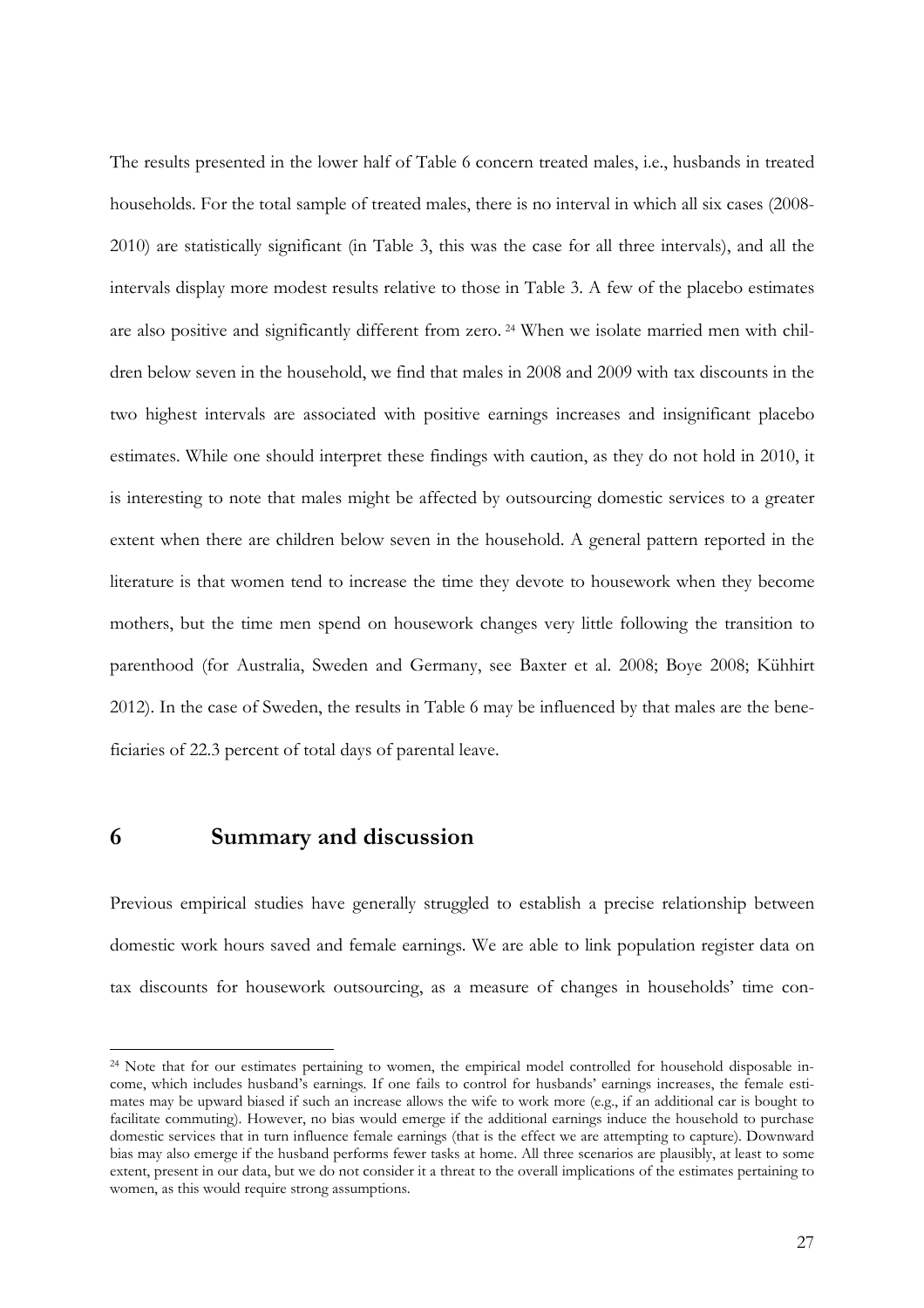straints, to changes in individual labor earnings. The findings imply an intuitive relationship between hours outsourced and increased earnings. The number of hours purchased, 40 and 70 hours, represent approximately 2 and 3.5 percent of a full-time working year. Our estimates imply log earnings increases similar to these percentages. Survey data of the Swedish Tax Agency (2011) indicate that the number of hours released may be about 1.8 times larger than the number purchased. Assuming the cleanliness of the household is the same with or without outsourcing, our results yield an approximate rule of thumb, whereby married women working 100 percent of fulltime devote 60 percent of the time saved to labor market work. This is substantially higher than previously reported estimates. The relationship with earnings tends to weaken if total hours outsourced exceed 100 hours, at which point the saved hours represent more than one month of full-time work. The "cap" in earnings effects may to some extent be related to the availability of high-quality child care. Future studies from different countries and contexts are necessary to further explore how women's labor market supply reacts to changes in time constraints.

Regarding gender equality, our results indicate that the gender earnings gap may be mitigated by subsidizing domestic services, relative to the counterfactual of no subsidies. Theory also implies that increased female earnings could, in turn, improve women's bargaining power within the household. If social norms are an important determinant of the gender earnings gap, changes in behaviors within households may, over the longer term, lead to changes in social norms (e.g., Hersch & Stratton 1994; Hook 2010).<sup>25</sup> However, the reform could also serve to cement gender roles as women constitute a majority of domestic services workers or to the extent that the time saved in households does not affect female labor supply.

Public interventions that stimulate the domestic service sector may have a number of effects on a society, not least in terms of redistributive effects. A comprehensive assessment is therefore a

<sup>25</sup> Grunow et al. (2012) suggest that patterns in the division of housework within couples are established early and are difficult to change later.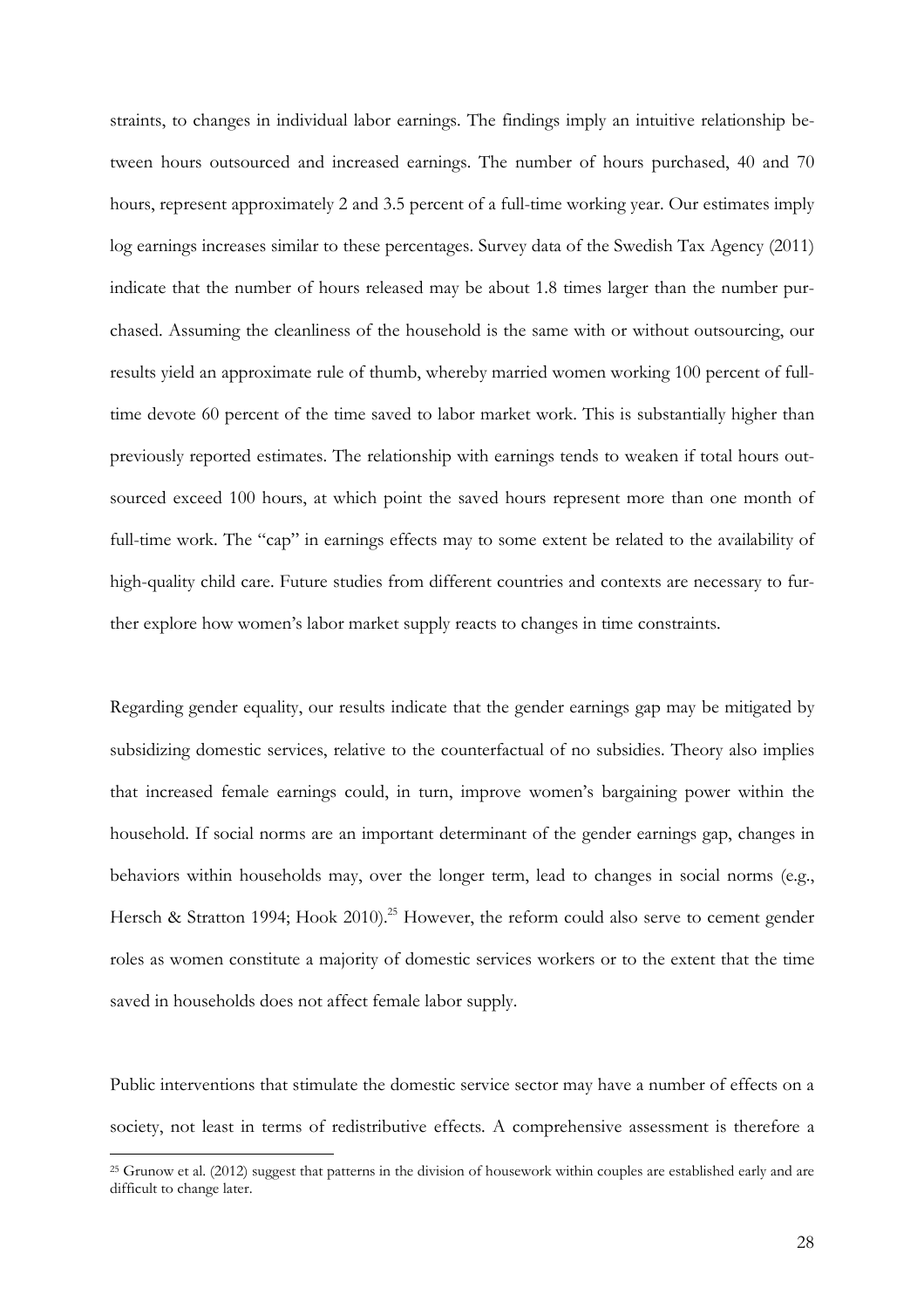formidable task. The state resources spent on subsidizing domestic services in 2010 amounted to approximately  $\epsilon$  150,000,000, with outsourcing exceeding SEK 5,000 for 4.5 percent of the married women's households (extrapolation implies a figure of 7.5 percent in 2012). It remains an open question whether it would have been more efficient to promote female labor market supply and/or gender earnings equality by, for example, extending the open hours of kindergartens or increasing home assistance for the elderly.

### **References**

- Albrecht, J., Björklund, A. & Vroman, S. (2003). Is there a glass ceiling in Sweden? *Journal of Labor Economics*, *21*(1), 145-177.
- Attanasio, O., Low, H. & Sánchez-Marcos, V. (2008). Explaining changes in female labor supply in a life-cycle model. *The American Economic Review 98*(4), 1517-1552.
- Baker, M., Gruber, J. & Milligan, K. (2008). Universal childcare, maternal labor supply, and family well-being. *Journal of Political Economy, 166*, 709-745.
- Barone, G. & Mocetti, S. (2011). With a little help from abroad: The effect of low-skilled immigration on the female labour supply. *Labour Economics*, *18,* 664-675.
- Baxter, J., Hewitt, B. & Haynes, M. (2008). Life course transitions and housework: Marriage, parenthood, and time on housework. *Journal of Marriage and Family, 70*, 259-2725.
- Baxter, J., Hewitt, B. & Western, M. (2009). Who uses paid domestic labor in Australia? Choice and constraint in hiring household help. *Feminist Economics, 15*, 1-26.
- Becker, G. S. (1985). Human capital, effort, and the sexual division of labor. *Journal of Labor Eco nomics*, *3*, 33-58.
- Becker, G. S. (1991). *A treatise on the family*. Cambridge, Mass: Harvard University Press.
- Berlinski, S. & Galiani, S. (2007). The effect of a large expansion of pre-primary school facilities on preschool attendance and maternal employment. *Labour Econnomics*, *14,* 665-680.
- Bertrand, M., Goldin, C. & Katz, L. F. (2010). Dynamics of the gender gap for young professionals in the financial and corporate sector. *American Economic Journal: Applied Economics, 2*(3), 228-255.
- Bianchi, S. M., Milkie, M. A., Sayer, L. C. & Robinson, J. P. (2000). Is anyone doing the housework? Trends in the gender division of household labor. *Social Forces, 79*, 191-228.
- Bittman, M., England, P., Sayer, L.S., Folbre, N. & Matheson, G. (2003). When does gender trump money? Bargaining and time in household work. *American Journal of Sociology, 109*, 186-214.
- Blood, R.O. & Wolfe, D. M. (1960). *Husbands and wives*. Glencoe, IL: Free Press.
- Boye, K. (2008). How children impact on parents' division of labor: A longitudinal study of changes in housework following the birth of a child. *Swedish Institute for Social Research Dissertation Series no. 74*. Stockholm University.
- Caliendo, M. & Kopeinig, S. (2008). Some practical guidance for the implementation of propensity score matching. *Journal of Economic Surveys*, *22*, 31-72.
- Cascio, E. U. (2009). Maternal labor supply and the introduction of kindergartens into American public schools. *The Journal of Human Resources, 44,* 140-170.
- Coen-Pirani, D., León, A. & Lugauer, S. (2010). The effect of household appliances on female labor force participation: Evidence from microdata. *Labour Economics, 17*, 503-513.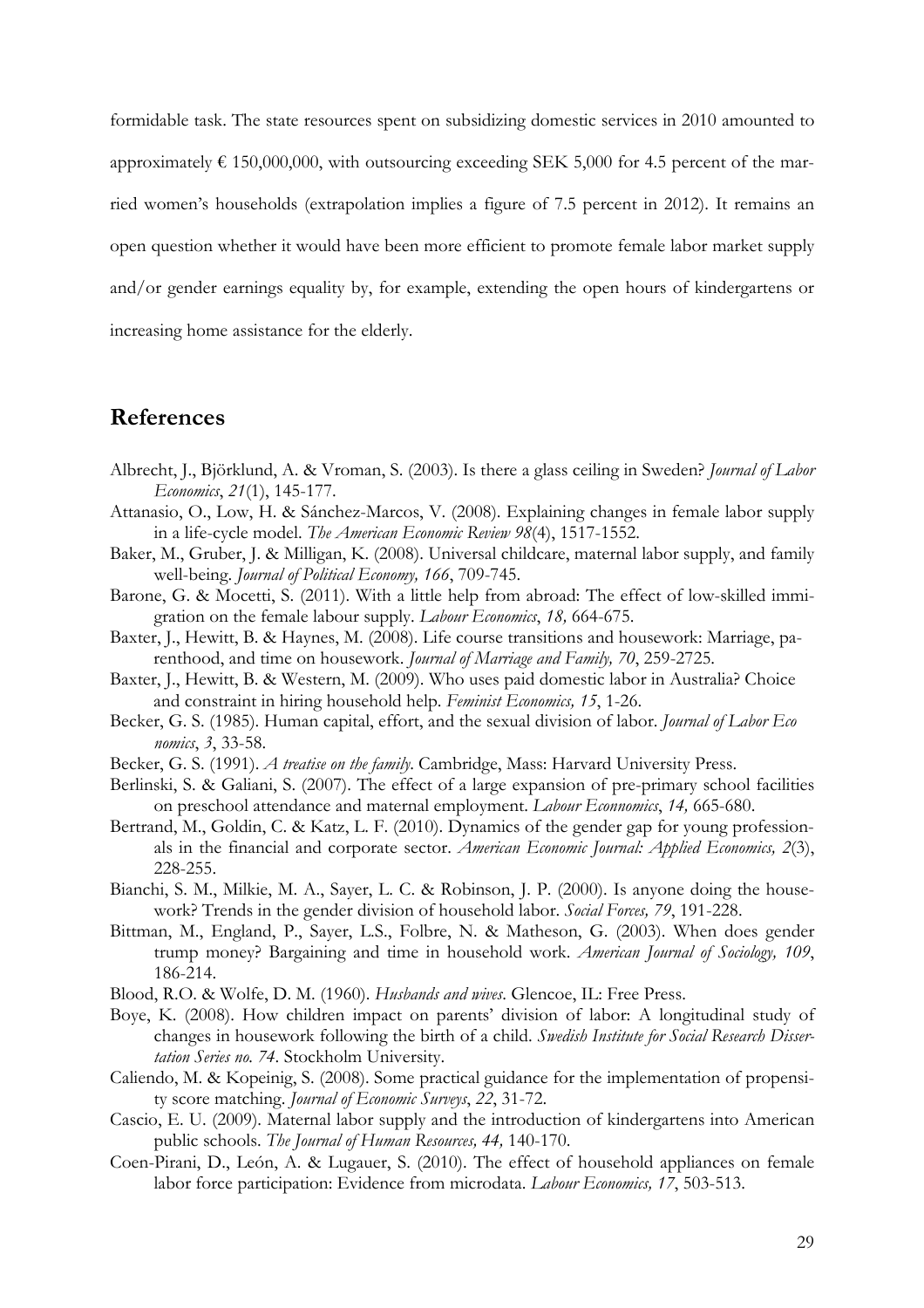- Cohen, P. N. (1998). Replacing housework in the service economy: Gender, class, and raceethnicity in service spending. *Gender & Society*, 12, 219-231.
- Cortés, P. & Pan, J. Y. (2013). Outsourcing household production: Foreign domestic workers and native labor supply in Hong Kong. *Journal of Labor Economics*, *31*(2), 327-371.
- Cortés, P. & Tessada, J. (2011). Low-skilled immigration and the labor supply of highly skilled women. *American Economic Journal: Applied Economics, 3*, 88-123.
- Diaz, J. J. & Handa, S. (2006). An assessment of propensity score matching as a nonexperimental impact estimator. *Journal of Human Resources, XLI*(2), 319-345.
- Ekberg, J., Eriksson, R. & Friebel, G. (2013). Parental leave A policy evaluation of the Swedish "daddy-month" reform. *Journal of Public Economics, 97,* 131-143.
- Evertsson, M. & Nermo, M. (2004). Dependence within families and the division of labor: Comparing Sweden and the United States. *Journal of Marriage and Family, 66*, 1272-1286.
- Evertsson, M. & Nermo, M. (2007). Changing resources and the division of housework: A longitudinal study of Swedish Couples. *European Sociological Review, 23*, 455-470.
- Farré, L., González, L. & Ortega, F. (2011). Immigration, family responsibilities and the labor supply of skilled native women. *The B.E. Journal of Economic Analysis and Policy, 11*, 1-46.
- Fenstermaker, S. & West, C. (eds.) (2002). *Doing gender, doing difference. Inequality, power, and institutional change*. New York: Routledge.
- Freire, T. (2011). Maids and school teachers: Low skill migration and high skill labor supply. *Working Paper*. National University of Singapore.
- Freire, T. (2013). How the changes to the foreign domestic workers law in Singapore increased the female labour supply. *MPRA Working Paper*. Xi'an Jiao Tong-Liverpool University.
- Furtado, D. & Hock, H. (2010). Low skilled immigration and work-fertility tradeoffs among high skilled US natives. *American Economic Review, 100*, 224-228.
- Gangl, M. (2010). Causal Inference in Sociological Research. *Annual Review of Sociology 36*, 21-47.
- Gavanas, A. (2010). Who cleans the welfare state? Migration, informalization, social exclusion and domestic services in Stockholm. *Research report 2010: 3*. The Institute for Future Studies.
- Gavanas, A. & Darin Mattsson, A. (2011). Among Rolexes and dirty underwear: On tax reductions and segmentation on the Swedish domestic service market. *Working Paper 2011: 9*. The Institute for Future Studies.
- Gavanas, A. (2013). Rena hem på smutsiga villkor? Hushållstjänster i den globala arbetsfördelningen. In Gavanas, A. and Calleman, C. (eds.), *Rena hem på smutsiga villkor? Hushållstjänster, migration och globalisering*. Halmstad: Makadam.
- Geist, C. (2010). Men's and women's reports about housework. In Treas, J. & Drobniĉ, S. (eds.), *Dividing the domestic. Men, women, and household work in cross-national perspective*. Stanford: Stanford University Press.
- Glazerman, S., Levy, D. M. & Myers, D. (2003). Nonexperimental versus experimental estimates of earnings impacts. *The Annals of the American Academy*, 63-93.
- Greenwood, J., Seshadri, A. & Yorukoglu, M. (2005). Engines of liberation. *Review of Economic Studies, 72*, 109-133.
- Grunow, D., Schulz, F. & Blossfeld, H.-P. (2012). What determines change in the division of housework over the course of marriage? *International Sociology*, DOI: 10.1177/0268580911423056.
- Gupta, S. (2007). Autonomy, dependence, or display? The relationship between married women's earnings and housework. *Journal of Marriage and Family, 69*, 399-417.
- Harding, D. (2003). Counterfactual Models of Neighborhood Effects: The Effect of Neighborhood Poverty on Dropping Out and Teenage Pregnancy. *American Journal of Sociology, 109(3)*, 676-719.
- Havnes, T. & Mogstad, M. (2011). Money for nothing? Universal child care and maternal employment. *Journal of Public Economics, 95*, 1455-1465.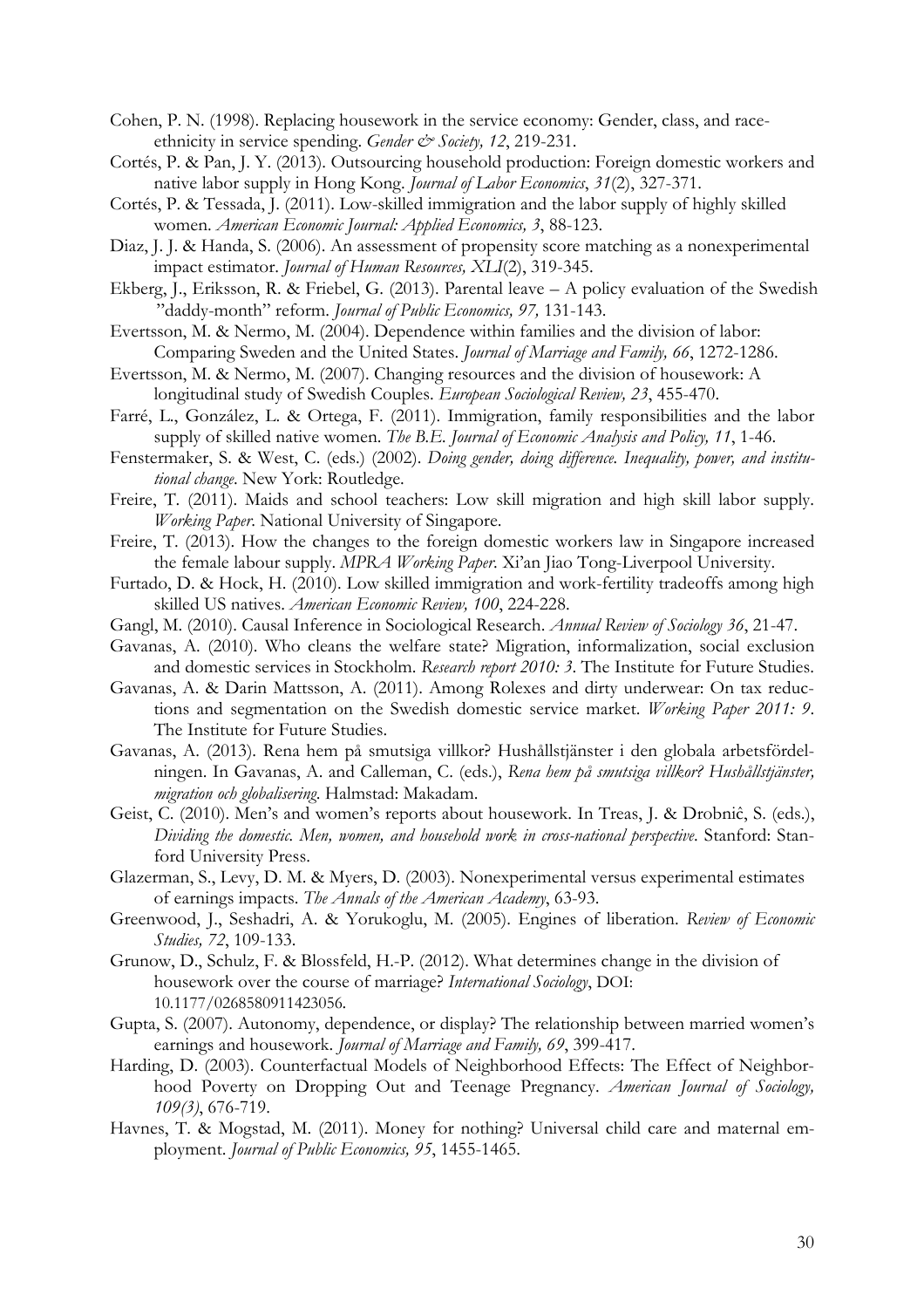- Heckman, J., LaLonde, R. & Smith, J. (1999). The economics and econometrics of active labor market programs. In Ashenfelter, O. & Card, D. (eds.), *Handbook of Labor Economic.*, vol. 3A, Ch. 31.Elsevier.
- Heckman, J. & Smith, J. (1999). The pre-programme earnings dip and the determinants of participation in a social programme. Implications for simple programme evaluation strategies. *Economic Journal, 109*, 313-348.
- Hersch, J. & Stratton, L. (1994). Housework, wages and the division of housework time for employed spouses. *American Economic Review, 84*(2), Papers and proceedings, 120-125.
- Hook, J. L. (2010). Gender inequality in the welfare state: Sex segregation in housework, 1965- 2003. *American Journal of Sociology, 115*, 1480-1523.
- Hook, J. L. (2006). Care in context: Men's unpaid work in 20 countries, 1965-2003. *American Sociological Review, 71*, 639-660.
- Imbens, G. (2014).Matching Methods in Practice: Three Examples. NBER Working Paper 19959.
- Killewald, A. (2011). Opting out and buying out: Wives' earnings and housework time. *Journal of Marriage and Family, 73*, 459-471.
- Killewald, A. & Gough, M. (2010). Money isn't everything: Wives' earnings and housework time. *Social Science Research, 39,* 987-1003.
- Kühhirt, M. (2012). Childbirth and the long-term division of labor within couples: How do substitution, bargaining power, and norms affect parents´ time allocation in West Germany. *European Sociological Review, 28,* 565-582.
- Lefebve, P. & Merrigan, P. (2008). Child-care policy and the labor supply of mothers with Young children: A natural experiment. *Journal of Labor Economics, 26*, 519-548.
- Lundin, D., Mork, E. & Ockert, B. (2008). How far can reduced childcare prices push female labour supply? *Labour Economics, 15*, 647-659.
- Lütz, H. (2011). *The new maids. Transnational women and the care economy*. London/New York: Zed Book.
- Maani, S. & Cruickshank, A. (2010). What is the effect of housework on the market wage, and can it explain the gender wage gap? *Journal of Economic Surveys, 24(3)*, 402-427.
- Mincer, J. & Polachek, S. (1974). Family investments in human capital: Earnings of women. *Journal of Political Economy*, *82(2)* part 2, S76-S108.
- OECD (2010). *Gender brief*. Prepared by the OECD Social Policy Division. http://www.oecd.org/els/social
- Pollak, R. A. (2011). Allocating time: Individuals' technologies, household technology, perfect substitutes, and specialization. *NBER Working Paper* 17529.
- Rosenbaum, P. & Rubin, D. (1983). The central role of the propensity score in observational studies for causal effects. *Biometrika*, *70*, 41-55.
- Simonsen, M. (2010). Price of high-quality daycare and female employment. *The Scandinavian Journal of Economics, 112,* 570-594.
- Smith, J. & Todd, P. (2005). Does matching overcome LaLonde's critique of non-experimental estimators? *Journal of Econometrics*, *125*, 305-353.
- Swedish Tax Agency (2011). Om RUT och ROT och VITT och SVART. Rapport 2011:1. http://www.skatteverket.se/download/18.5fc8c94513259a4ba1d8000174/rapport201101. pdf
- Treas, J. & Drobnič, S. (eds.) (2010). *Dividing the domestic. Men, women, and household work in crossnational perspective*. Stanford: Stanford University Press.
- Treas, J. & de Ruijter, E. (2008). Earnings and expenditures on domestic services in married and cohabiting unions*. Journal of Marriage and Family, 70,* 796-805.
- West, C. & Zimmerman, D. (1987). Doing gender. *Gender & Society, 1*, 125-151.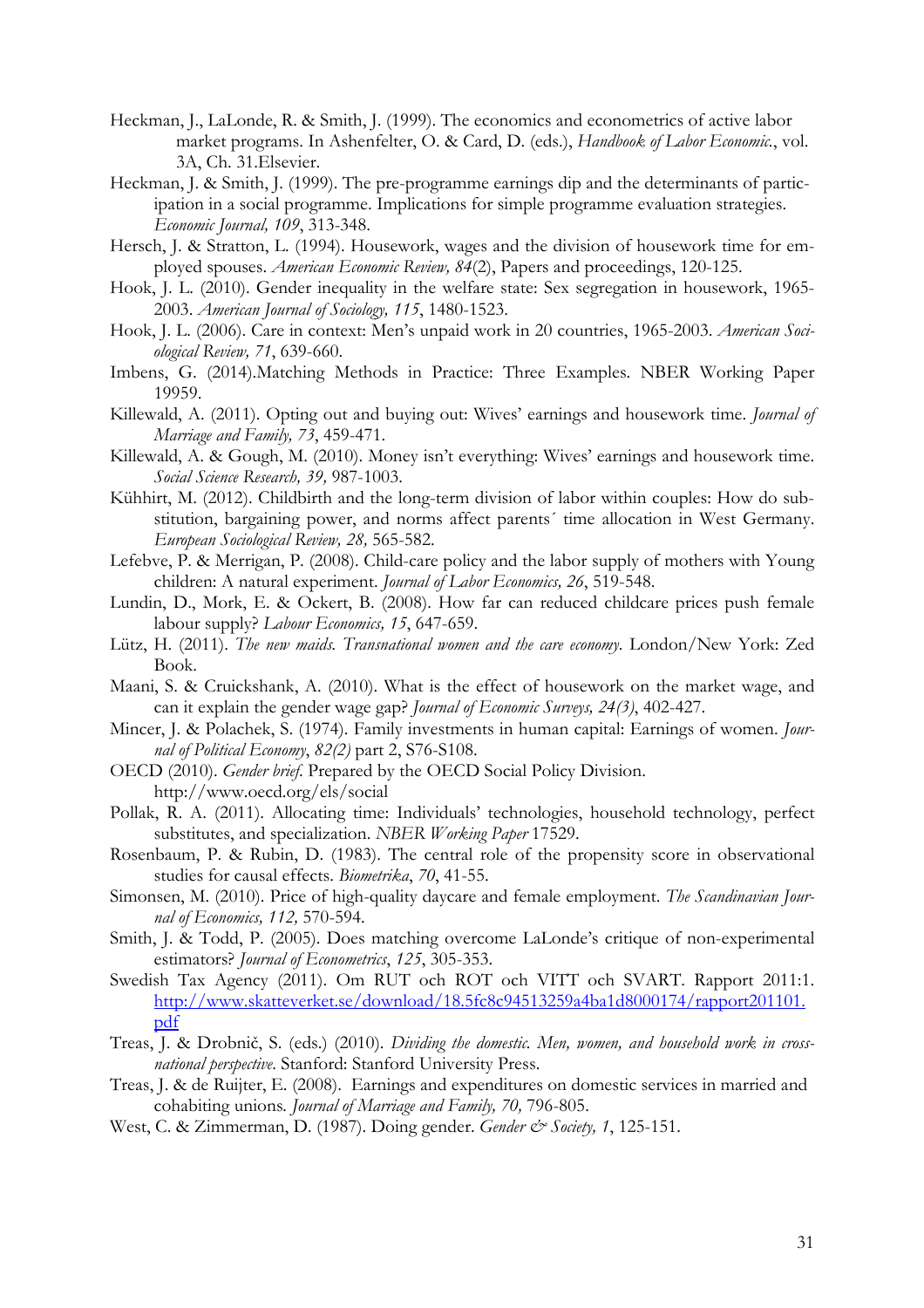

Figure 1 Descriptive statistics; treated with tax discounts of SEK 10,000-14,999 and their earnings differences compared with the untreated sample in each respective year.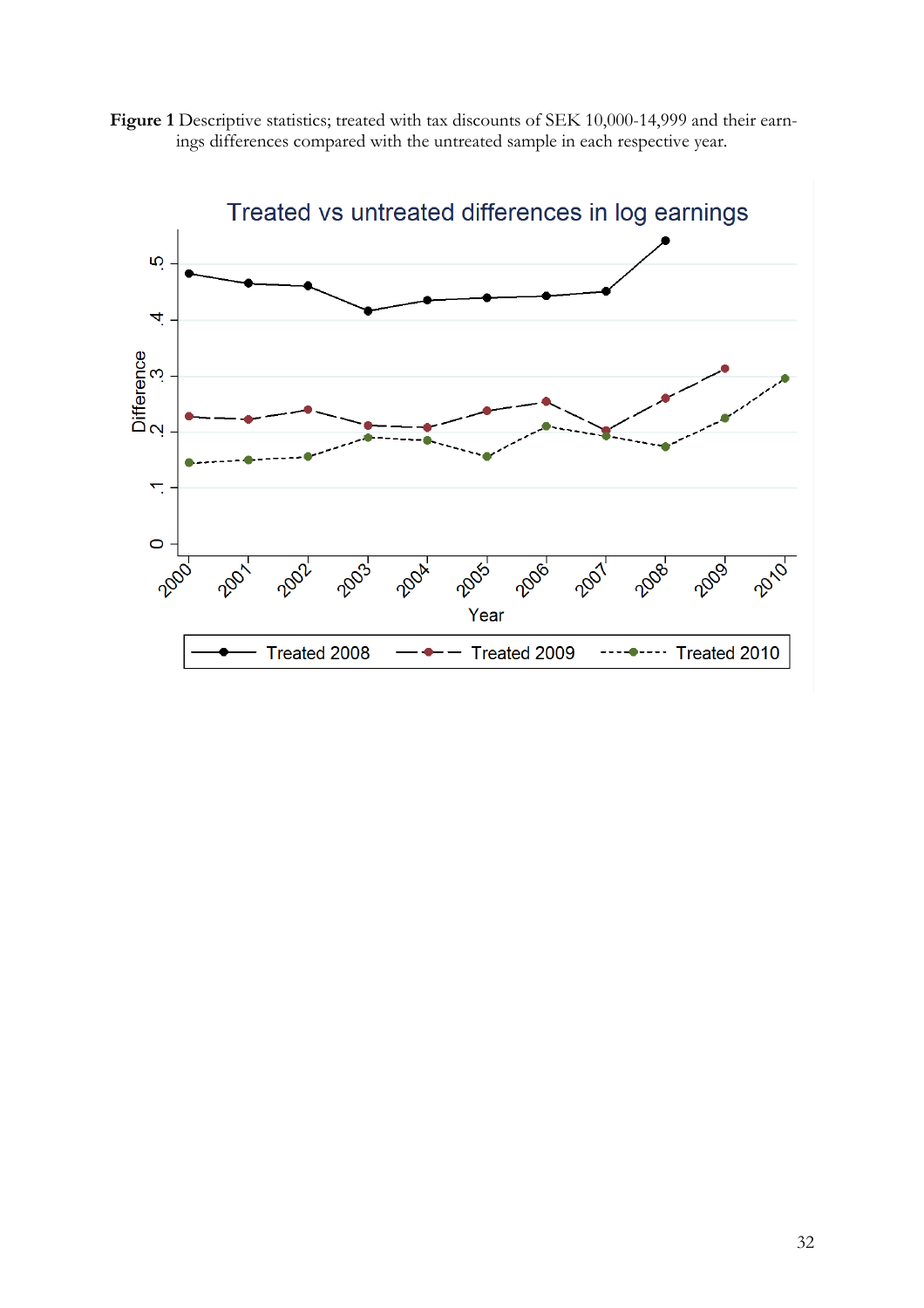

**Figure 2** Treated with tax discounts of SEK 10,000-15,000 and matched comparisons.

Note: Confidence intervals are omitted for expositional reasons. There are no statistically significant differences apart from the last year of each trajectory.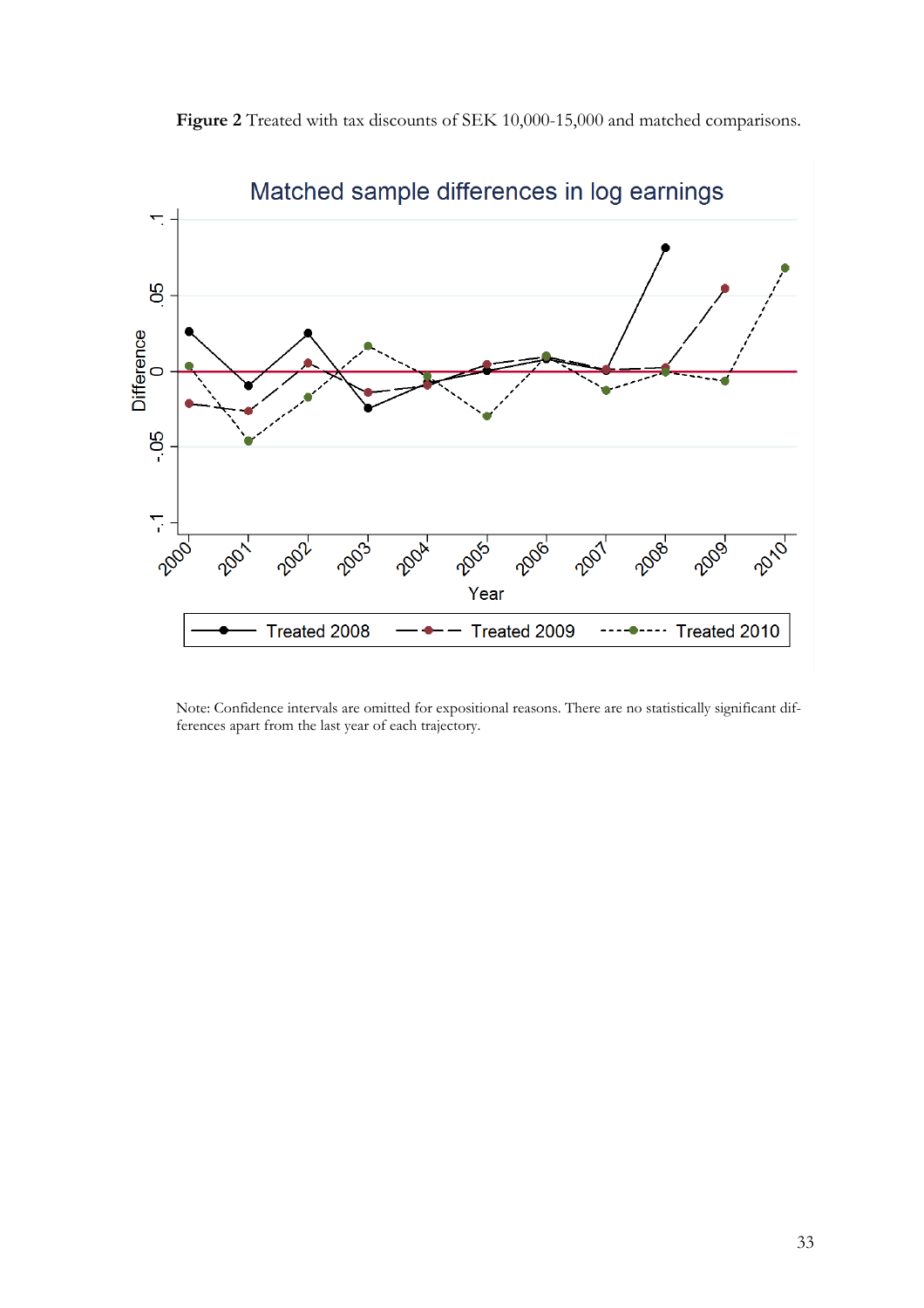|                                     |                                      |          |         | Untreated (2008): |                                         |                               |       |                       |       |                          |  |  |
|-------------------------------------|--------------------------------------|----------|---------|-------------------|-----------------------------------------|-------------------------------|-------|-----------------------|-------|--------------------------|--|--|
|                                     | Treated: year of first tax discounts |          |         | No tax discount   | Balancing tests of matched comparisons: |                               |       |                       |       |                          |  |  |
|                                     | 2008                                 | 2009     | 2010    |                   | 2008                                    | <i>p</i> -value <sup>a)</sup> | 2009  | p-value <sup>a)</sup> | 2010  | $p$ -value <sup>a)</sup> |  |  |
| Average tax discounts               | 5.7                                  | 4.5      | 4.1     |                   |                                         |                               |       |                       |       |                          |  |  |
| Tax discounts 1-4999                | .617                                 | .758     | .764    |                   |                                         |                               |       |                       |       |                          |  |  |
| Tax discounts 5000-9999             | .205                                 | .144     | .139    |                   |                                         |                               |       |                       |       |                          |  |  |
| Tax discounts 10000-14999           | .099                                 | .047     | .056    |                   |                                         |                               |       |                       |       |                          |  |  |
| Tax discounts >14999                | .079                                 | .051     | .041    |                   |                                         |                               |       |                       |       |                          |  |  |
| Age $(t-1)$ b)                      | 41.64*                               | $40.85*$ | 39.83*  | 43.46             | 41.80                                   | .108                          | 40.94 | .280                  | 39.93 | .211                     |  |  |
| Fraction aged 55                    | $.036*$                              | $.037*$  | $.036*$ | .044              | .037                                    | .847                          | .037  | .779                  | .036  | .917                     |  |  |
| No. of children at home b)          | $1.64*$                              | $1.61*$  | 1.57    | 1.55              | 1.64                                    | .666                          | 1.61  | .877                  | 1.57  | .831                     |  |  |
| Zero children at home <sup>b)</sup> | $.151*$                              | $.165*$  | $.180*$ | .211              | .144                                    | .322                          | .168  | .832                  | .183  | .333                     |  |  |
| Years of schooling                  | 14.36*                               | 13.89*   | 13.76*  | 12.79             | 14.36                                   | .885                          | 13.89 | .993                  | 13.76 | .832                     |  |  |
| No upper secondary schooling        | $.015*$                              | $.027*$  | $.029*$ | .073              | .015                                    | .863                          | .027  | .850                  | .029  | .778                     |  |  |
| Less than 3yrs of upp. sec. sch     | $.109*$                              | $.170*$  | $.181*$ | .352              | .110                                    | .744                          | .170  | .859                  | .181  | .866                     |  |  |
| At least 3 years of college         | .593*                                | .499*    | $.477*$ | .295              | .594                                    | .677                          | .499  | .937                  | .476  | .556                     |  |  |
| Stockholm county <sup>c)</sup>      | $.366*$                              | $.296*$  | $.310*$ | .203              | .367                                    | .866                          | .296  | .738                  | .308  | .819                     |  |  |
| Inland of Norrland <sup>c)</sup>    | $.011*$                              | $.013*$  | $.018*$ | .037              | .012                                    | .799                          | .014  | .513                  | .019  | .652                     |  |  |
| Farming and mining d)               | .005                                 | $.003*$  | $.004*$ | .004              | .004                                    | .805                          | .003  | .660                  | .003  | .538                     |  |  |
| Construction <sup>d)</sup>          | $.013*$                              | $.014*$  | $.014*$ | .011              | .012                                    | .416                          | .014  | .916                  | .015  | .579                     |  |  |
| Manufacturing d)                    | $.118*$                              | $.095*$  | .085    | .096              | .118                                    | .780                          | .094  | .563                  | .085  | .884                     |  |  |
| Finance, insurance d)               | $.262*$                              | $.204*$  | $.191*$ | .116              | .263                                    | .738                          | .203  | .989                  | .191  | .965                     |  |  |
| Other private sector d)             | .198*                                | $.212*$  | .212    | .189              | .199                                    | .848                          | .212  | .678                  | .213  | .613                     |  |  |
| Public sector d)                    | $.400*$                              | .468*    | $.490*$ | .578              | .401                                    | .998                          | .469  | .995                  | .489  | .673                     |  |  |
| Unemployment benefits $> 0$         | $.030*$                              | $.030*$  | $.034*$ | .062              | .029                                    | .858                          | .029  | .887                  | .032  | .965                     |  |  |
| Sick-leave benefits $> 0$           | $.107*$                              | $.113*$  | $.107*$ | .136              | .108                                    | .637                          | .112  | .844                  | .107  | .585                     |  |  |
| Social welfare benefits $> 0$       | $.001*$                              | $.003*$  | $.003*$ | .007              | .001                                    | .670                          | .002  | .303                  | .003  | .361                     |  |  |
| Parental leave benefits t-3         | $17.6*$                              | $15.2*$  | 15.8*   | 8.1               | 17.2                                    | .526                          | 15.2  | .971                  | 15.5  | .316                     |  |  |
| Parental leave benefits t-2         | 18.7*                                | $17.2*$  | $16.2*$ | 7.1               | 18.3                                    | .432                          | 16.9  | .540                  | 15.7  | .224                     |  |  |
| Parental leave benefits t-1         | $14.8*$                              | $12.3*$  | $11.7*$ | 4.2               | 14.4                                    | .466                          | 12.1  | .602                  | 11.4  | .207                     |  |  |
| Family disposable income            | 865.7*                               | 726.3*   | 697.5*  | 548.1             | 838.6                                   | .186                          | 716.2 | .234                  | 695.3 | .584                     |  |  |

#### **Table 1**. Descriptive averages of married females with and without tax discounts for domestic services in 2008, 2009 and 2010, aged 25-55 in 2008, 2009 and 2010 respectively. Amounts in thousands of SEK (2006 prices), € 100 is approximately SEK 970.

Samples: Earnings at least SEK 100,000 in the year of tax discount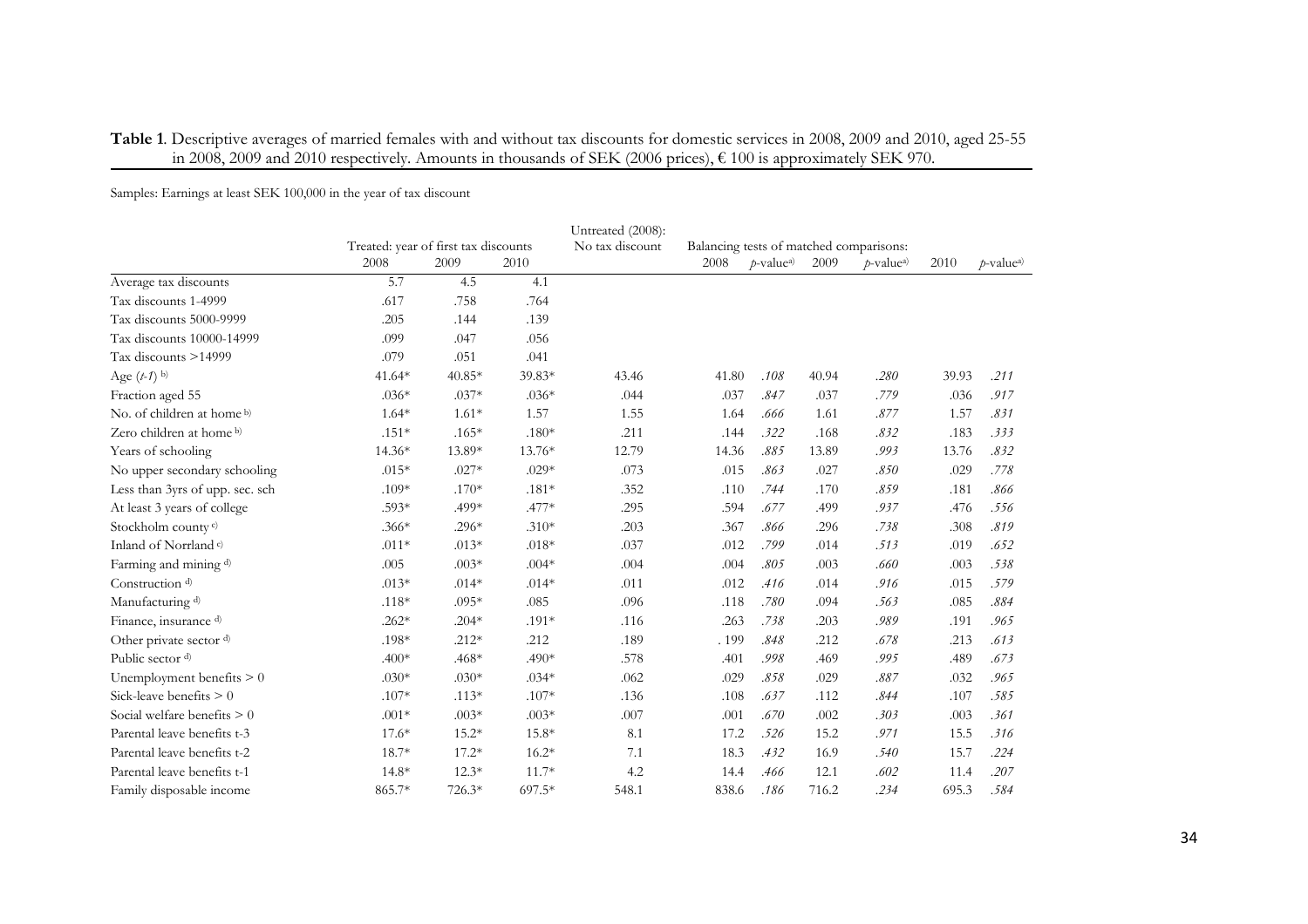| - above 99th percentile                                                                                                                                                                                                                                                                                                                                                                                                                                                                                                                                                                                                                                                                                                                                                                                                                                                                                                                                                           | $.053*$  | $.028*$ | $.023*$  | $.008$  | .048  | .121 | .027  | $.609\,$ | .022  | $.860\,$ |
|-----------------------------------------------------------------------------------------------------------------------------------------------------------------------------------------------------------------------------------------------------------------------------------------------------------------------------------------------------------------------------------------------------------------------------------------------------------------------------------------------------------------------------------------------------------------------------------------------------------------------------------------------------------------------------------------------------------------------------------------------------------------------------------------------------------------------------------------------------------------------------------------------------------------------------------------------------------------------------------|----------|---------|----------|---------|-------|------|-------|----------|-------|----------|
| - above 95 <sup>th</sup> percentile                                                                                                                                                                                                                                                                                                                                                                                                                                                                                                                                                                                                                                                                                                                                                                                                                                                                                                                                               | $.226*$  | $.140*$ | $.116*$  | .052    | .224  | .954 | .141  | .752     | .116  | .999     |
| - above 90th percentile                                                                                                                                                                                                                                                                                                                                                                                                                                                                                                                                                                                                                                                                                                                                                                                                                                                                                                                                                           | $.371*$  | $.247*$ | $.224*$  | .106    | .3373 | .656 | .249  | .504     | .224  | .919     |
| $-$ above $75th$ percentile                                                                                                                                                                                                                                                                                                                                                                                                                                                                                                                                                                                                                                                                                                                                                                                                                                                                                                                                                       | $.671*$  | $.526*$ | $.492*$  | .292    | .677  | .294 | .529  | .556     | .494  | .584     |
| $-$ above 50 <sup>th</sup> percentile                                                                                                                                                                                                                                                                                                                                                                                                                                                                                                                                                                                                                                                                                                                                                                                                                                                                                                                                             | $.886*$  | $.806*$ | .795*    | .610    | .887  | .715 | .806  | .993     | .797  | .773     |
| Earnings in 2000 b)                                                                                                                                                                                                                                                                                                                                                                                                                                                                                                                                                                                                                                                                                                                                                                                                                                                                                                                                                               | 239.1*   | 194.9*  | $180.1*$ | 171.4   | 239.1 | .894 | 195.9 | .584     | 181.0 | .595     |
| Earnings t-3 b)                                                                                                                                                                                                                                                                                                                                                                                                                                                                                                                                                                                                                                                                                                                                                                                                                                                                                                                                                                   | $304.0*$ | 269.4*  | 266.7*   | 219.6   | 305.3 | .734 | 270.0 | $.970\,$ | 267.3 | $.886\,$ |
| Earnings t-2 b)                                                                                                                                                                                                                                                                                                                                                                                                                                                                                                                                                                                                                                                                                                                                                                                                                                                                                                                                                                   | $326.0*$ | 286.7*  | 280.7*   | 235.9   | 326.0 | .889 | 287.4 | .971     | 281.7 | .663     |
| Earnings t-1 b)                                                                                                                                                                                                                                                                                                                                                                                                                                                                                                                                                                                                                                                                                                                                                                                                                                                                                                                                                                   | $361.5*$ | 312.4*  | $309.0*$ | 256.8   | 360.2 | .534 | 313.5 | .771     | 310.2 | .612     |
| - above 99 <sup>th</sup> percentile                                                                                                                                                                                                                                                                                                                                                                                                                                                                                                                                                                                                                                                                                                                                                                                                                                                                                                                                               | $.073*$  | $.033*$ | $.023*$  | .011    | .072  | .656 | .035  | .358     | .025  | .311     |
| $-$ above 95 <sup>th</sup> percentile                                                                                                                                                                                                                                                                                                                                                                                                                                                                                                                                                                                                                                                                                                                                                                                                                                                                                                                                             | $.249*$  | $.148*$ | $.119*$  | .061    | .254  | .461 | .151  | $.506\,$ | .120  | .814     |
| - above 90th percentile                                                                                                                                                                                                                                                                                                                                                                                                                                                                                                                                                                                                                                                                                                                                                                                                                                                                                                                                                           | $.380*$  | $.262*$ | $.220*$  | .128    | .387  | .406 | .263  | .943     | .220  | .721     |
| - above 75 <sup>th</sup> percentile                                                                                                                                                                                                                                                                                                                                                                                                                                                                                                                                                                                                                                                                                                                                                                                                                                                                                                                                               | $.605*$  | $.491*$ | $.445*$  | .336    | .610  | .620 | .493  | .996     | .449  | .625     |
| $-$ above $50th$ percentile                                                                                                                                                                                                                                                                                                                                                                                                                                                                                                                                                                                                                                                                                                                                                                                                                                                                                                                                                       | $.811*$  | $.745*$ | $.720*$  | .699    | .820  | .135 | .748  | $.878\,$ | .724  | .614     |
| Ν                                                                                                                                                                                                                                                                                                                                                                                                                                                                                                                                                                                                                                                                                                                                                                                                                                                                                                                                                                                 | 13,906   | 24,596  | 33,621   | 534,216 |       |      |       |          |       |          |
|                                                                                                                                                                                                                                                                                                                                                                                                                                                                                                                                                                                                                                                                                                                                                                                                                                                                                                                                                                                   |          |         |          |         |       |      |       |          |       |          |
| a) <i>t</i> -test for equality between average of treated and untreated matched comparisons.<br>b) Balancing tests always confirm balance also on age dummies (30 categories), dummies for number of children (6 categories) in t-1 and in 2000, age of children (6<br>categories) in t-1 and in 2000, dummies for completed years of schooling (10), dummies for employment profession (15) and sector (6), levels and incidence of trans-<br>fers in 2000 and t-1 regarding social welfare, unemployment benefits, sick-leave benefits, child allowances, study allowances, average age at immigration, indicator of<br>zero annual earnings in $t-1$ and in 2000, average annual earnings and family disposable income each year from 2000 until year $t-1$ , the five earnings percentiles and dis-<br>posable income percentiles each year from 2000 until year t-1. For reasons of space, these are not displayed. Complete accounts of the tests are available on request. |          |         |          |         |       |      |       |          |       |          |
| c) The inland of Norrland is a sparsely populated area in the north of Sweden with permanently higher than average unemployment rates. Stockholm County hosts 20<br>percent of the population, and the overall employment level is higher than in any other region of Sweden.                                                                                                                                                                                                                                                                                                                                                                                                                                                                                                                                                                                                                                                                                                     |          |         |          |         |       |      |       |          |       |          |
| d) If sector is not reported in 1993, we use the latest reported sector from previous years, back to 1990.                                                                                                                                                                                                                                                                                                                                                                                                                                                                                                                                                                                                                                                                                                                                                                                                                                                                        |          |         |          |         |       |      |       |          |       |          |
|                                                                                                                                                                                                                                                                                                                                                                                                                                                                                                                                                                                                                                                                                                                                                                                                                                                                                                                                                                                   |          |         |          |         |       |      |       |          |       |          |
|                                                                                                                                                                                                                                                                                                                                                                                                                                                                                                                                                                                                                                                                                                                                                                                                                                                                                                                                                                                   |          |         |          |         |       |      |       |          |       |          |
|                                                                                                                                                                                                                                                                                                                                                                                                                                                                                                                                                                                                                                                                                                                                                                                                                                                                                                                                                                                   |          |         |          |         |       |      |       |          |       |          |
|                                                                                                                                                                                                                                                                                                                                                                                                                                                                                                                                                                                                                                                                                                                                                                                                                                                                                                                                                                                   |          |         |          |         |       |      |       |          |       |          |
|                                                                                                                                                                                                                                                                                                                                                                                                                                                                                                                                                                                                                                                                                                                                                                                                                                                                                                                                                                                   |          |         |          |         |       |      |       |          |       |          |
|                                                                                                                                                                                                                                                                                                                                                                                                                                                                                                                                                                                                                                                                                                                                                                                                                                                                                                                                                                                   |          |         |          |         |       |      |       |          |       |          |
|                                                                                                                                                                                                                                                                                                                                                                                                                                                                                                                                                                                                                                                                                                                                                                                                                                                                                                                                                                                   |          |         |          |         |       |      |       |          |       |          |
|                                                                                                                                                                                                                                                                                                                                                                                                                                                                                                                                                                                                                                                                                                                                                                                                                                                                                                                                                                                   |          |         |          |         |       |      |       |          |       |          |
|                                                                                                                                                                                                                                                                                                                                                                                                                                                                                                                                                                                                                                                                                                                                                                                                                                                                                                                                                                                   |          |         |          |         |       |      |       |          |       |          |
|                                                                                                                                                                                                                                                                                                                                                                                                                                                                                                                                                                                                                                                                                                                                                                                                                                                                                                                                                                                   |          |         |          |         |       |      |       |          |       |          |
|                                                                                                                                                                                                                                                                                                                                                                                                                                                                                                                                                                                                                                                                                                                                                                                                                                                                                                                                                                                   |          |         |          |         |       |      |       |          |       |          |
|                                                                                                                                                                                                                                                                                                                                                                                                                                                                                                                                                                                                                                                                                                                                                                                                                                                                                                                                                                                   |          |         |          |         |       |      |       |          |       |          |
|                                                                                                                                                                                                                                                                                                                                                                                                                                                                                                                                                                                                                                                                                                                                                                                                                                                                                                                                                                                   |          |         |          |         |       |      |       |          |       |          |
|                                                                                                                                                                                                                                                                                                                                                                                                                                                                                                                                                                                                                                                                                                                                                                                                                                                                                                                                                                                   |          |         |          |         |       |      |       |          |       |          |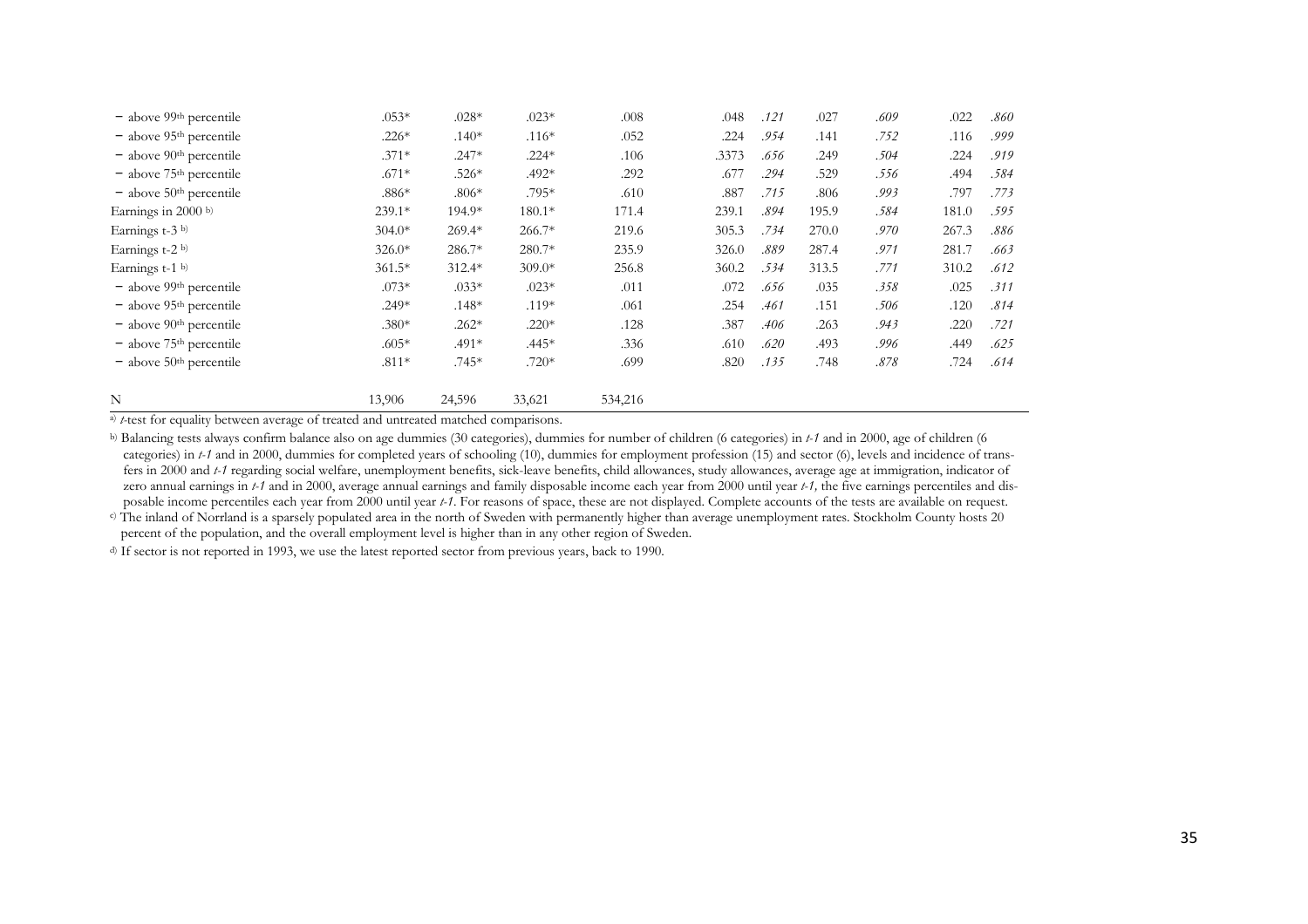| Table 2 Descriptive statistics of treated females, by amount of tax discounts 2008-2010. |  |  |
|------------------------------------------------------------------------------------------|--|--|
|------------------------------------------------------------------------------------------|--|--|

|                           | 2008  | 2009                | 2010                                     | 2008  | 2009                | 2010                              | 2008                            | 2009  | 2010                                    |
|---------------------------|-------|---------------------|------------------------------------------|-------|---------------------|-----------------------------------|---------------------------------|-------|-----------------------------------------|
|                           |       |                     | Average tax discounts (1000s SEK)        |       |                     | Hrs outsourced (tax discount/175) |                                 |       | Hrs set free $(=$ hrs outsourced x 1.8) |
| Tax discounts 1-4999      | 2.1   | 1.8                 | 1.8                                      | 12.3  | 10.3                | 10.4                              | 22.1                            | 18.5  | 18.7                                    |
| Tax discounts 5000-9999   | 7.2   | 6.9                 | 7.1                                      | 41.0  | 39.6                | 40.6                              | 73.8                            | 71.3  | 73.1                                    |
| Tax discounts 10000-14999 | 12.2  | 12.1                | 12.1                                     | 69.8  | 69.4                | 69.4                              | 125.6                           | 124.9 | 124.9                                   |
| Tax discounts >14999      | 21.6  | 30.2                | 25.1                                     | 122.6 | 171.0               | 143.4                             | 220.7                           | 307.8 | 258.1                                   |
|                           |       |                     | Fraction with individual annual earnings |       |                     |                                   |                                 |       |                                         |
|                           |       | $> 99th$ percentile |                                          |       | $> 95th$ percentile |                                   | $>$ 75 <sup>th</sup> percentile |       |                                         |
| Tax discounts 1-4999      | .046  | .031                | .026                                     | .188  | .142                | .120                              | .540                            | .472  | .436                                    |
| Tax discounts 5000-9999   | .091  | .069                | .044                                     | .295  | .225                | .194                              | .652                            | .562  | .546                                    |
| Tax discounts 10000-14999 | .144  | .077                | .055                                     | .410  | .270                | .229                              | .723                            | .590  | .580                                    |
| Tax discounts >14999      | .209  | .069                | .087                                     | .446  | .230                | .249                              | .739                            | .540  | .570                                    |
|                           |       |                     | Fraction with family disposable income   |       |                     |                                   |                                 |       |                                         |
|                           |       | $> 99th$ percentile |                                          |       | $> 95th$ percentile |                                   | $>$ 75 <sup>th</sup> percentile |       |                                         |
| Tax discounts 1-4999      | .025  | .020                | .018                                     | .157  | .116                | .098                              | .582                            | .489  | .449                                    |
| Tax discounts 5000-9999   | .057  | .044                | .030                                     | .250  | .196                | .142                              | .750                            | .634  | .596                                    |
| Tax discounts 10000-14999 | .094  | .059                | .038                                     | .355  | .245                | .194                              | .861                            | .686  | .669                                    |
| Tax discounts >14999      | .210  | .076                | .059                                     | .534  | .247                | .293                              | .915                            | .627  | .693                                    |
|                           |       |                     | Annual earnings (1000s SEK) t-1          |       | Completed college   |                                   |                                 |       | Fractions with child aged below 7       |
| Tax discounts 1-4999      | 321.2 | 300.5               | 298.5                                    | .562  | .488                | .459                              | .419                            | .397  | .373                                    |
| Tax discounts 5000-9999   | 383.0 | 345.8               | 333.3                                    | .638  | .545                | .523                              | .492                            | .459  | .453                                    |
| Tax discounts 10000-14999 | 435.2 | 360.1               | 348.1                                    | .666  | .576                | .576                              | .498                            | .461  | .497                                    |
| Tax discounts >14999      | 527.9 | 350.8               | 367.7                                    | .663  | .481                | .528                              | .482                            | .353  | .450                                    |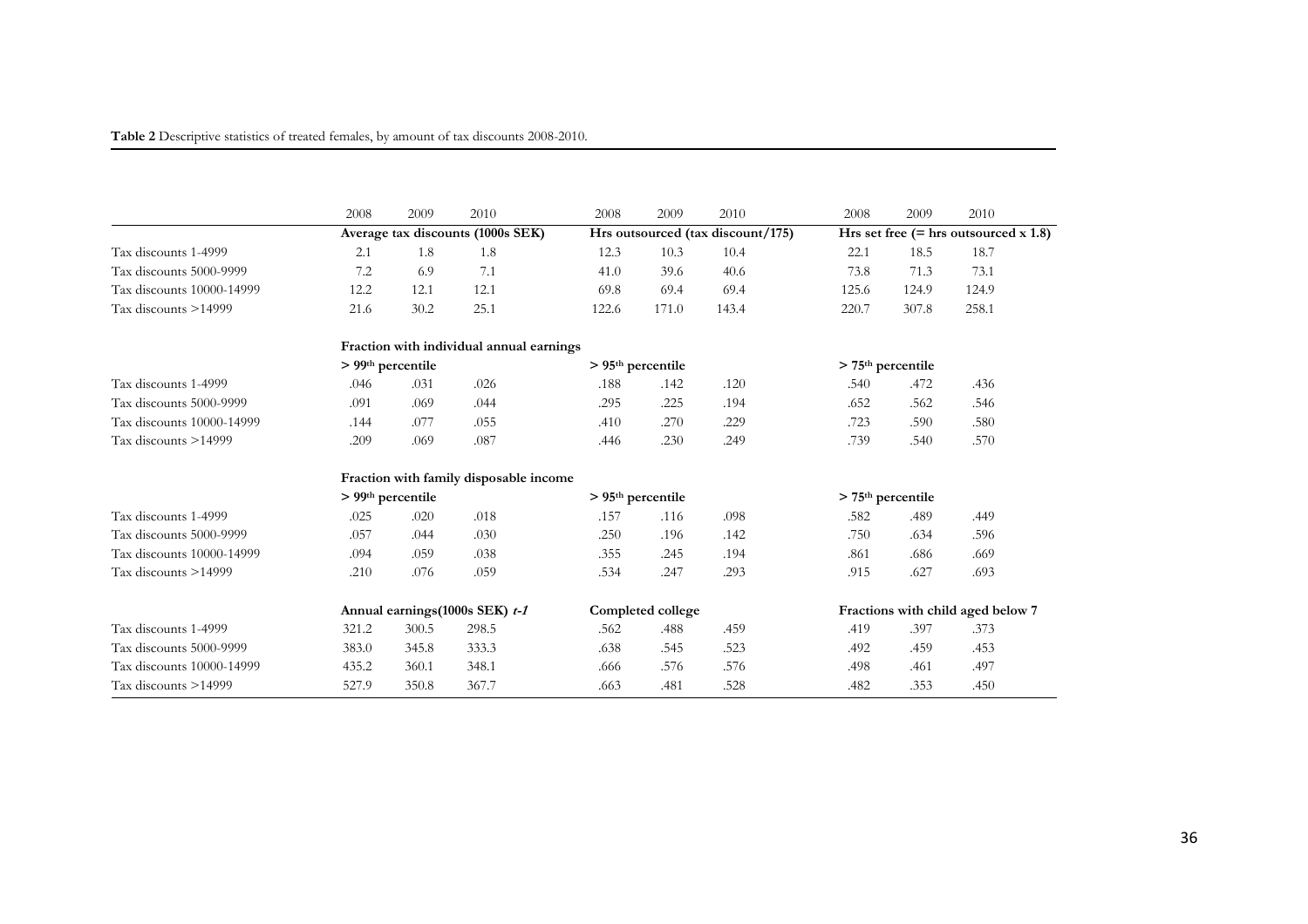#### **Table 3** Married females, one-to-one and one-to-four propensity score matching estimates. Bootstrap standard errors based on 500 replications within parentheses.

|                            |           |           |           |          |           |           |             | "Placebo" estimations <sup>a)</sup> |             |             |           |            |
|----------------------------|-----------|-----------|-----------|----------|-----------|-----------|-------------|-------------------------------------|-------------|-------------|-----------|------------|
| Year of tax discount       | 2008      |           | 2009      |          | 2010      |           | 2008 sample |                                     | 2009 sample | 2010 sample |           |            |
| Matching algorithm         | 1:1       | 1:4       | 1:1       | 1:4      | 1:1       | 1:4       | 1:1         | 1:4                                 | 1:1         | 1:4         | 1:1       | 1:4        |
| Total sample               | $.0331$ * | $.0371$ * | $.0154$ * | $.0112*$ | .0031     | $.0085*$  | .0102       | $-.0036$                            | .0013       | $-.0029$    | $-0171$ * | $-.0148*$  |
|                            | (.0068)   | (.0054)   | (.0053)   | (.0041)  | (.0045)   | (.0037)   | (.0078)     | (.0062)                             | (.0054)     | (.0042)     | (.0045)   | (.0037)    |
| <b>NRUT</b>                | 13,826    | 13,826    | 24,425    | 24,425   | 33,382    | 33,382    | 13,073      | 13,073                              | 23,600      | 23,600      | 32,582    | 32,582     |
| NCOMP (weighted)           | 12,843    | 45,322    | 22,705    | 79,528   | 32,582    | 102,452   | 12,255      | 43,721                              | 22,218      | 79,059      | 30,101    | 104,709    |
| Tax discounts 1-5000       | $.0210*$  | $.0241$ * | $-.0069$  | .0040    | $-.0003$  | $-.0025$  | $-.0075$    | $-.0068$                            | $-.0010$    | .0014       | $-0154$ * | $-0.0185*$ |
| NTR: 8529/18528/25493      | (.0088)   | (.0069)   | (.0058)   | (.0047)  | (.0053)   | (.0042)   | (.0099)     | (.0078)                             | (.0060)     | (.0048)     | (.0053)   | (.0042)    |
| Tax discounts 5000-9999    | $0880*$   | $.0655*$  | $.0368*$  | $.0336*$ | $.0239$ * | $.0294$ * | $-.0020$    | $-.0179$                            | $-.0084$    | .0072       | .0038     | $-.0147$   |
| $N^{TR}$ : 2845/3508/4626  | (.0147)   | (.0112)   | (.0126)   | (.0102)  | (.0112)   | (.0042)   | (.0170)     | (.0135)                             | (.0138)     | (.0110)     | (.0130)   | (.0103)    |
| Tax discounts 10000-14999  | $.0847*$  | $.0806*$  | $.0560*$  | $.0562*$ | $.0740*$  | $.0663*$  | .0074       | $-.0026$                            | .0178       | .0265       | .0213     | .0226      |
| NTR: 1367/1135/1879        | (.0207)   | (0145)    | (.0248)   | (.0180)  | (.0173)   | (.0133)   | (.0229)     | (.0188)                             | (.0235)     | (.0187)     | (.0184)   | (.0139)    |
| Tax discounts $\geq 15000$ | $.0527$ * | $.0528*$  | $.0423$ * | $.0448*$ | $.0448*$  | $.0452*$  | .0133       | .0210                               | .0151       | $-0.0129$   | .0097     | .0133      |
| NTR: 1083/1254/1372        | (.0216)   | (0166)    | (.0198)   | (.0153)  | (0218)    | (.0158)   | (.0250)     | (0196)                              | (.0221)     | (0177)      | (.0218)   | (.0174)    |

Dependent variable: Log earnings difference: Δln(*Y<sub>it</sub>*)= ln(*Y<sub>it</sub>*) – ln(*Y<sub>it-1</sub>*).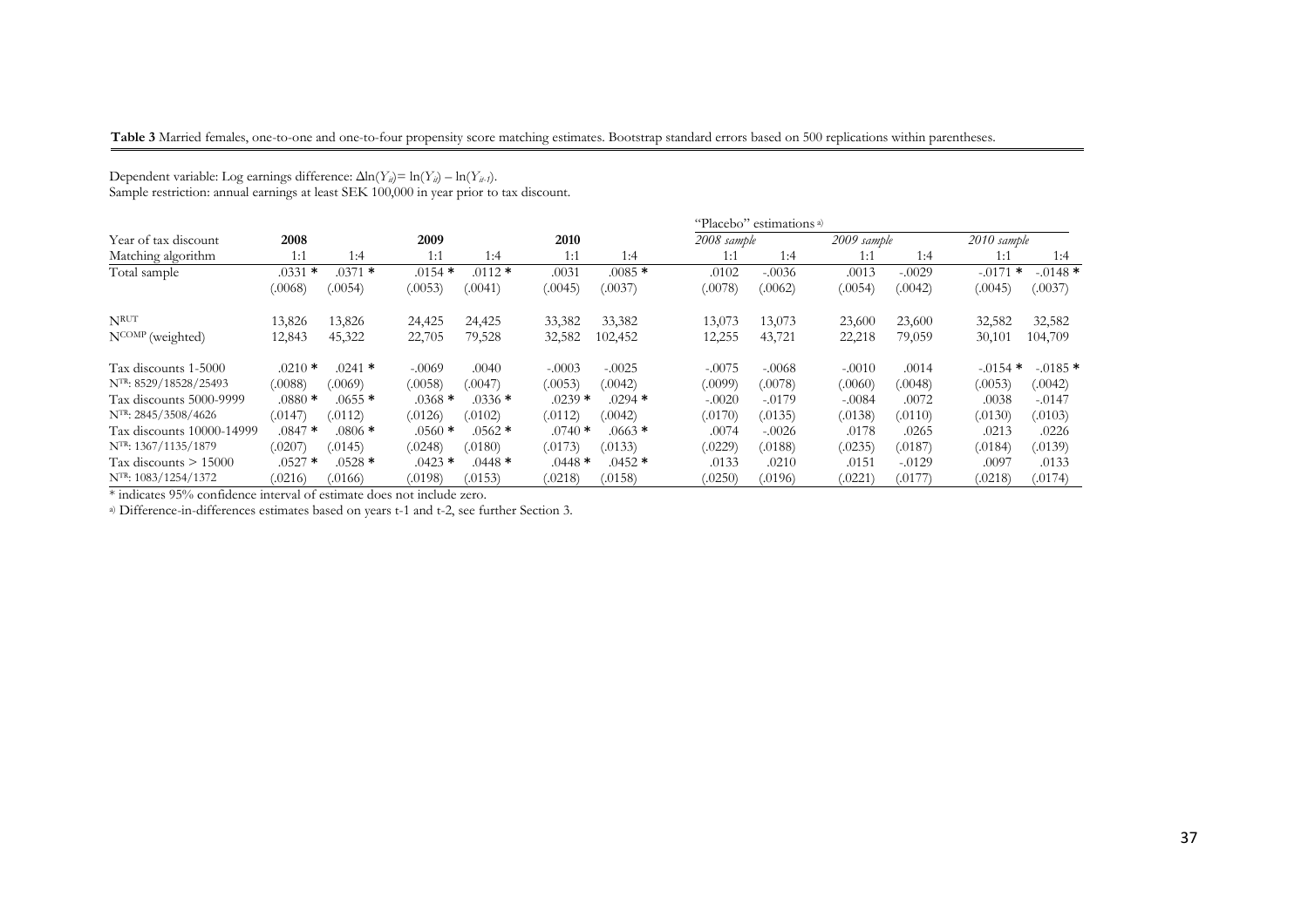#### **Table 4** Absolute values, married females, one-to-one and one-to-four propensity score matching estimates. Bootstrap standard errors based on 500 replications.

| Dependent variable. Log earlings difference. $\Delta T_{\mu} = T_{\mu} - T_{\mu}$ .<br>Sample restriction: annual earnings at least SEK 100,000 in year prior to tax discount. |             |         |          |         |             |         |          |         |             |          |          |         |
|--------------------------------------------------------------------------------------------------------------------------------------------------------------------------------|-------------|---------|----------|---------|-------------|---------|----------|---------|-------------|----------|----------|---------|
| Year of tax discount                                                                                                                                                           | 2008        |         |          |         | 2009        |         |          |         | 2010        |          |          |         |
| Matching algorithm                                                                                                                                                             | 1:1         |         | 1:4      |         | 1:1         |         | 1:4      |         | 1:1         |          | 1:4      |         |
| Total sample                                                                                                                                                                   | $9363*$     | 2.7%    | $9902*$  | 2.9%    | $3137*$     | $1.0\%$ | $3485*$  | $1.1\%$ | 2812 *      | $.9\%$   | $3191*$  | $1.1\%$ |
|                                                                                                                                                                                | (1903)      |         | (1599)   |         | (1013)      |         | (792)    |         | (812)       |          | (653)    |         |
| <b>NRUT</b>                                                                                                                                                                    | 13,906      |         | 13,906   |         | 24,596      |         | 24,596   |         | 33,621      |          | 33,621   |         |
| NCOMP (weighted)                                                                                                                                                               | 12,880      |         | 45,490   |         | 22,806      |         | 79,834   |         | 30,531      |          | 103,140  |         |
| Tax discounts 1-5000                                                                                                                                                           | $6014*$     | $1.9\%$ | $4870*$  | $1.5\%$ | 1261        | $.4\%$  | 876      | $.3\%$  | $-100$      | $-.0\%$  | 427      | $.1\%$  |
| NTR: 8577/18647/25673                                                                                                                                                          | (1690)      |         | (1359)   |         | (1045)      |         | (853)    |         | (891)       |          | (702)    |         |
| Tax discounts 5000-9999                                                                                                                                                        | $15345*$    | $4.1\%$ | $16674*$ | $4.5\%$ | 8831 *      | 2.5%    | $10238*$ | 2.9%    | $9036*$     | 2.7%     | $6933*$  | $2.1\%$ |
| NTR: 2856/3540/4663                                                                                                                                                            | (5681)      |         | (4474)   |         | (2950)      |         | (2338)   |         | (2365)      |          | (1867)   |         |
| Tax discounts 10000-14999                                                                                                                                                      | $21824$ *   | $5.0\%$ | $26464*$ | $6.3\%$ | $30171$ *   | $8.1\%$ | $27560*$ | 7.6%    | $17119*$    | 4.9%     | $20115*$ | $5.8\%$ |
| NTR: 1377/1145/1890                                                                                                                                                            | (5479)      |         | (4430)   |         | (8923)      |         | (5358)   |         | (3667)      |          | (3037)   |         |
| Tax discounts $> 15000$                                                                                                                                                        | $-3124$     | $-.6\%$ | 8247     | $1.7\%$ | $17212*$    | 4.9%    | $12151*$ | 3.5%    | $16404*$    | 4.4%     | $20820*$ | $5.6\%$ |
| NTR: 1094/1249/1383                                                                                                                                                            | (14043)     |         | (11434)  |         | (7956)      |         | (4496)   |         | (5089)      |          | (4193)   |         |
| "Placebo" estimations <sup>a)</sup>                                                                                                                                            |             |         |          |         |             |         |          |         |             |          |          |         |
| Year of tax discount                                                                                                                                                           | 2008 sample |         |          |         | 2009 sample |         |          |         | 2010 sample |          |          |         |
| Matching algorithm                                                                                                                                                             | 1:1         |         | 1:4      |         | 1:1         |         | 1:4      |         | 1:1         |          | 1:4      |         |
| Total sample                                                                                                                                                                   | 3856 *      | $1.1\%$ | 4226 *   | 1.2%    | 246         | $.1\%$  | 316      | $.1\%$  | $-2198*$    | $-.7\%$  | $-2116*$ | $-.7\%$ |
|                                                                                                                                                                                | (1816)      |         | (1601)   |         | (1106)      |         | (882)    |         | (807)       |          | (660)    |         |
| Tax discounts 1-5000                                                                                                                                                           | $-2403$     | $-.7\%$ | $-2677$  | $-.8%$  | 255         | $.1\%$  | 20       | $.0\%$  | $-3008$     | $-1.0\%$ | $-2318$  | $-8\%$  |
| NTR: 8577/18647/25673                                                                                                                                                          | (1725)      |         | (1459)   |         | (1013)      |         | (815)    |         | (868)       |          | (708)    |         |
| Tax discounts 5000-9999                                                                                                                                                        | 1638        | $.4\%$  | 3050     | $.8\%$  | 2102        | $.6\%$  | $-2160$  | $-.6\%$ | $-1404$     | $-.4\%$  | $-2498$  | $-.8%$  |
| NTR: 2856/3540/4663                                                                                                                                                            | (4007)      |         | (3593)   |         | (4725)      |         | (3486)   |         | (2339)      |          | (1983)   |         |
| Tax discounts 10000-14999                                                                                                                                                      | 8227        | $1.9\%$ | 4101     | $1.0\%$ | 5968        | $1.6\%$ | 8103     | $2.2\%$ | 4042        | $1.2\%$  | 4690     | $1.4\%$ |
| NTR: 1377/1145/1890                                                                                                                                                            | (6034)      |         | (4981)   |         | (7822)      |         | (6479)   |         | (3889)      |          | (3076)   |         |
| Tax discounts $> 15000$                                                                                                                                                        | 11875       | $2.4\%$ | 21043    | $4.5\%$ | 2515        | $.7\%$  | 3755     | $1.1\%$ | 2543        | $.7\%$   | 1919     | $.5\%$  |
| NTR: 1094/1249/1383                                                                                                                                                            | (16282)     |         | (11697)  |         | (6061)      |         | (4461)   |         | (6116)      |          | (5165)   |         |
| * indicates 95% confidence interval of estimate does not include zero.                                                                                                         |             |         |          |         |             |         |          |         |             |          |          |         |

Dependent variable: Log earnings difference: ∆*Yit*<sup>=</sup>*Yi* – *<sup>Y</sup>it-*.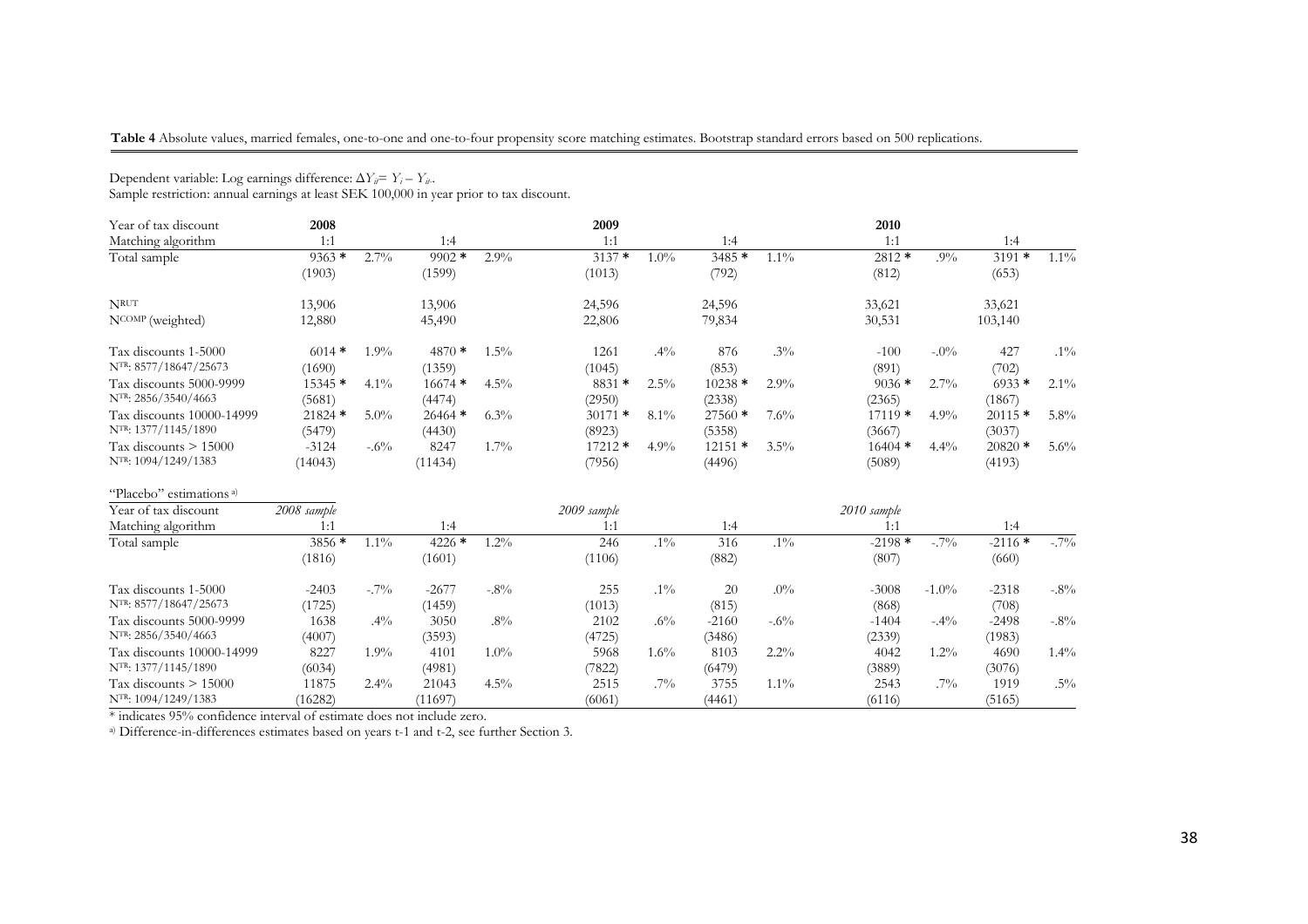**Table 5**. Married females, one-to-one and one-to-four propensity score matching estimates. Bootstrap standard errors based on 500 replications within parentheses.

Dependent variable: Log earnings difference: ∆ln(*Yit*)= ln(*Yit*) – ln(*Yit-1*). Sample restriction: annual earnings at least SEK 100,000 in year prior to tax discount. "Placebo" estimations a) Year of tax discount **<sup>2008</sup> <sup>2009</sup> <sup>2010</sup>** *2008 sample 2009 sample 2010 sample* Matching algorithmm 1:1 1:4 1:1 1:4 1:1 1:4 1:1 1:4 1:1 1:4 1:1 1:4 1:1 1:4 **College degree** Tax discounts 5000-9999 .0741 **\*** .0739 **\*** .0559 **\*** .0469 **\*** .0050 .0349 **\*** -.0007 -.0079 -.0058 -.0107 -.0465 **\*** -.0410 **\*** NTR: 1808/1902/2382 (.0188) (.0149) (.0186) (.0150) (.0167) (.0140) (.0230) (.0183) (.0205) (.0160) (.0197) (.0166) Tax discounts 10000-14999 $.0639$  **\***<br> $(.0239)$  .0792 **\*** .0522 .0439 .0664 **\*** .0850 **\*** -.0226 -.0198 .0209 .0266 .0025 .0218 NTR: 914/649/1081 (.0239) (.0187) (.0341) (.0261) (.0241) (.0190) (.0283) (.0244) (.0302) (.0239) (.0267) (.0203) Tax discounts > 15000 .0457 .0302 **\*** .0828 **\*** .0630 **\*** .0696 **\*** .0687 **\*** .0362 .0307 -.0266 -.0126 .0424 .0007 NTR: 718/601/723 (.0278) (.0208) (.0324) (.0242) (.0270) (.0217) (.0322) (.0236) (.0359) (.0300) (.0348) (.0248) **No college degree** Tax discounts 5000-9999 .0755 **\*** .0698 **\*** .0095 .0156 .0191 .0206 -.0123 -.0052 .0084 -.0094 -.0018 .0094 NTR: 1030/1581/2139 (.0219) (.0167) (.0177) (.0137) (.0143) (.0106) (.0237) (.0191) (.0205) (.0150) (.0152) (.0120) Tax discounts 10000-14999 $.0621$  **\***<br> $(.0260)$  .0766 **\*** .0667 **\*** .0596 **\*** .0548 **\*** .0601 **\*** .0210 .0398 -.0072 -.0056 .0297 .0327 NTR: 452/482/798 (.0260) (.0221) (.0310) (.0224) (.0265) (.0186) (.0336) (.0266) (.0348) (.0294) (.0242) (.0189) Tax discounts > 15000031. 0276. 0108- 0261. 0261. 0168. 0276. 0281. 0.033. 0.033. 0.0133. 0.0276. 0.016. 0.01465. 0.0230 NTR: 365/648/645 (.0344) (.0275) (.0221) (.0196) (.0329) (.0233) (.0421) (.0345) (.0256) (.0208) (.0311) (.0244) **Above respective treatment group's median earnings in t-1** $.0479$  \* Tax discounts 5000-9999 $.0635$  **\***<br> $(.0142)$  .0598 **\*** .0479 **\*** .0422 **\*** .0095 .0122 -.0007 .0006 -.0065 -.0161 -.0303 **\*** -.0326 **\*** NTR: 1426/1759/2309 (.0142) (.0112) (.0153) (.0114) (.0117) (.0093) (.0193) (.0155) (.0150) (.0116) (.0140) (.0120) Tax discounts 10000-14999 $.0686 *$ <br> $(.0202)$  .0619 **\*** .0456 **\*** .0449 **\*** .0531 **\*** .0739 **\*** -.0173 .0171 .0204 .0268 .0085 .0180 NTR: 688/568/941 (.0202) (.0144) (.0208) (.0163) (.0174) (.0138) (.0203) (.0176) (.0306) (.0240) (.0186) (.0150) Tax discounts > 15000 $.0648$  **\***<br> $(.0245)$  .0463 **\*** .0151 .0031 .0278 .0258 .0312 .0473 **\*** -.0196 -.0182 -.0245 -.0244 NTR: 567/632/691 (.0245) (.0173) (.0217) (.0181) (.0219) (.0182) (.0268) (.0202) (.0279) (.0235) (.0254) (.0211) **Below respective treatment group's median earnings in t-1**Tax discounts 5000-9999 .0448 .0613 .0367 .0336 .0319 .0387 **\***\* .0195 .0118 -.0178 -.0105 -.0026 -.0045 NTR: 1419/1743/2225 (.0240) (.0193) (.0217) (.0170) (.0205) (.0154) (.0278) (.0227) (.0230) (.0185) (.0214) (.0169) Tax discounts 10000-14999 .1023 **\*** .0974 **\*** .1030 **\*** .0939 **\*** .0689 **\*** .0696 **\*** -.0268 -.0075 .0176 .0269 .0462 .0426 NTR: 678/565/938 (.0309) (.0247) (.0419) (.0320) (.0291) (.0229) (.0414) (.0334) (.0385) (.0291) (.0315) (.0238) Tax discounts > 15000 .0544 .0521 .0475 .0483 **\*** .0757 **\*** .0675 **\*** -.0065 -.0037 -.0144 -.0143 .0321 .0306 NTR: 516/622/681(.0372) (.0289) (.0321) (.0240) (.0324) (.0250) (.0398) (.0327) (.0314) (.0262) (.0351) (.0269)

\* indicates 95% confidence interval of estimate does not include zero.